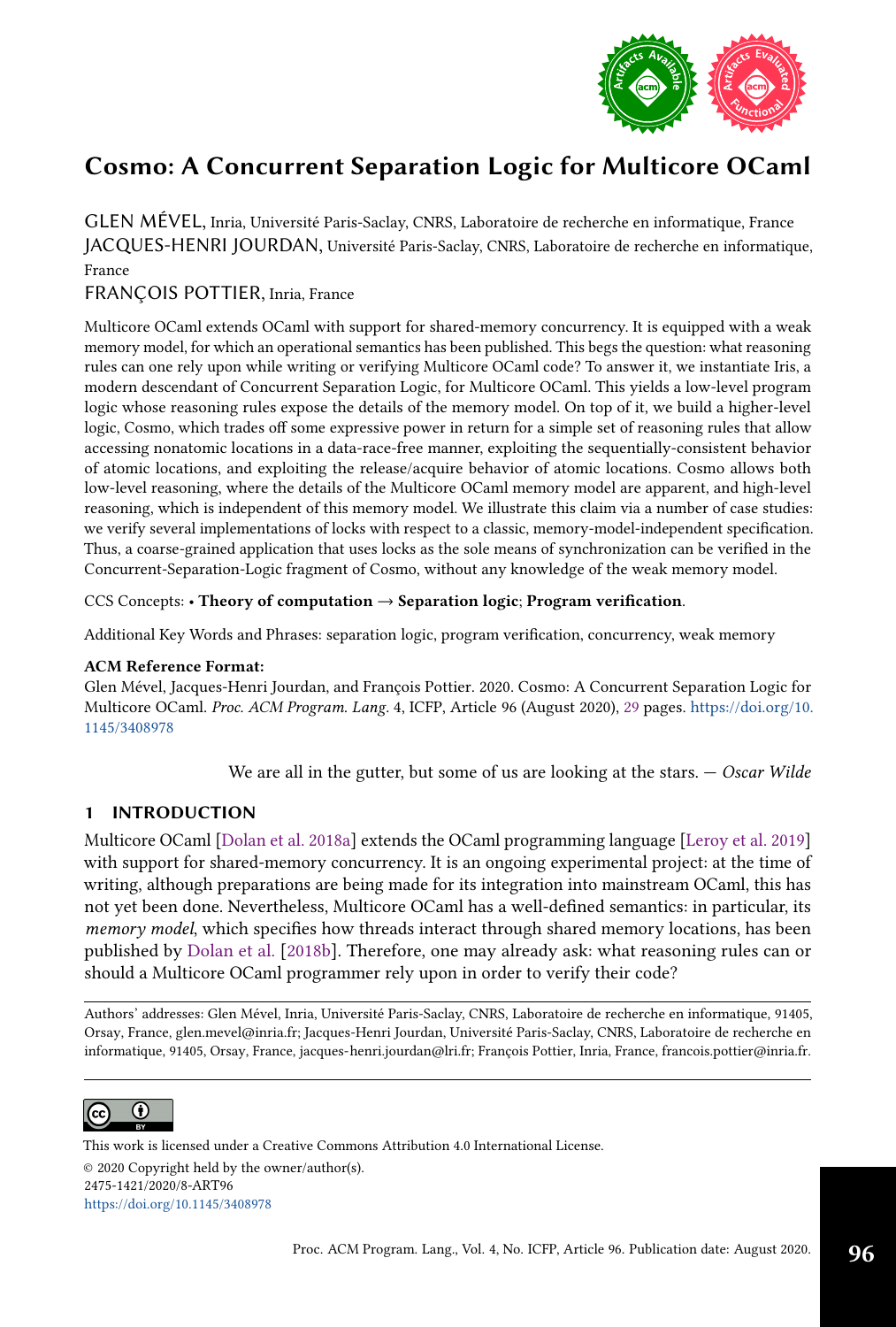Multicore OCaml's memory model is *weak*: it does not enforce sequential consistency [\[Lamport](#page-27-3) [1979\]](#page-27-3). That is, the execution of a program is not necessarily an interleaving of the actions performed by its threads while interacting with a central shared memory. Many mainstream programming languages, including lower-level languages such as C11 [\[Batty et al.](#page-27-4) [2011;](#page-27-4) [Lahav et al.](#page-27-5) [2017\]](#page-27-5) and higher-level languages such as Java [\[Manson et al.](#page-28-1) [2005;](#page-28-1) [Lochbihler 2012;](#page-27-6) [Bender and Palsberg](#page-27-7) [2019\]](#page-27-7), adopt weak memory models, because this allows compilers to perform more aggressive software optimizations and to better exploit hardware optimizations. Multicore OCaml follows this trend. Although it is expected that most application programmers will not need to worry about weak memory, because they will rely on a library of concurrent data structures written by domain experts, adopting a weak memory model allows said experts to write more efficient code—if they know what they are doing, that is!

We believe that there is a need for a set of reasoning rules—in other words, a program logic—that both populations of programmers can rely upon. Concurrency experts, who wish to implement efficient concurrent data structures, must be able to verify that their code is correct, even though they have removed as many synchronization operations as they thought possible. Furthermore, they must be able to verify that their code implements a simple, high-level abstraction, thereby allowing application programmers, in turn, to use it as a black box and reason about application code in a simple manner. In short, the system must allow compositional reasoning, and must allow both low-level reasoning, where the details of the Multicore OCaml memory model are apparent, and high-level reasoning, which is independent of this memory model.

Others before us have made a similar argument. For instance, [Sieczkowski et al.](#page-28-2) [\[2015\]](#page-28-2) propose iCAP-TSO, a variant of Concurrent Separation Logic that is sound with respect to the TSO memory model. While iCAP-TSO allows explicit low-level reasoning about weak memory, it also includes a high-level fragment, the "SC logic", whose reasoning rules are the traditional rules of Concurrent Separation Logic. These rules, which are independent of the memory model, require all direct accesses to memory to be data-race-free. Therefore, they require synchronization to be performed by other means. A typical means of achieving synchronization is to implement a lock, a concurrent data structure whose specification can be expressed in the SC logic, but whose proof of correctness must be carried out at the lower level of iCAP-TSO. As another influential example, [Kaiser et al.](#page-27-8) [\[2017\]](#page-27-8) follow a similar approach: they instantiate Iris [\[Jung et al. 2018b\]](#page-27-9), a modern descendant of Concurrent Separation Logic, for a fragment of the C11 memory model. This yields a low-level "base logic", on top of which Kaiser et al. proceed to define several higher-level logics, whose reasoning rules are easier to use. Our aim, in this paper, is analogous. We wish to allow the verification of a low-level concurrent data structure implementation, such as the implementation of a lock. Such a verification effort must take place in a program logic that exposes the details of the Multicore OCaml memory model. At the same time, we would like the program logic to offer a high-level fragment that is independent of the memory model and in which data-race-free accesses to memory, mediated by locks or other concurrent data structures, are permitted.

Compared with other memory models in existence today, the Multicore OCaml memory model is relatively simple. Only two kinds of memory locations, known as "nonatomic" and "atomic" memory locations, are distinguished. Every program has a well-defined set of permitted behaviors. In particular, data races on nonatomic memory locations are permitted, and have "limited effect in space and in timež [\[Dolan et al.](#page-27-2) [2018b\]](#page-27-2). This is in contrast with the C11 memory model, where racy programs are deemed to have "undefined behavior", therefore must be ruled out by a sound program logic. [Dolan et al.](#page-27-2) [\[2018b\]](#page-27-2) propose two definitions of the Multicore OCaml memory model, and provide an informal proof that these definitions are equivalent. One definition takes the form of an operational semantics, where the execution of the program is in fact an interleaving of the executions of its threads. These threads interact with a memory whose behavior is more complex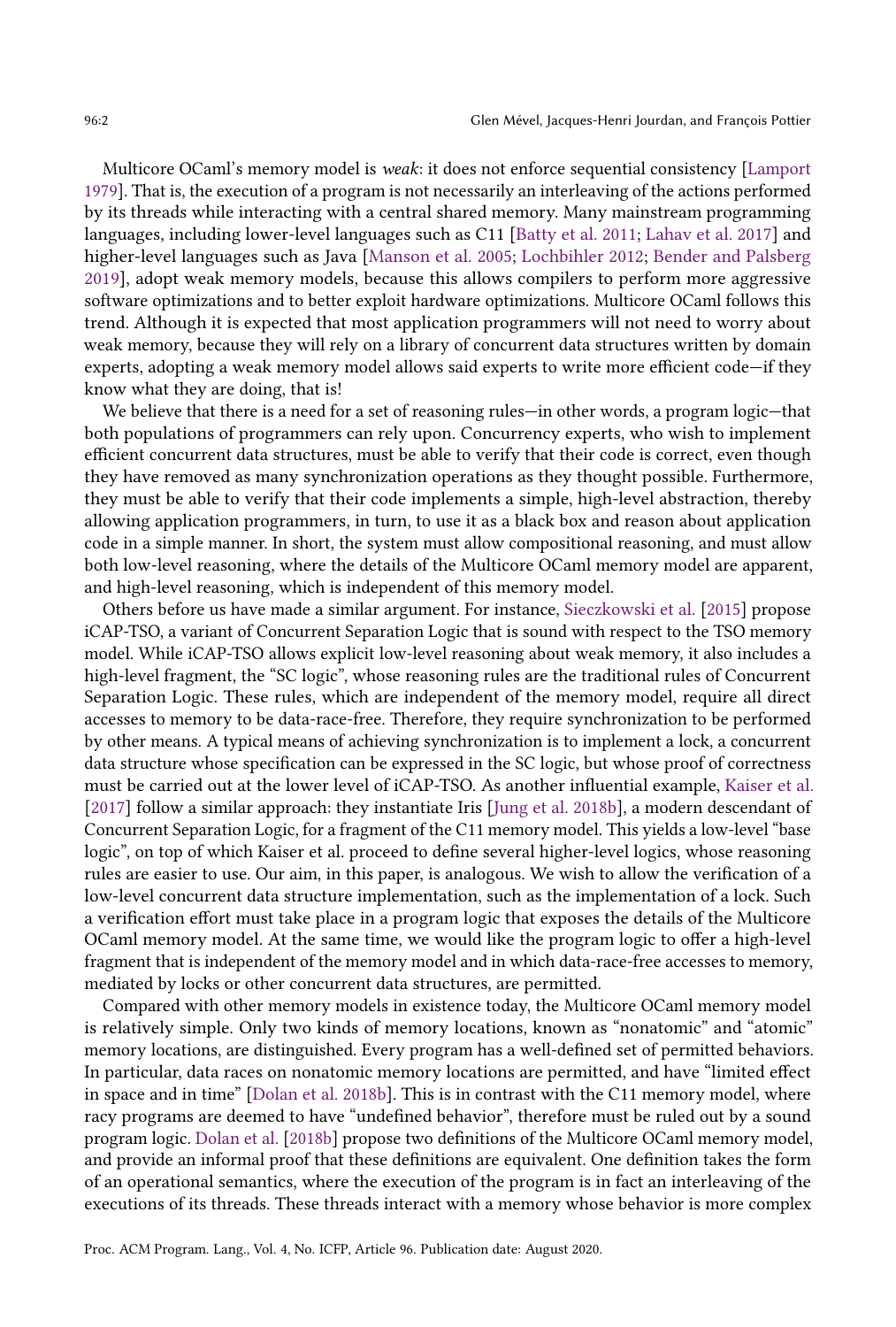than usual, and whose description involves concepts such as time stamps, histories, views, and so on ( $\S$ 2). The other definition is an axiomatic semantics, where a "candidate execution" takes the form of a set of memory events and relations between them, and an actual execution is a candidate execution that respects certain conditions, such as the acyclicity of certain relations.

In this paper, we take Dolan *et al.*'s operational semantics, which we recall in Section [2,](#page-2-0) as a foundation. We instantiate Iris for this operational semantics. This yields a low-level logic, BaseCosmo ([ğ3\)](#page-7-0), whose reasoning rules expose the details of the Multicore OCaml memory model. Because of this, these rules are not very pleasant to use. In particular, the rules that govern access to nonatomic memory locations are rather unwieldy, as they expose the fact that the store maps each nonatomic location to a history, a set of write events. In order to facilitate reasoning, on top of BaseCosmo, we build a higher-level logic, Cosmo ([ğ4\)](#page-13-0), whose main features are as follows:

- Cosmo forbids data races on nonatomic locations. Data races on atomic locations remain permitted: atomic locations are in fact the sole primitive means of synchronization. This design decision allows Cosmo to offer a simplified set of reasoning rules, including:
	- standard, straightforward rules for data-race-free access to nonatomic locations;
	- $-$  standard, straightforward rules for possibly racy access to atomic locations, with the ability of exploiting the sequentially-consistent behavior of these locations; and
	- nonstandard yet arguably simple rules for reasoning about the release/acquire behavior of atomic locations.

The last group of rules allow transferring a "view" of the nonatomic memory from one thread to another. By exploiting this mechanism, one can arrange to transfer an arbitrary assertion  $P$  from one thread to another, even when the footprint of  $P$  involves nonatomic memory locations. This feature is used in all of our case studies ([ğ5\)](#page-18-0).

Although views have appeared in several papers [\[Kaiser et al.](#page-27-8) [2017;](#page-27-8) [Dang et al.](#page-27-10) [2020\]](#page-27-10), letting the user reason about release/acquire behavior in terms of abstract views seems novel and simpler than previous approaches. In particular, we claim that combining objective invariants and the axiom SPLIT-SUBJECTIVE-OBJECTIVE yields a simple reasoning scheme, which could be exploited in logics for other weak memory models.

• Cosmo offers a high-level fragment where reasoning is independent of the memory model, that is, a fragment whose reasoning rules are those of traditional Concurrent Separation Logic. In this fragment, there is no notion of view. This fragment consists at least of the rules that govern access to nonatomic locations and can be extended by allowing the use of concurrent data structures whose specification is independent of the memory model and whose correctness has been verified using full Cosmo. The spin lock and ticket lock ([ğ5\)](#page-18-0) are examples of such data structures: their specification in Cosmo is the traditional specification of a lock in Concurrent Separation Logic [\[Gotsman et al.](#page-27-11) [2007;](#page-27-11) [Hobor et al.](#page-27-12) [2008\]](#page-27-12). Thus, Cosmo contains traditional Concurrent Separation Logic, and allows reasoning about coarse-grained concurrent programs where all accesses to memory locations are mediated via locks.

We illustrate the use of Cosmo via several case studies (§5), including a spin lock, a ticket lock, and a lock based on Peterson's algorithm. All of our results, including the soundness of Cosmo and the verification of our case studies, are machine-checked in Coq. Our proofs can be browsed in the accompanying artifact and are also available from our repository [\[Mével et al. 2020\]](#page-28-3).

# <span id="page-2-0"></span>2 MULTICORE OCAML

In this section, we recall the Multicore OCaml memory model and present the syntax and operational semantics of a core calculus that is representative of the Multicore OCaml programming language.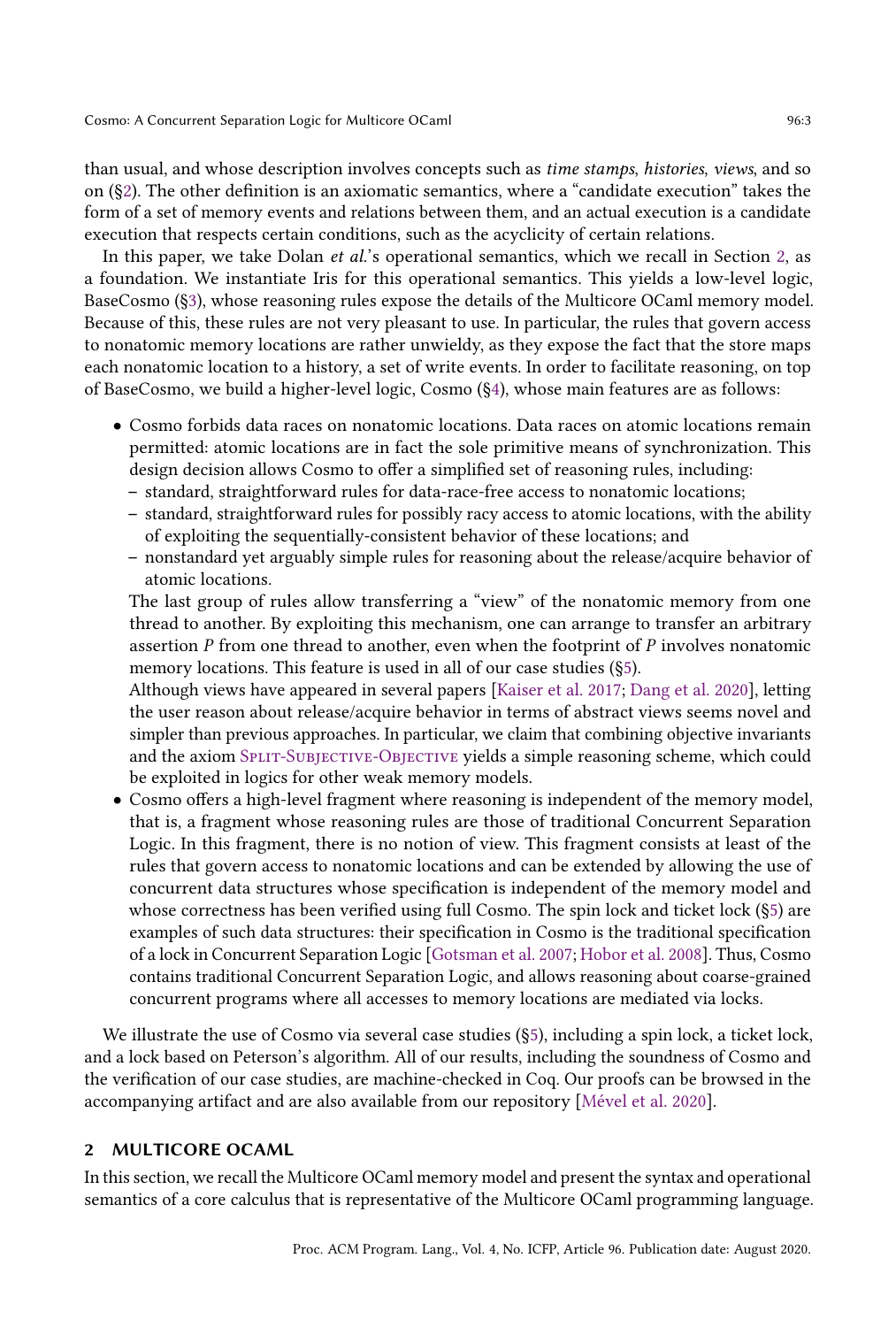<span id="page-3-1"></span>
$$
a \in \text{Loc}_{\text{na}}
$$
\n
$$
A \in \text{Loc}_{\text{at}}
$$
\n
$$
t \in \text{Time} \triangleq \mathbb{Q} \cap [0, \infty)
$$
\n
$$
h \in \text{HIST} \triangleq \text{TIME} \xrightarrow{\text{fin}} \text{Val}
$$
\n
$$
\mathcal{V}, \mathcal{W}, \mathcal{G} \in \text{View} \triangleq \text{Loc}_{\text{na}} \xrightarrow{\text{aez}} \text{Time}
$$
\n
$$
\sigma \in \text{STORE} \triangleq (\text{Loc}_{\text{na}} \xrightarrow{\text{fin}} \text{HIST}) \times (\text{Loc}_{\text{at}} \xrightarrow{\text{fin}} \text{Val} \times \text{View})
$$

Fig. 1. Semantic objects: locations, time stamps, histories, views, stores.

We start by describing interactions with the memory by the memory subsystem  $(\S2.1)$ , and then we present the reduction rules of the programming language itself ([ğ2.2\)](#page-5-0).

# <span id="page-3-0"></span>2.1 Memory Model

In this section, we recall Dolan et al.'s definition of the Multicore OCaml memory model [\(2018b\)](#page-27-2) and extend it with memory allocation and CAS, which do not appear in Dolan et al.'s paper. We first define a number of semantic objects (Figure [1\)](#page-3-1), then describe the behavior of the memory subsystem (Figure [2\)](#page-4-0). At this point, we assume a set VAL of values, which is defined later on (§2.2).

2.1.1 Locations. A memory location has one of two possible kinds, fixed throughout its lifetime: it is either *nonatomic* or *atomic*. We write  $a$  for a nonatomic location and  $A$  for an atomic one.

2.1.2 Time Stamps. We use time stamps t to describe the behavior of reads and writes at nonatomic memory locations. They belong to  $\mathbb{Q} \cap [0, \infty)$ , the set of the nonnegative rational numbers. This set is infinite, totally ordered, and admits a minimum element 0, which is used for initial writes, and only for initial writes. It is worth noting that the meaning of time stamps is purely "per location": that is, the time stamps associated with two write events at two distinct locations are never compared.

2.1.3 Histories. A history h is a finite map of time stamps to values. It represents the history of the write events at a single nonatomic memory location. If desired, a history can be also be viewed as a set of pairs of a time stamp and a value, that is, a set of write events, under the constraint that no two events have the same time stamp. Naturally, a read instruction at a nonatomic memory location must read from one of the write events in the history of this location, and a write instruction must extend the history of this location with a write event at a previously-unused time stamp. In either case, which time stamp may be chosen depends on the "view" of the active thread, described next.

<span id="page-3-2"></span>2.1.4 Views. A view  $V$ , referred to as a "frontier" by [Dolan et al.](#page-27-2) [\[2018b\]](#page-27-2), is a total mapping of nonatomic memory locations to time stamps that is *almost everywhere zero* ("aez" for short), that is, whose value is zero everywhere except a finite set of locations. Each thread has a view, which evolves over time. The view of a thread maps each nonatomic memory location to (the time stamp of) the most recent write event at this location this thread is aware of. The view of the active thread imposes a constraint on the behavior of reads and writes at nonatomic memory locations ([ğ2.2.2\)](#page-6-0).

The order on time stamps gives rise to a partial order on views: by definition, the view inequality  $\mathcal{V}_1 \subseteq \mathcal{V}_2$  holds if and only if, for every nonatomic memory location a, the time stamp inequality  $\mathcal{V}_1(a) \leq \mathcal{V}_2(a)$  holds. This order can be thought of as an information order: if  $\mathcal{V}_1 \subseteq \mathcal{V}_2$  holds, then a thread with view  $V_2$  has more information (is aware of more write events) than a thread with view  $V_1$ . Equipped with this order, views form a bounded semilattice. Its minimum element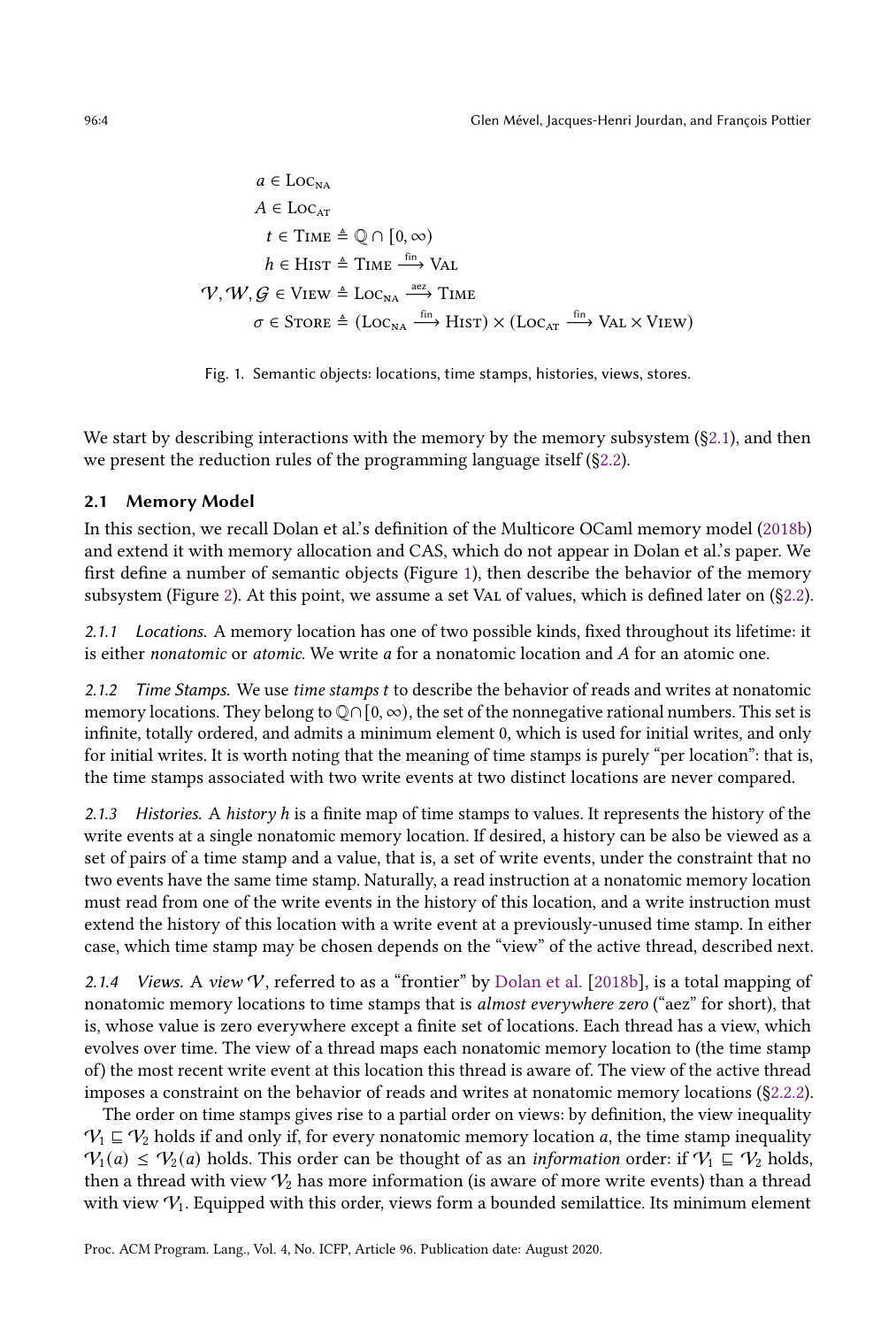<span id="page-4-4"></span><span id="page-4-2"></span><span id="page-4-1"></span><span id="page-4-0"></span>

<span id="page-4-7"></span><span id="page-4-6"></span><span id="page-4-5"></span><span id="page-4-3"></span>Fig. 2. Operational behavior of the memory subsystem:  $\sigma;$   $W \xrightarrow{m} \sigma';$   $W'$ 

is the empty view ⊥, which maps every nonatomic memory location to the time stamp 0. Its join operation is pointwise maximum: that is,  $V_1 \sqcup V_2$  is  $\lambda a$ . max  $(V_1(a), V_2(a))$ .

2.1.5 Stores. A store  $\sigma$  is a pair of a nonatomic store and an atomic store. A nonatomic store  $\sigma_{na}$ is a finite map of nonatomic memory locations to histories: as suggested earlier, each nonatomic memory location is mapped to a history of all write events at this location. An *atomic store*  $\sigma_{at}$  is a finite map of atomic memory locations to pairs of a value and a view. Indeed, atomic memory locations in Multicore OCaml serve two purposes, which are conceptually independent of one another. On the one hand, each atomic memory location stores a value. A single value, as opposed to a history, suffices, because atomic memory locations have sequentially consistent semantics. On the other hand, each atomic memory location stores a view, that is, a certain amount of information about the nonatomic store. This view is read and updated by atomic read and write instructions, thereby giving atomic memory locations a "release/acquire" semantics.

2.1.6 The Memory Subsystem. To complete the definition of the Multicore OCaml memory model, there remains to give an operational description of the behavior of the memory subsystem. This is done via a labelled transition system, that is, a relation  $\sigma$ ;  $W \rightarrow \sigma'$ ;  $W'$ , which describes how the shared global store  $\sigma$  and the view W of the active thread evolve through a memory event m, yielding an updated store  $\sigma'$  and an updated view  $\hat{W}'$ . The syntax of memory events is as follows:

$$
m ::= \varepsilon | \text{alloc}(a, v) | \text{rd}(a, v) | \text{wr}(a, v) | \text{alloc}(A, v) | \text{rd}(A, v) | \text{wr}(A, v) | \text{rdwr}(A, v, v')
$$

These memory events also appear in the definition of the semantics of Multicore OCaml expressions ([ğ2.2.2\)](#page-6-0). Thus, they form a language by which the expression and memory subsystems communicate.

The rules that define the relation  $\sigma$ ;  $W \stackrel{m}{\rightarrow} \sigma'$ ;  $W'$  (Figure [2\)](#page-4-0) can be briefly described as follows.

When a fresh nonatomic memory location is allocated (MEM-NA-ALLOC), its history consists of a single write event at time stamp 0. This guarantees that a read of this location will succeed, even if the reading thread has not synchronized with the thread where allocation was performed.

As suggested earlier ([ğ2.1.4\)](#page-3-2), the view of the active thread imposes a constraint on the behavior of read and write instructions at nonatomic memory locations. A read instruction at location a [\(mem-na-Read\)](#page-4-2) cannot read from an outdated write event, therefore must read from an event whose time stamp t is no less than  $W(a)$ . Both  $W(a) = t$  and  $W(a) < t$  are permitted: the latter case allows a thread to read from a write event of which it is not yet aware. A nonatomic read instruction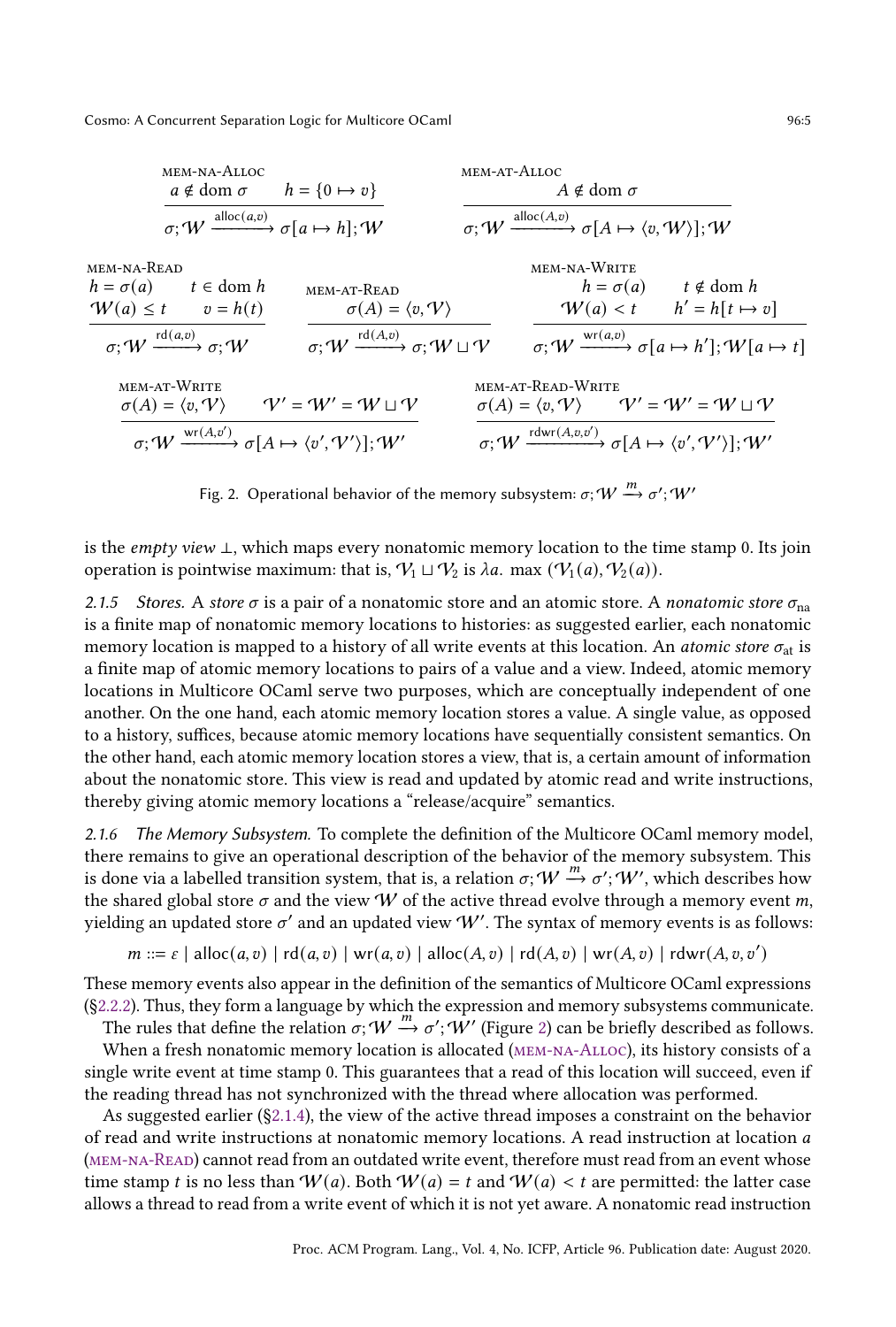96:6 Glen Mével, Jacques-Henri Jourdan, and François Pottier

<span id="page-5-1"></span>

|                                                                                     | — Boolean values                              |
|-------------------------------------------------------------------------------------|-----------------------------------------------|
| $b \in \{\text{false}, \text{true}\}\$                                              |                                               |
| $n \in \mathbb{Z}$                                                                  | - integer values                              |
| $v ::= \mu f. \lambda x. e \mid () \mid b \mid n \mid a \mid A \mid (v, \ldots, v)$ | — values                                      |
| $\odot \in \{ \&\& ,    , +, -,  \}$                                                | $-$ primitive operations (of arity 2)         |
| $e ::=$                                                                             | - expressions:                                |
| $x \mid \mu f. \lambda x. e \mid e e$                                               | $-\lambda$ -calculus with recursive functions |
| $ ( )   b   n   e \odot e$                                                          | - primitive values and operations             |
| $ $ if $e$ then $e$ else $e$                                                        | — conditional                                 |
| $let x = e in e$                                                                    | $-$ sequencing                                |
| $(e, , e)$   let $(x, , x) = e$ in e                                                | — tuples                                      |
| fork e                                                                              | - spawning a new thread                       |
| a   new <sub>na</sub> e   ! <sub>na</sub> e   e $\equiv_{\text{na}} e$              | - operations on nonatomic memory locations    |
| $ A $ new <sub>at</sub> $e !_{at}e e =_{at}e $ CAS $e e e$                          | - operations on atomic memory locations       |

Fig. 3. Multicore OCaml: Syntax

does not update the view of the active thread. A write instruction at location  $a$  (MEM-NA-WRITE) cannot produce an outdated write event, therefore must use a time stamp t greater than  $W(a)$ . The new time stamp must be fresh (that is, not in the domain of  $h$ ), but there is no requirement for  $t$  to be greater than every time stamp in the domain of  $h$ . The history of location  $a$  and the view of the active thread are updated so as to include the new write event.

Allocating a fresh atomic memory location [\(mem-at-Alloc\)](#page-4-4) causes it to be initialized with the value  $v$  provided by the allocation instruction and with the view  $W$  of the active thread. When reading an atomic memory location (MEM-AT-READ) the view  $\mathcal V$  stored in this location is merged into the view of the active thread, reflecting the idea that the active thread acquires information via this read operation. Writing an atomic memory location (MEM-AT-WRITE) overwrites the value  $v$ stored at this location with the new value  $v'$  and updates the view  $\mathcal V$  stored at this location by merging the view  $W$  of the active thread into it, reflecting the idea that the active thread releases information via this write operation. At the same time, the view of the active thread is updated; indeed, an atomic write has both a "release" and an "acquire" effect. The rule MEM-AT-READ-WRITE models a successful CAS instruction. It which combines the effects of a read and a write in a single atomic step. An unsuccessful CAS instruction behaves like an atomic read.

As Multicore OCaml is equipped with a garbage collector, there is no explicit deallocation event.

#### <span id="page-5-0"></span>2.2 Programming Language

We now present a core calculus that is representative of the Multicore OCaml programming language. It is equipped with a dynamic thread creation operation and with the two kinds of memory locations presented earlier. For simplicity, we refer to this calculus as Multicore OCaml.

2.2.1 Syntax. The syntax of the calculus appears in Figure [3.](#page-5-1) It is a call-by-value  $\lambda$ -calculus, equipped with recursive functions, primitive operations on Boolean and integer values, tuples, and standard control constructs, including conditionals and sequencing. This calculus is extended with shared-memory concurrency, as follows. First, the construct fork  $e$  spawns a new thread. In the parent thread, this operation immediately returns the unit value (). In the new thread, the expression *e* is executed, and its result is discarded. Second, the language supports the standard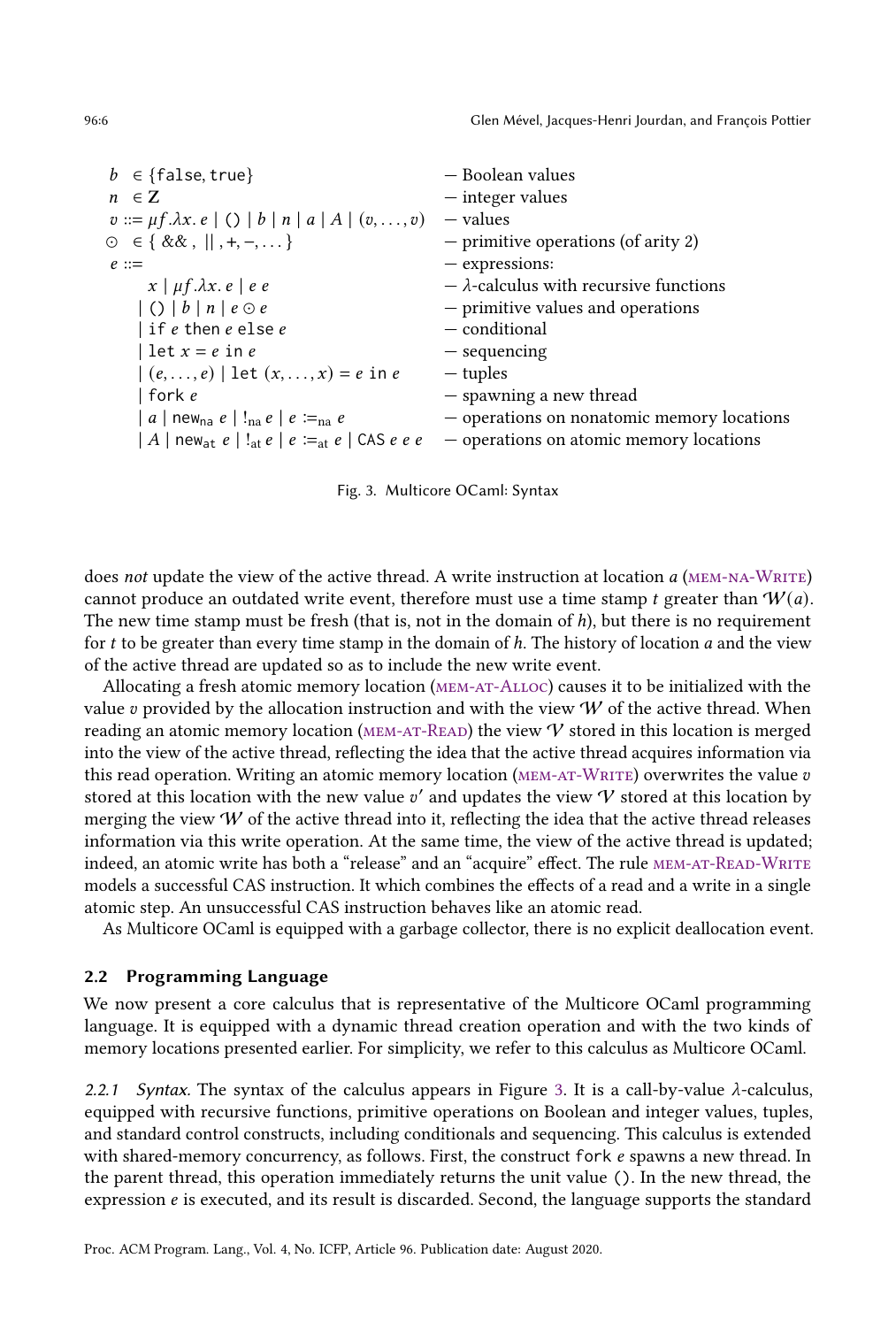<span id="page-6-2"></span>new<sub>na</sub> 
$$
v \xrightarrow{\text{alloc}(a,v)}
$$
  $a$   
\n $\downarrow_{na} a \xrightarrow{\text{rd}(a,v)}$   $v$   
\n $a :=_{na} v \xrightarrow{\text{wr}(a,v)}$   $\rightarrow$   $\rightarrow$   $\rightarrow$   $\rightarrow$   $\rightarrow$   $\rightarrow$   $\rightarrow$   $\rightarrow$   $\rightarrow$   $\rightarrow$   $\rightarrow$   $\rightarrow$   $\rightarrow$   $\rightarrow$   $\rightarrow$   $\rightarrow$   $\rightarrow$   $\rightarrow$   $\rightarrow$   $\rightarrow$   $\rightarrow$   $\rightarrow$   $\rightarrow$   $\rightarrow$   $\rightarrow$   $\rightarrow$   $\rightarrow$   $\rightarrow$   $\rightarrow$   $\rightarrow$   $\rightarrow$   $\rightarrow$   $\rightarrow$   $\rightarrow$   $\rightarrow$   $\rightarrow$   $\rightarrow$   $\rightarrow$   $\rightarrow$   $\rightarrow$   $\rightarrow$   $\rightarrow$   $\rightarrow$   $\rightarrow$   $\rightarrow$   $\rightarrow$   $\rightarrow$   $\rightarrow$   $\rightarrow$   $\rightarrow$   $\rightarrow$   $\rightarrow$   $\rightarrow$   $\rightarrow$   $\rightarrow$   $\rightarrow$   $\rightarrow$   $\rightarrow$   $\rightarrow$   $\rightarrow$   $\rightarrow$   $\rightarrow$   $\rightarrow$   $\rightarrow$   $\rightarrow$   $\rightarrow$   $\rightarrow$   $\rightarrow$   $\rightarrow$   $\rightarrow$   $\rightarrow$   $\rightarrow$   $\rightarrow$   $\rightarrow$   $\rightarrow$   $\rightarrow$   $\rightarrow$   $\rightarrow$   $\rightarrow$   $\rightarrow$   $\rightarrow$   $\rightarrow$   $\rightarrow$   $\rightarrow$   $\rightarrow$   $\rightarrow$   $\rightarrow$   $\rightarrow$   $\rightarrow$   $\rightarrow$   $\rightarrow$   $\rightarrow$   $\rightarrow$   $\rightarrow$   $\rightarrow$   $\rightarrow$   $\rightarrow$  <

Fig. 4. Thread-local reduction:  $e \xrightarrow{m} e', e'_1, \ldots, e'_n$  (selected rules)

<span id="page-6-3"></span>
$$
\frac{e\xrightarrow{m}e'\qquad \sigma;W\xrightarrow{m}\sigma';W'}{\sigma;p_1,\langle e,W\rangle,p_2}\qquad \qquad \frac{e\xrightarrow{e}e',e'_1,\ldots,e'_n}{\sigma;p_1,\langle e',W\rangle,p_2}\qquad \qquad \frac{\sigma;p_1,\langle e,W\rangle,p_2}{\sigma;p_1,\langle e',W\rangle,p_2,\langle e'_1,W\rangle,\langle e'_n,W\rangle}
$$

Fig. 5. Thread-pool reduction:  $\sigma$ ;  $p \Longrightarrow \sigma'$ ;  $p'$ 

operations of allocation, reading, and writing, on both nonatomic and atomic memory locations. In addition, atomic memory locations support a compare-and-set (CAS) operation.<sup>[1](#page-6-1)</sup>

<span id="page-6-0"></span>2.2.2 Operational Semantics. The "per-thread" reduction relation  $e \stackrel{m}{\rightarrow} e', e'_1, \ldots, e'_n$ , describes how an expression  $e$  takes a step and reduces to a new expression  $e'$ , possibly interacting with the memory subsystem via an event *m*, and possibly spawning a number of new threads  $e'_1, \ldots, e'_n$ . The bulk of the rules that define this reduction relation form a standard small-step reduction semantics for call-by-value  $\lambda$ -calculus. These rules do not involve an interaction with the memory subsystem and do not spawn new threads. We omit them. In Figure [4,](#page-6-2) we present the reduction rules for the memory access operations, which interact with the memory subsystem via a memory event, and the reduction rule for "fork", which spawns one new thread.

In Figure [5,](#page-6-3) we define the "thread-pool" reduction relation  $\sigma; p \implies \sigma'; p'$ , which describes how the machine steps between two configurations  $\sigma; p$  and  $\sigma'; p'.$  In such a configuration,  $\sigma$  is a store, while p is a thread pool, that is, a list of threads, where each thread  $\langle e, W \rangle$  is a pair of an expression  $e$  and a view  $W$ . The left-hand rule allows the per-thread execution system and the memory subsystem to synchronize on an event m. The right-hand rule shows how new threads are spawned; a newly-spawned thread inherits the view of its parent thread. Because a per-thread reduction step cannot both access memory and spawn new threads, these two rules suffice.

The operational semantics of Multicore OCaml is the reflexive transitive closure of the threadpool reduction relation. It is therefore an interleaving semantics, albeit not a sequentially consistent semantics, as it involves a store whose behavior is nonstandard.

A machine configuration  $\sigma$ ;  $\dot{p}$  is considered *stuck* if the thread pool  $p$  contains at least one thread that cannot take a step yet has not reached a value. A stuck configuration represents an undesirable event, a runtime error. There are many ways of constructing stuck configurations: examples include applying a primitive operation to arguments of incorrect nature, attempting to call a value other than a function, and so on. All such errors are ruled out by the OCaml type system: $^2$  $^2$  the execution

<span id="page-6-1"></span><sup>&</sup>lt;sup>1</sup>In the surface language, nonatomic locations have type 'a ref. Their operations are ref, !, and :=. Atomic locations have type ['a Atomic.t](https://github.com/ocaml-multicore/ocaml-multicore/blob/master/stdlib/atomic.mli). Their operations are Atomic.make, Atomic.get, Atomic.set, and Atomic.compare\_and\_set.

<span id="page-6-4"></span><sup>&</sup>lt;sup>2</sup>No changes to the type system are required by the move from OCaml to Multicore OCaml. The type 'a Atomic.t is a new (primitive) abstract type.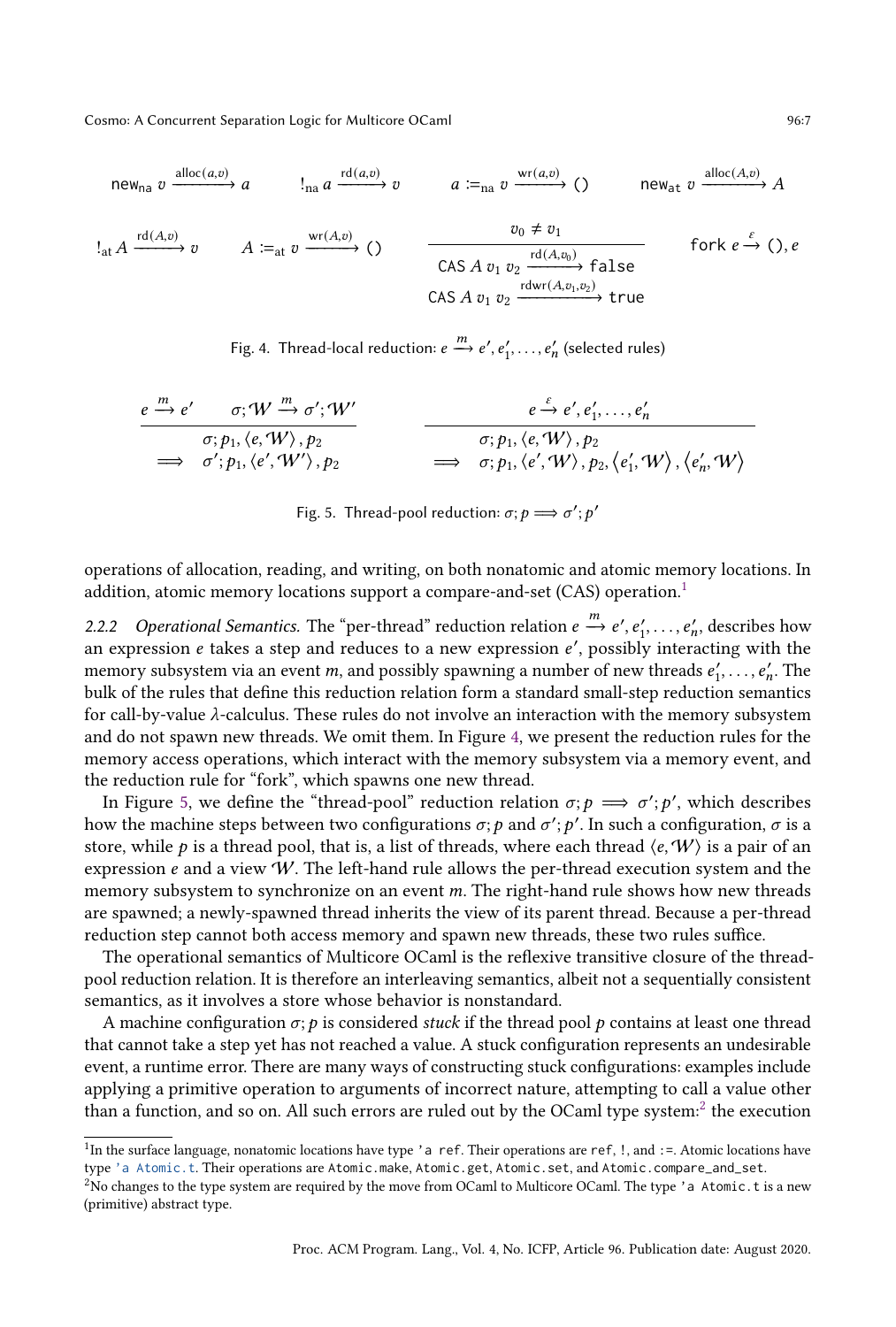of a well-typed program cannot lead to a stuck configuration. Although this claim does not appear to have been formally established, it seems clear that a syntactic proof of type soundness for ML with references [\[Wright and Felleisen 1994\]](#page-28-4) can be adapted to the semantics of Multicore OCaml.

A careful reader might note that a nonatomic read instruction (MEM-NA-READ) could potentially be stuck under certain circumstances. This could be the case, for instance, if the history  $h$  is empty, or if the time stamp  $W(a)$  is too high, causing all write events in h to be considered outdated. In reality, though, neither of these situations can arise, because only a subset of well-formed machine configurations can be reached. In a well-formed configuration, every nonatomic location ever allocated must have a nonempty history, and no thread can get hold of an unallocated location, thereby removing the concern that  $h$  might be empty. Furthermore, a well-formed configuration must satisfy the following global view invariant: there exists a global view  $G$  such that:

- <span id="page-7-6"></span>(1) every thread's view W is contained in G, that is,  $\forall \langle e, W \rangle \in p$ .  $W \sqsubseteq G$  holds;
- <span id="page-7-3"></span>(2) the view of an atomic location is contained in G, that is,  $\forall (A, \langle v, \mathcal{V} \rangle) \in \sigma_{at}$ .  $\mathcal{V} \sqsubseteq \mathcal{G}$  holds;
- <span id="page-7-4"></span>(3) the global view maps every nonatomic location to a time stamp that exists in the history of this location, that is,  $\forall (a, h) \in \sigma_{na}$ .  $\mathcal{G}(a) \in \text{dom } h$  holds;
- <span id="page-7-5"></span>(4) the global view maps every currently unallocated location to the time stamp 0, that is,  $\forall a \notin \text{dom } \sigma_{na}. \mathcal{G}(a) = 0 \text{ holds.}$

One can check that this is an indeed an invariant (i.e., it is preserved by every reduction step) and that this invariant implies that a nonatomic read instruction cannot be stuck. In fact, in the next section, we must prove this claim, and exploit this invariant, otherwise we would be unable to prove that our logic is sound: a sound program logic must guarantee that a verified program cannot get stuck. Thus, when we instantiate Iris for Multicore OCaml, we build the global view invariant into our "state interpretation" invariant  $(§3.1)$ , and when we establish the reasoning rule for nonatomic read instructions (rule  $BASE-NA-READ$  in Figure [6\)](#page-11-1), we exploit it (§3.3).

# <span id="page-7-0"></span>3 A LOW-LEVEL LOGIC: BASECOSMO

In this section, we set up a program logic for Multicore OCaml, based on the operational semantics presented in the previous section. To do so, we rely on Iris [\[Jung et al.](#page-27-9) [2018b\]](#page-27-9), a generic framework for building program logics. Iris is not tied to a particular programming language or calculus. Its lower layer, the Iris base logic  $\lceil \text{lung et al. 2018b, §3–5} \rceil$  $\lceil \text{lung et al. 2018b, §3–5} \rceil$  $\lceil \text{lung et al. 2018b, §3–5} \rceil$ , is a purely logical construction. Its upper layer, the Iris program logic  $\lceil \text{lung et al. 2018b, $6–7} \rceil$  $\lceil \text{lung et al. 2018b, $6–7} \rceil$  $\lceil \text{lung et al. 2018b, $6–7} \rceil$ , is parameterized with a programming language. In order to instantiate it, a client must provide the following information:

- A set of "expressions".
- $\bullet$  A subset of "values".
- A set of machine "states". For instance, a state might be a store, that is, a map whose domain is the set of all currently allocated memory locations.
- An operational semantics, in the form of a "per-thread step relation". This relation relates an expression and a state to an expression and a state and a list of expressions, which represent newly-spawned threads.
- A "state interpretation" predicate  $S :$  STATE  $\rightarrow$  IPROP.<sup>[3](#page-7-1)</sup> This predicate represents a global invariant about the machine state. It typically relates the state with a piece of ghost state whose monoid structure ${}^4$  ${}^4$  is chosen by the client so as to justify splitting the ownership of the machine state in certain ways.

Once the client has provided this information, the framework yields a program logic, that is,

<span id="page-7-1"></span> $3$ <sub>I</sub>PROP is the type of Iris assertions.

<span id="page-7-2"></span><sup>&</sup>lt;sup>4</sup>For simplicity, we use the word "monoid" everywhere, although "partial commutative monoid" would be more explicit, and an even more accurate term would be "resource algebra" [\[Jung et al.](#page-27-9) [2018b,](#page-27-9) §2.1] or "camera" [Jung et al. 2018b, §4.4].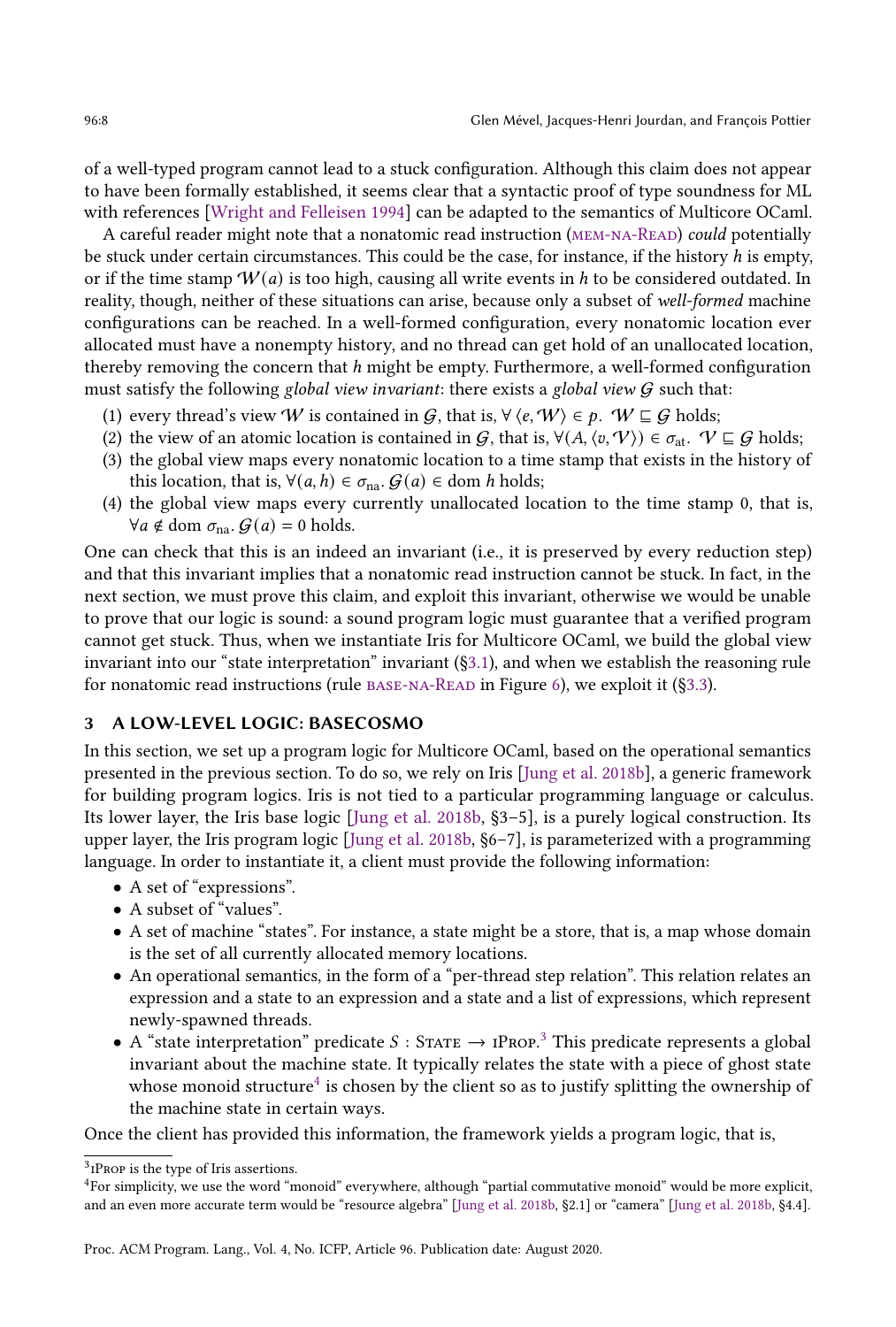- A weakest-precondition predicate wp  $e \{ \Phi \}.$
- A Hoare triple  $\{P\}$   $\{e\}$ , which is just sugar for  $\Box$  ( $P \rightarrow \psi$   $\psi$   $\{e\}$ ).
- An adequacy theorem, which states that if a closed program e satisfies the triple {True}  $e \{ \Phi \}$ then it is safe to run, that is, its execution will not lead to a stuck configuration.
- A set of programming-language-independent deduction rules for triples. These include the consequence rule, the frame rule, rules for allocating and updating ghost state, rules for setting up and exploiting invariants, and so on.

It is then up to the client to perform extra programming-language-specific work, namely:

- Define programming-language-specific assertions, such as "points-to" assertions.
- Prove entailment laws describing, e.g., how points-to assertions can be split and combined.
- Establish programming-language-specific deduction rules for triples, e.g., axioms that give triples for reading and writing memory locations.

We now apply this recipe to Multicore OCaml. This yields BaseCosmo, a logic for Multicore OCaml.

# <span id="page-8-0"></span>3.1 Instantiating Iris for Multicore OCaml

We begin instantiating Iris as follows:

- An "expression" is a pair  $\langle e, \mathcal{V} \rangle$  of a Multicore OCaml expression and a view.
- Accordingly, a "value" is a pair  $\langle v, V \rangle$  of a Multicore OCaml value and a view.
- A "state" is a store  $\sigma$ , that is, a pair  $(\sigma_{na}, \sigma_{at})$  of a nonatomic store  $\sigma_{na}$  and an atomic store  $\sigma_{at}$ .
- The "per-thread step relation" is as defined in Figure [4.](#page-6-2)

To complete this instantiation, there remains to define a suitable "state interpretation" invariant S. In choosing this definition, we have a great deal of freedom. Our choice is guided by several considerations, including the manner in which we wish to allow splitting the ownership of the state, and the invariants about the state that we wish to keep track of. In the present case, we have the following two independent concerns in mind:

- Ð We wish to allow splitting the ownership of memory locations (including nonatomic and atomic memory locations) under a standard "fractional permissions" regime.
- $-$  We need to keep track of the global view invariant (§2.2.2) enjoyed by the operational semantics of Multicore OCaml, because this invariant is required to justify that a nonatomic read instruction cannot be stuck.

With these goals in mind, we define our state interpretation invariant as follows. We give the definition first, then recall the Iris-specific notation used in this definition. We delay an explanation of the definition to the next subsection ([ğ3.2\)](#page-9-0).

- Let  $\gamma_{\text{na}}$  be a ghost location storing an element of  $\text{Aut}_{\text{H}}(\text{Loc}_{\text{NA}} \xrightarrow{f_{\text{fin}}} \text{AG}(\text{HIST}) \times \text{Frac}).$
- Let  $\gamma_{at}$  be a ghost location storing an element of  $A \text{uTH}(Loc_{AT} \xrightarrow{fin} AG(VAL \times VIEW) \times FRAC)$ .
- Let  $\gamma_{\rm gv}$  be a ghost location storing an element of AUTH(VIEW).<sup>[5](#page-8-1)</sup>
- We define the state interpretation invariant as follows:

$$
S(\sigma_{na}, \sigma_{at}) \triangleq \begin{bmatrix} \mathbf{0} & \mathbf{0} & \mathbf{0} & \mathbf{0} & \mathbf{0} & \mathbf{0} & \mathbf{0} & \mathbf{0} & \mathbf{0} & \mathbf{0} & \mathbf{0} & \mathbf{0} & \mathbf{0} & \mathbf{0} & \mathbf{0} & \mathbf{0} & \mathbf{0} & \mathbf{0} & \mathbf{0} & \mathbf{0} & \mathbf{0} & \mathbf{0} & \mathbf{0} & \mathbf{0} & \mathbf{0} & \mathbf{0} & \mathbf{0} & \mathbf{0} & \mathbf{0} & \mathbf{0} & \mathbf{0} & \mathbf{0} & \mathbf{0} & \mathbf{0} & \mathbf{0} & \mathbf{0} & \mathbf{0} & \mathbf{0} & \mathbf{0} & \mathbf{0} & \mathbf{0} & \mathbf{0} & \mathbf{0} & \mathbf{0} & \mathbf{0} & \mathbf{0} & \mathbf{0} & \mathbf{0} & \mathbf{0} & \mathbf{0} & \mathbf{0} & \mathbf{0} & \mathbf{0} & \mathbf{0} & \mathbf{0} & \mathbf{0} & \mathbf{0} & \mathbf{0} & \mathbf{0} & \mathbf{0} & \mathbf{0} & \mathbf{0} & \mathbf{0} & \mathbf{0} & \mathbf{0} & \mathbf{0} & \mathbf{0} & \mathbf{0} & \mathbf{0} & \mathbf{0} & \mathbf{0} & \mathbf{0} & \mathbf{0} & \mathbf{0} & \mathbf{0} & \mathbf{0} & \mathbf{0} & \mathbf{0} & \mathbf{0} & \mathbf{0} & \mathbf{0} & \mathbf{0} & \mathbf{0} & \mathbf{0} & \mathbf{0} & \mathbf{0} & \mathbf{0} & \mathbf{0} & \mathbf{0} & \mathbf{0} & \mathbf{0} & \mathbf{0} & \mathbf{0} & \mathbf{0} & \mathbf{0} & \mathbf{0} & \mathbf{0} & \mathbf{0} & \mathbf{0} & \mathbf{0} & \mathbf{0} & \mathbf{0} & \mathbf{0} & \mathbf{0} & \mathbf{0} & \mathbf{
$$

Let us briefly recall some Iris concepts and notation. The monoids mentioned above are built out of the standard Iris toolkit. An authoritative monoid  $AUTH(\cdot)$  [\[Jung et al.](#page-27-9) [2018b,](#page-27-9) §6.3.3] has

<span id="page-8-1"></span> $^5\rm V$ is the monoid of views equipped with the operation  $\sqcup$  . It is an idempotent monoid.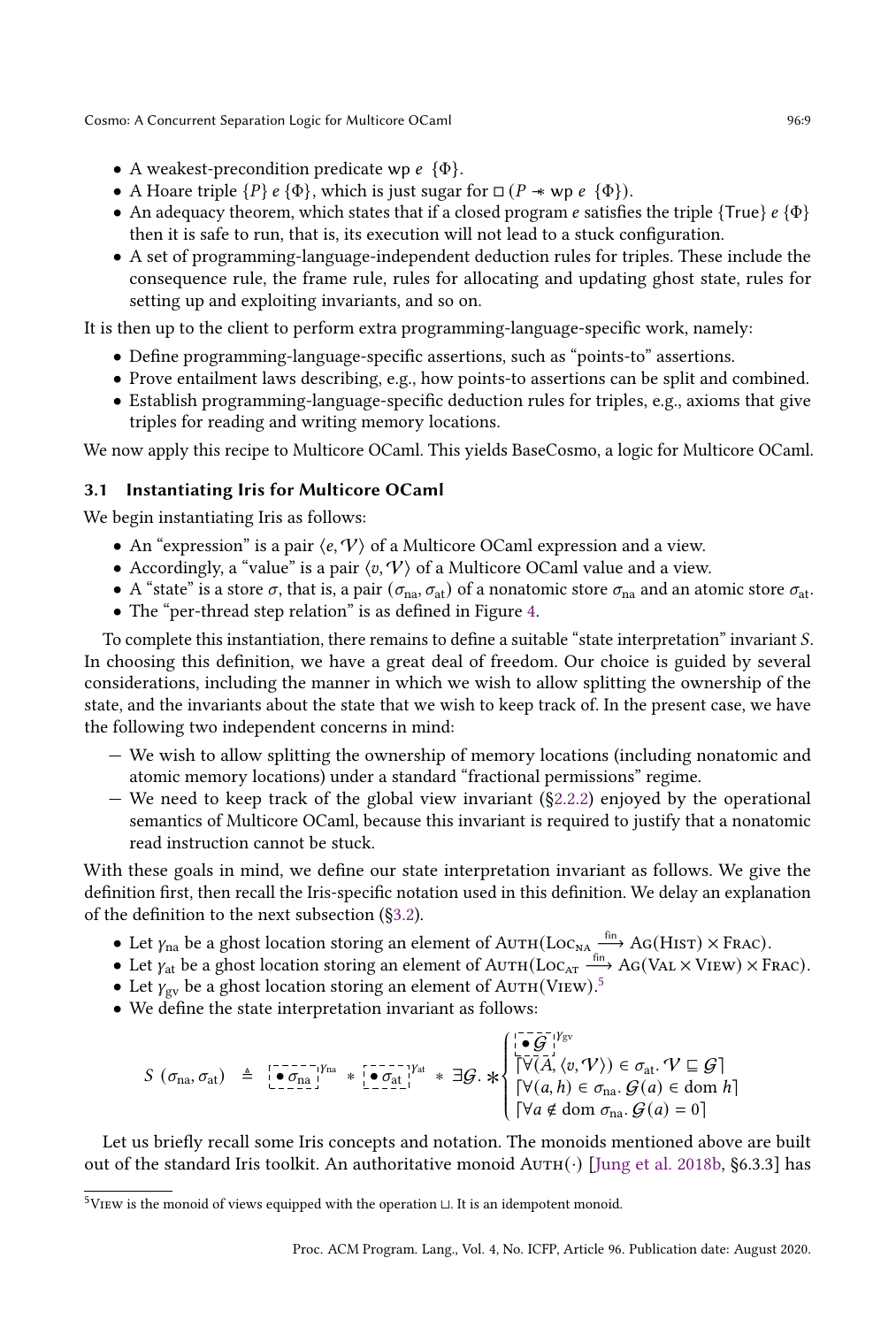both *authoritative elements* of the form • *a* and *fragmentary elements* of the form  $\circ$  *b*. An authoritative element is intended to represent the full knowledge of something, and cannot be split: the composition (•  $a_1$ )  $\cdot$  (•  $a_2$ ) is never valid. A fragmentary element is intended to represent partial knowledge, and can be split and joined: the composition  $(\circ b_1) \cdot (\circ b_2)$  is defined as  $\circ (b_1 \cdot b_2)$ . Because a fragment must be a part of the whole, the composition  $\bullet a \cdot (\circ b)$  is valid only if  $b \le a$ holds, where  $\leq$  is the ordering induced by the monoid law. The finite map monoid ·  $\stackrel{\text{fin}}{\longrightarrow}$  · has finite maps as its elements; composition is pointwise. The agreement monoid [\[Jung et al.](#page-27-9) [2018b,](#page-27-9) ğ3.1, §4.3] on histories AG(HIST) has histories *h* as elements. Its composition law requires agreement: that is,  $h \cdot h$  is h, and  $h_1 \cdot h_2$  is invalid if  $h_1$  and  $h_2$  differ. The fractional permission monoid Frac has the fractions  $q \in \mathbb{Q} \cap (0, 1]$  as its elements and addition as its composition law. Note that, because the fraction 0 is excluded, the fraction 1 cannot be composed with any fraction. This reflects the intuitive idea that the fraction 1 represents exclusive ownership of something.

# <span id="page-9-0"></span>3.2 Multicore OCaml-Specific Assertions

We have performed the first step described at the beginning of this section (§3): we have instantiated Iris for the operational semantics of Multicore OCaml and for a state interpretation of our choosing. This yields a weakest-precondition predicate wp  $\langle e, \mathcal{V} \rangle$  {Φ}; a triple {P}  $\langle e, \mathcal{V} \rangle$  {Φ}; an adequacy theorem, which guarantees that this triple is sound; and a set of programming-language-independent deduction rules for triples. There remains to perform programming-language-specific work. We define three custom assertions, namely the nonatomic and atomic "points-to" assertions and a "valid-view" assertion. Next  $(\S3.3)$ , we give a set of reasoning rules where these assertions appear.

3.2.1 Nonatomic Points-to. We wish to be able to split up the ownership of the nonatomic store under a fractional permission regime. As usual [\[Boyland 2003;](#page-27-13) [Bornat et al.](#page-27-14) [2005\]](#page-27-14), the fraction 1 should represent exclusive read-write access, while a fraction  $q < 1$  should represent shared readonly access. Furthermore, we wish to ensure that whoever owns a share of a nonatomic location has exact knowledge of its history.

For this purpose, we have placed the ghost-state-ownership assertion  $\overrightarrow{•}$   $\sigma_{\text{na}}$  in the state interpretation invariant ([ğ3.1\)](#page-8-0), and we now define the nonatomic points-to assertion as follows:

$$
q \cdot a \rightarrow_{\text{na}} h \triangleq \left[ \circ \left\{ a \mapsto (h, q) \right\} \right]^{1/n}
$$

What is going on here? On the one hand, the points-to assertion claims the ownership of a fragmentary element of the monoid  $\text{Aut}(\text{Loc}_{NA} \xrightarrow{ \text{fin} } \text{AG}(\text{HIST}) \times \text{Frac}).$  The notation  $\{a \mapsto (\dot{h}, q)\}$ describes an element of the monoid  $Loc_{NA} \xrightarrow{fin} AG(HIST) \times FrAC$ : it is a singleton map, which maps the location *a* to the pair  $(h, q)$ . On the other hand, the state interpretation invariant owns the authoritative element  $\bullet\sigma_{\rm na}$  of the monoid A ${\rm u\tau\rm H}(\ldots)$ .  $^6$  $^6$  This ties the nonatomic store  $\sigma_{\rm na}$ , which is part of the physical machine state, with the state of the ghost location  $y_{na}$ .

Now, recall that, from the coexistence of the elements • *a* and ∘*b*, one can deduce  $b \le a$  (§3.1). Thus, when a points-to assertion  $q \cdot a \rightarrow_{na} h$  is at hand, one can unfold the definition of this assertion and get a fragmentary element  $\circ$  { $a \mapsto (h, q)$ }. One can also briefly "open" the state interpretation invariant and see an authoritative element  $\bullet$   $\sigma_{na}$ . From their coexistence, one deduces  ${a \mapsto (h, q)} \leq \sigma_{\text{na}}$ , that is, the singleton map of *a* to the pair  $(h, q)$  is indeed a fragment of the physical nonatomic store  $\sigma_{\text{na}}$ .

Here,  $\leq$  is the ordering induced by the composition law of the monoid Loc $_{\text{NA}} \stackrel{\text{fin}}{\longrightarrow}$  Ag(H1sT)  $\times$ Frac. Because this law requires agreement of the history components and addition of the fraction

<span id="page-9-1"></span><sup>&</sup>lt;sup>6</sup>The notation ●  $\sigma_{\rm na}$  involves an abuse of notation. In it,  $\sigma_{\rm na}$  must be understood as an element of the monoid Loc<sub>NA</sub>  $\stackrel{\rm fin}{\longrightarrow}$ Ag(HIsT)  $\times$  Frac, which maps every location *a* in the domain of  $\sigma_{na}$  to a pair of the history  $\sigma_{na}(a)$  and the fraction 1.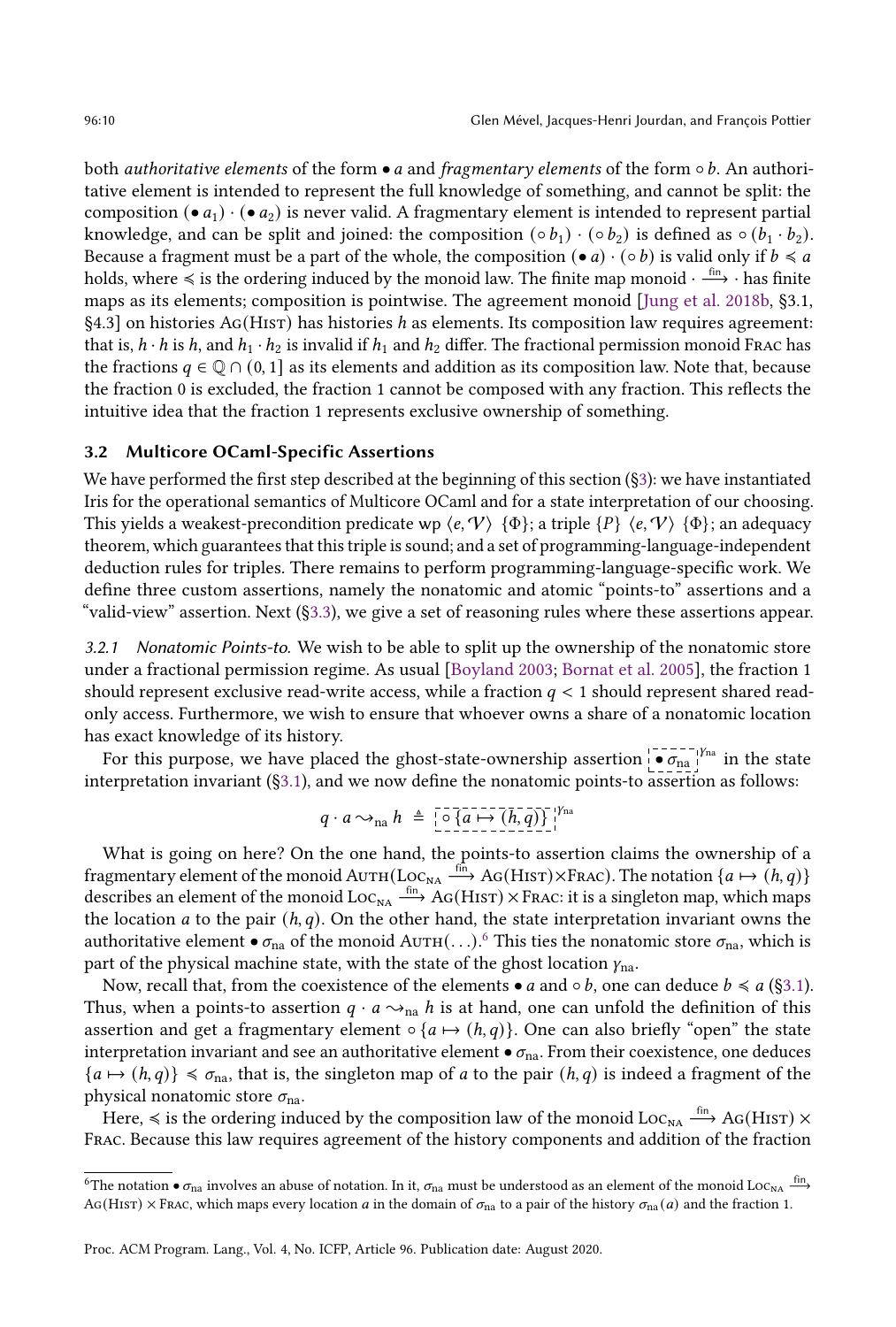components, one can read the assertion  $q \cdot a \rightarrow_{\text{na}} h$  as representing the knowledge that the history of this location is  $h$  and the ownership of a  $q$ -share of the nonatomic memory location  $a$ .

This technique is not original: we follow the pattern presented by [Jung et al.](#page-27-9) [\[2018b,](#page-27-9) ğ6.3.3, ğ7.3]. We omit the fraction q when it is 1. Thus, we write  $a \rightarrow_{na} h$  for  $1 \cdot a \rightarrow_{na} h$ .

3.2.2 Atomic Points-to. Regarding the atomic points-to assertion, we proceed essentially in the same manner. Earlier (§3.1), we have placed the assertion  $\left[\begin{array}{cc} \bullet & \bullet \\ \bullet & \bullet \end{array}\right]$ <sup>1</sup> in the state interpretation invariant. We now define the atomic points-to assertion as follows:

$$
q \cdot A \sim_{\text{at}} \langle v, \mathcal{V} \rangle \triangleq \exists \mathcal{W}. \quad [\mathcal{V} \sqsubseteq \mathcal{W}] \; * \; [\circ \{A \mapsto (\langle v, \mathcal{W} \rangle, q)\}]^{\gamma_{\text{at}}}
$$

As a result of these definitions, the assertion  $q \cdot A \rightarrow_{\text{at}} \langle v, V \rangle$  claims the ownership of a q-share of the atomic memory location  $A$ , guarantees that the value stored at this location is  $v$ , and guarantees that the view stored at this location is at least V.

By requiring the view W stored at A to satisfy  $V \subseteq W$ , as opposed to the equality  $V = W$ , we make the points-to assertion reverse-monotonic in its view parameter: that is, if  $\mathcal{V}_1 \subseteq \mathcal{V}_2$  holds, then  $q \cdot A \rightarrow_{\text{at}} \langle v, V_2 \rangle$  entails  $q \cdot A \rightarrow_{\text{at}} \langle v, V_1 \rangle$ . This seems convenient in practice, as it gives the user a concise way of retaining partial knowledge of the view that is stored at location A.

As with nonatomic points-to assertions, we omit the fraction  $q$  when it is 1.

3.2.3 Validity of a View. The last part of the state interpretation invariant  $(\S 3.1)$  asserts the existence of a view  $G$  such that items [\(2\)](#page-7-3), [\(3\)](#page-7-4) and [\(4\)](#page-7-5) of the global view invariant hold (§2.2.2). It also includes the ghost-state-ownership assertion  $\mathcal{G}^{\text{v}}$ . We now define the "valid-view" assertion as follows:

$$
valid \, \mathcal{V} \triangleq \left[ \overline{\circ} \, \overline{\mathcal{V}} \, \right]^{ \gamma_{\text{gv}} }
$$

The assertion *valid* V guarantees that V is a fragment of the global view, that is,  $V \sqsubseteq G$  holds. Because the VIEW monoid is idempotent (that is,  $\mathcal{V} \sqcup \mathcal{V} = \mathcal{V}$ ), this assertion is duplicable. Thus, it does not represent the ownership of anything. It represents only the knowledge that  $\mathcal V$  is a fragment of the global view.

A validity assertion appears in almost all of the reasoning rules that we present in the next subsection ([ğ3.3\)](#page-10-0). In other words, the rules effectively require (and allow) every thread to keep track of the fact that its current view is valid. This encodes item [\(1\)](#page-7-6) of the global view invariant.

#### <span id="page-10-0"></span>3.3 Multicore OCaml-Specific Axioms

There remains to give a set of Multicore OCaml-specific deduction rules that allow establishing Hoare triples. We present just the rules that govern the memory access operations; the rest is standard [\[Jung et al.](#page-27-9) [2018b,](#page-27-9) §[6.](#page-11-1)2]. These rules appear in Figure 6. $^7$  $^7$  They are "small axioms" [\[O'Hearn](#page-28-5) [2019\]](#page-28-5), that is, triples that describe the minimum resources required by each operation. Each of them is just a single triple  ${P} \langle e, W \rangle \{ \Phi \}$ , which, for greater readability, we display vertically:

$$
\frac{P}{\langle e, W \rangle} \over \Phi
$$

The precondition  $P$  describes the resources required in order to safely execute the expression  $e$ on a thread whose view is W. The postcondition  $\Phi$ , which takes a pair  $\langle v', \mathcal{W}' \rangle$  of a value and a new view as an argument, describes the updated resources that exist at the end of this execution, if it terminates. This is a logic of partial correctness.

<span id="page-10-1"></span> $^7$ For the sake of readability, we hide the "later" modalities that appear in these rules. See [Jung et al.](#page-27-9) [\[2018b,](#page-27-9) §6.2] for details.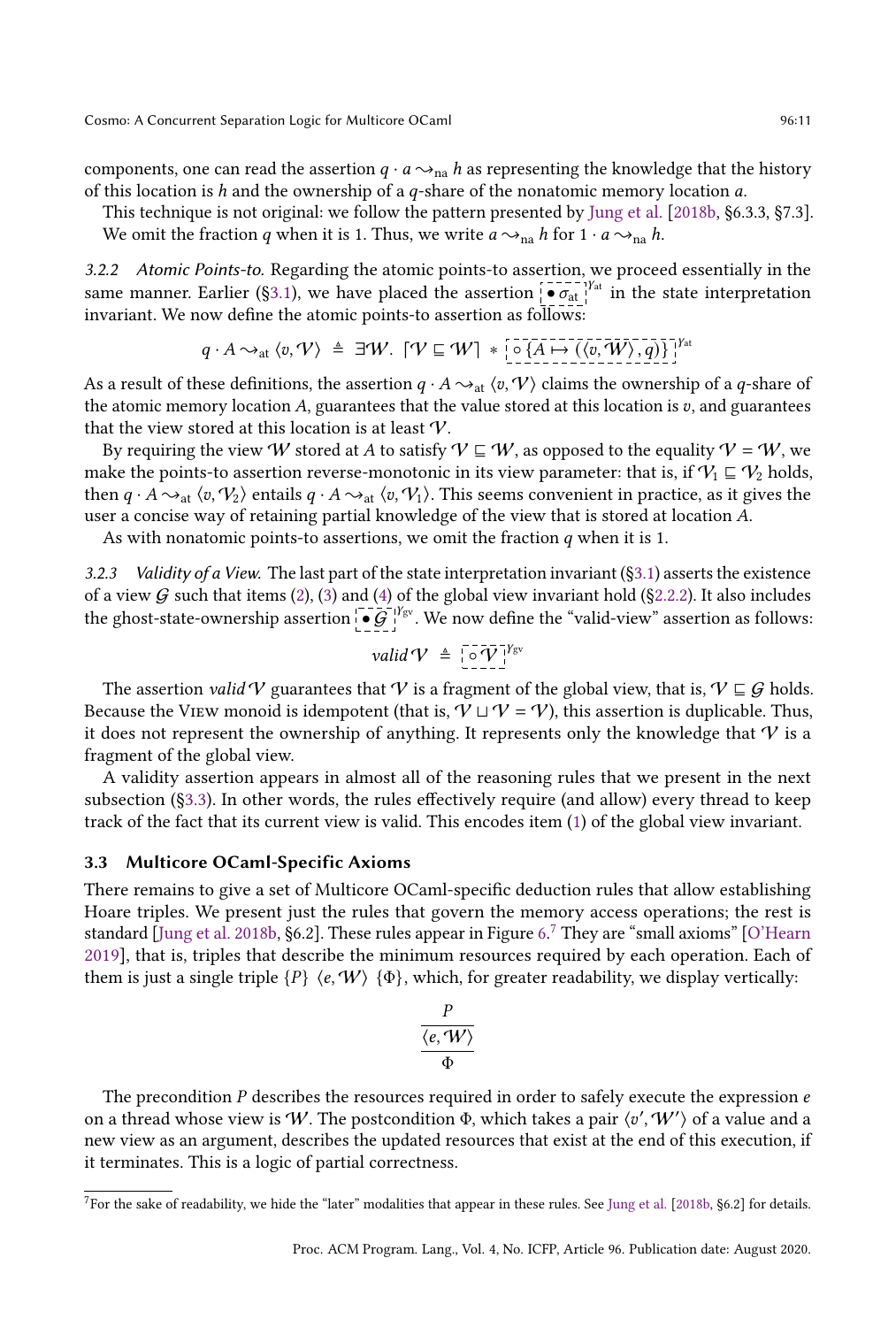<span id="page-11-4"></span><span id="page-11-3"></span><span id="page-11-2"></span><span id="page-11-1"></span><span id="page-11-0"></span>

| BASE-NA-ALLOC                                                                                                                                                                                                                                                      | <b>BASE-AT-ALLOC</b>                                                                                                                                                                                                                                                             |
|--------------------------------------------------------------------------------------------------------------------------------------------------------------------------------------------------------------------------------------------------------------------|----------------------------------------------------------------------------------------------------------------------------------------------------------------------------------------------------------------------------------------------------------------------------------|
| <b>True</b>                                                                                                                                                                                                                                                        | valid $W$                                                                                                                                                                                                                                                                        |
| $\langle$ new <sub>na</sub> v, W $\rangle$                                                                                                                                                                                                                         | $\langle$ new <sub>at</sub> v, $W\rangle$                                                                                                                                                                                                                                        |
| $\overline{\lambda \langle v', W' \rangle}$ . $\exists a. \ast \begin{cases} v' = a \\ W' = W \\ a \leadsto_{na} \{0 \mapsto v\} \end{cases}$                                                                                                                      | $\overline{\lambda \langle v', W' \rangle}$ . $\exists A. \ast \begin{cases} v' = A \\ W' = W \\ A \sim_{\text{at}} \langle v, W \rangle \end{cases}$                                                                                                                            |
| BASE-NA-READ<br>$q \cdot a \rightarrow_{\text{na}} h * \text{ valid } W$                                                                                                                                                                                           | BASE-NA-WRITE<br>$a \rightarrow_{na} h *$ valid W                                                                                                                                                                                                                                |
| $\langle !_{\rm na} \, a, W \rangle$                                                                                                                                                                                                                               | $\langle a\coloneqq_{\text{na}} v, \mathcal{W}\rangle$                                                                                                                                                                                                                           |
| $\lambda\, \langle v', \mathcal{W}' \rangle \, . \, \exists t. \, * \left\{ \begin{aligned} & t \in \mathrm{dom}\ h \\ & \mathcal{W}(a) \leq t \\ & v' = h(t) \\ & \mathcal{W}' = \mathcal{W} \\ & q \cdot a \sim_{\mathrm{na}} h \end{aligned} \right.$           | $\lambda\, \langle v', \mathcal{W}' \rangle \, . \, \exists t. \, *\, \begin{cases} t \notin \mathrm{dom}\, h \\ \mathcal{W}(a) < t \\ v' = () \\ \mathcal{W}' = \mathcal{W}[a \mapsto t] \\ a \leadsto_{\mathrm{na}} h[t \mapsto v] \\ \mathit{valid}'\mathcal{W}' \end{cases}$ |
| <b>BASE-AT-READ</b>                                                                                                                                                                                                                                                | BASE-AT-WRITE                                                                                                                                                                                                                                                                    |
| $q \cdot A \rightarrow_{\text{at}} \langle v, V \rangle * \text{ valid } W$                                                                                                                                                                                        | $A \rightarrow_{\text{at}} \langle \_, \mathcal{V} \rangle * \text{ valid } \mathcal{W}$                                                                                                                                                                                         |
|                                                                                                                                                                                                                                                                    |                                                                                                                                                                                                                                                                                  |
| $\overline{\langle \Psi_{\rm dt}^{\prime} A, W \rangle}$<br>$\overline{\langle \Psi_{\rm dt}^{\prime} A, W \rangle} \cdot \frac{\langle \Psi_{\rm dt}^{\prime} A, W \rangle}{\langle \Psi_{\rm dt}^{\prime} A \rangle_{\rm dt} \langle v, W \rangle}$              | $\overline{\langle A \coloneqq_{\text{at}} v, W \rangle}$<br>$\lambda \langle v', W' \rangle. * \begin{cases} v' = () \\ V \sqcup W \sqsubseteq W' \\ A \sim_{\text{at}} \langle v, V \sqcup W \rangle \\ \text{valid } W' \end{cases}$                                          |
| base-cas-Failure                                                                                                                                                                                                                                                   | BASE-CAS-SUCCESS                                                                                                                                                                                                                                                                 |
| $v_0 \neq v_1 * A \rightarrow_{\text{at}} \langle v_0, V \rangle * \text{ valid } W$                                                                                                                                                                               | $A \rightarrow_{\text{at}} \langle v_1, V \rangle * \text{ valid } W$                                                                                                                                                                                                            |
| $\langle$ CAS A $v_1$ $v_2$ , $W\rangle$                                                                                                                                                                                                                           | $\langle$ CAS A $v_1$ $v_2$ , $W\rangle$                                                                                                                                                                                                                                         |
| $\lambda \, \langle v', \mathcal{W}' \rangle \cdot * \begin{cases} v' = \overline{\mathsf{false}} \\ \mathcal{V} \sqcup \mathcal{W} \sqsubseteq \mathcal{W}' \\ A \leadsto_{\text{at}} \langle v_0, \mathcal{V} \rangle \\ \text{valid } \mathcal{W}' \end{cases}$ | $\lambda \langle v', W' \rangle \cdot * \begin{cases} v' = \text{true} \\ \mathcal{V} \sqcup \mathcal{W} \sqsubseteq \mathcal{W}' \\ A \sim_{\text{at}} \langle v_2, \mathcal{V} \sqcup \mathcal{W} \rangle \\ \text{valid } \mathcal{W}' \end{cases}$                           |

<span id="page-11-8"></span><span id="page-11-7"></span><span id="page-11-6"></span><span id="page-11-5"></span>Fig. 6. BaseCosmo: triples for the memory access operations

The word "axiom" is used because each rule is just a fact of the form "triple", as opposed to an implication of the form "triple implies triple". This does not mean that we accept these rules without justification. Each "axiom" in Figure [6](#page-11-1) is in reality a lemma that we prove.

Allocating a nonatomic memory location (BASE-NA-ALLOC) returns a memory location a and does not change the view of the current thread. The points-to assertion  $a \rightarrow_{\text{na}} \{0 \mapsto v\}$  in the postcondition represents the full ownership of the newly-allocated memory location and guarantees that its history contains a single write of the value  $v$  at time stamp  $0$ .

Reading a nonatomic memory location [\(base-na-Read\)](#page-11-0) requires (possibly shared) ownership of this memory location, which is why the points-to assertion appears in the precondition  $q \cdot a \sim_{\text{na}} h$ . What can be said of the value v' produced by this instruction? A nonatomic read can read from any write whose time stamp is high enough, according to this thread's view of the location  $a$ . Thus, for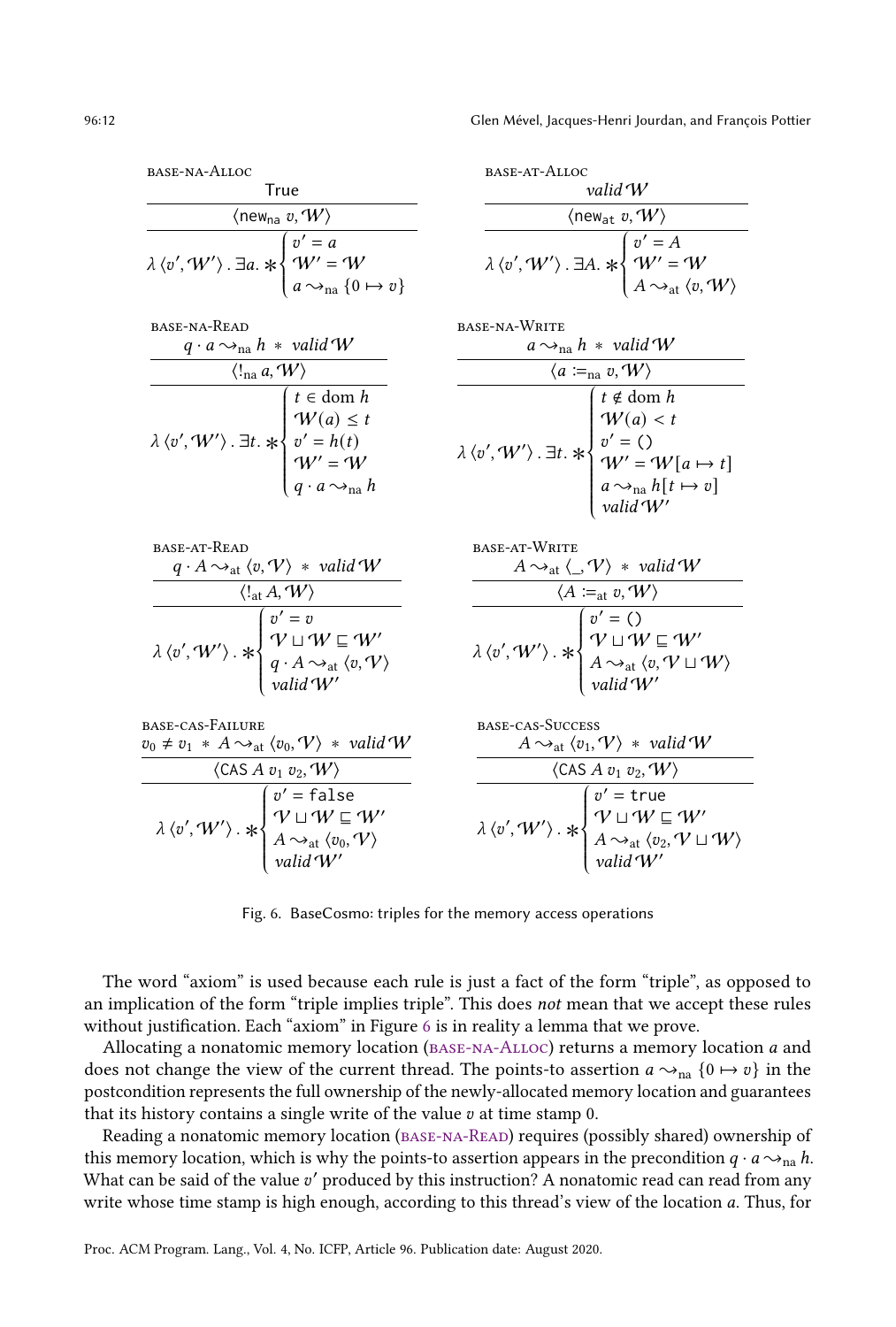some time stamp t such that  $t \in$  dom h holds (i.e., t is a valid time stamp) and  $W(a) \le t$  holds (i.e., the view  $W$  allows reading from this time stamp), the value  $v'$  must be the value that was written at time t, that is,  $h(t)$ . The thread's view is unaffected, and the points-to assertion is preserved.

In order to justify a nonatomic read, the validity of the current view is required: the assertion valid  $W$  appears in the precondition of BASE-NA-READ. Without this requirement, we would not be able to establish this triple. Indeed, we must prove that this read instruction can make progress, that is, it cannot be stuck. In other words, we must prove that the history  $h$  contains a write event whose time stamp is at least  $W(a)$ . Quite obviously, in the absence of any hypothesis about the view  $W$ , it would be impossible to prove such a fact. Thanks to the validity hypothesis valid  $W$ , we find that that W must be a fragment of the global view G. This implies  $W(a) \leq G(a)$ . Furthermore, the state interpretation invariant guarantees  $G(a) \in \text{dom } h$ . Therefore, this read instruction can read (at least) from the write event whose time stamp is  $G(a)$ . Therefore, it is not stuck.

Writing a nonatomic memory location (BASE-NA-WRITE) requires exclusive ownership of this memory location, which is expressed by the points-to assertion  $a \sim_{na} h$ . It also requires the validity of the current view  $W$ , as this information is needed to prove that the updated view  $W'$  is valid. In accordance with the operational semantics, the history  $h$  is extended with a write event at some time stamp t that is both fresh for the history h and permitted by the view  $W$ . The updated points-to assertion  $a\sim_{\text{na}} h[t \mapsto v]$  reflects this updated history. The thread's new view  $W'$  is obtained by updating  $W$  with a mapping of  $a$  to the time stamp  $t$ .

The axioms that govern atomic memory locations are also a little heavy, due to the fact that atomic memory locations play two independent roles: they store a value and a view. Regarding the łvaluež aspect, these axioms are identical to the standard axioms of Concurrent Separation Logic with fractional permissions. This reflects the sequentially consistent behavior of atomic memory locations. Regarding the "view" aspect, these axioms describe how views are written and read by the atomic memory instructions. This reflects the "release/acquire" behavior of these instructions.

When an atomic memory location is allocated ( $_{\text{BASE-AT-ALLOC}}$ ), it is initialized with the view W of the current thread. This is expressed by the points-to assertion  $A \sim_{\text{at}} \langle v, \mathcal{W} \rangle$  in the postcondition.

When an atomic memory location is read (BASE-AT-READ), the view stored at this location is merged into the view of the current thread: this is an "acquire read". This is expressed by the inequality  $\mathcal{W} \sqcup \mathcal{W} \sqsubseteq \mathcal{W}'$  . We cannot expect to obtain an equality  $\mathcal{V} \sqcup \mathcal{W} = \mathcal{W}'$  because, according to our definition of the atomic points-to assertion (§3.2),  $\hat{V}$  is only a fragment of the view that is stored at location A. Thus, we get only a lower bound on the thread's new view  $W'$ . Nevertheless, we can prove that  $W'$  is valid.

When performing an atomic write ( $_{BASE-AT-WRITE}$ ), the same "acquisition" phenomenon occurs: we get  $\mathcal{V} \sqcup \mathcal{W} \sqsubseteq \mathcal{W}'$ . Furthermore, this thread's view is merged into the view stored at this location: this is a "release write". This is expressed by the updated points-to assertion  $A \rightsquigarrow_{\text{at}} \langle v, V \sqcup W \rangle$ .

The two axioms associated with the CAS instruction respectively describe the case where this instruction fails [\(base-cas-Failure\)](#page-11-7) and the case where it succeeds [\(base-cas-Success\)](#page-11-8). These axioms express the idea that a CAS behaves as a read followed (in case of success) with a write.

#### <span id="page-12-0"></span>3.4 Soundness of BaseCosmo

By relying on Iris's generic soundness theorem, we establish the following result. Recall that ⊥ is the empty view and  $\varnothing$  is the empty store. The theorem states that, if the user can prove anything about  $e$  using BaseCosmo, then  $e$  is safe, that is, its execution cannot lead to a stuck configuration.

THEOREM 3.1 (SOUNDNESS OF BASECOSMO). If the entailment "valid  $\perp \vdash wp \langle e, \perp \rangle$  {True}" holds, then the configuration  $\emptyset$ ;  $\langle e, \perp \rangle$  is safe to execute.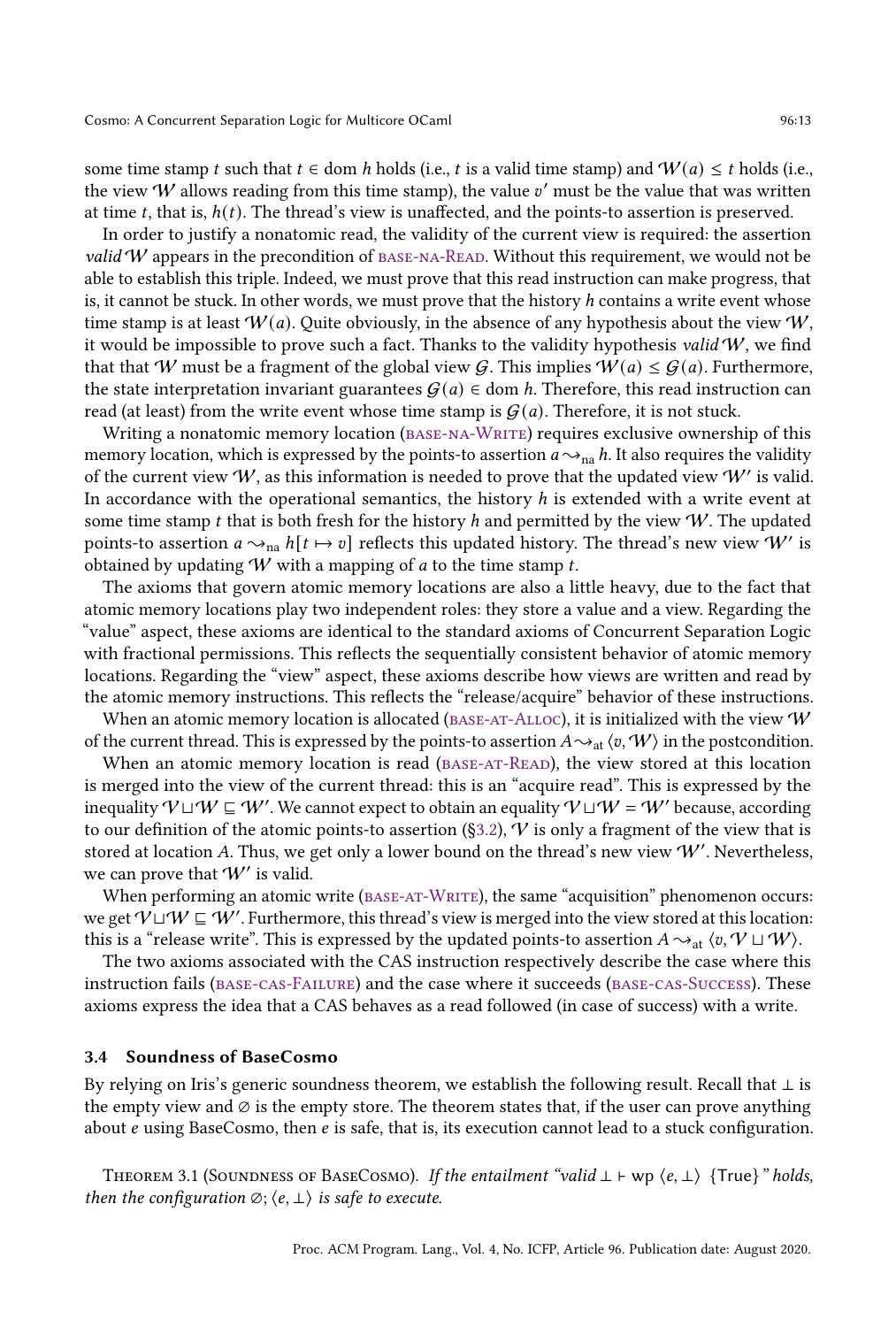## <span id="page-13-0"></span>4 A HIGHER-LEVEL LOGIC: COSMO

The program logic that we have just presented, BaseCosmo, is definitely low-level, as it exposes the details of the Multicore OCaml memory model. Several aspects of it can be criticized:

- <span id="page-13-1"></span>(1) The assertion  $q \cdot a \rightarrow_{na} h$  exposes the fact that a nonatomic memory location stores a history h, as opposed to a single value  $v$ . The axioms  $BASE-NA-READ$  and  $BASE-NA-WRITE$  paraphrase the operational semantics and reveal the time stamp machinery. This makes it difficult to reason about nonatomic memory locations. Yet, at least in the absence of data races on these locations, one would like to reason in a simpler way. Is it possible to offer higher-level points-to assertions and axioms, so that a nonatomic location appears to store a single value?
- <span id="page-13-2"></span>(2) The view W of the current thread is explicitly named in every triple  $\{P\}$   $\{e, W\}$   $\{\Phi\}$ , and its validity is typically explicitly asserted as part of every pre- and postcondition. This seems heavy. Is it possible to make this view everywhere implicit by default, and to have a way of referring to it only where needed?

In this section, we answer these questions in the affirmative. On top of the low-level logic BaseCosmo, we build a higher-level logic, Cosmo, where the points-to assertion for nonatomic locations takes the traditional form  $q \cdot a \rightarrow_{\text{na}} v$ , as in Concurrent Separation Logic with fractional permissions [\[Boyland 2003;](#page-27-13) [Bornat et al.](#page-27-14) [2005\]](#page-27-14). This assertion is strong enough to guarantee that reading  $a$  will yield the value  $v$ . Therefore, at an intuitive level, one can take it to mean that "the location *a* currently contains v", or slightly more accurately, "in the eyes of this thread, the location  $\alpha$  currently contains  $v$ ". In more technical terms, this assertion guarantees that the most recent write to the location  $a$  is a write of the value  $v$  and that this thread is aware of this write.

The meaning of this simplified points-to assertion is relative to "this thread", that is, to a certain thread about which one is presently reasoning. More precisely, its meaning depends on "this thread's viewž, as the assertion claims that a certain write event is part of this thread's view. Therefore, to give meaning to this simplified points-to assertion, we find that we must parameterize every assertion with a view: in other words, a Cosmo assertion must denote a function of a view to a BaseCosmo assertion. This change in perspective not only seems required in order to address item [1](#page-13-1) above, but also addresses item [2](#page-13-2) at the same time.

Following [Kaiser et al.](#page-27-8) [\[2017\]](#page-27-8) and [Dang et al.](#page-27-10) [\[2020\]](#page-27-10), we require every Cosmo assertion to denote a monotone function with respect to the information ordering  $\subseteq$  (§2.1.4). This guarantees that, as new memory events become visible to this thread, the validity of every assertion is preserved. This condition makes the frame rule sound at the level of Cosmo. In summary, the type vProp of Cosmo assertions is defined as the type of monotone functions of View to iProp (Figure [7\)](#page-14-0).

In this section, we describe how Cosmo is constructed on top of BaseCosmo. A user of Cosmo need not be aware of this construction: the assertions and reasoning rules of Cosmo can be presented to her directly. Nevertheless, a Cosmo proof is a BaseCosmo proof, and it is therefore easy to combine proofs carried in the two logics, should Cosmo alone not be expressive enough.

#### <span id="page-13-3"></span>4.1 Cosmo: Syntax and Meaning of Assertions

Figure [7](#page-14-0) defines a number of ways of constructing Cosmo assertions. The assertion  $\uparrow \mathcal{V}$ , pronounced "I have V", asserts that this thread's view contains the view V. It is defined as the function  $\lambda W. V \subseteq W$ , where the formal parameter W represents this thread's view. It is easy to see that this is a monotone function of V. The assertion  $\uparrow \mathcal{V}$  is the archetypical example of a *subjective* assertion, that is, an assertion whose meaning depends on this thread's view. It satisfies the first two axioms in Figure [8.](#page-16-1) [Seen-Zero](#page-16-2) states that to have nothing is the same as to have the empty view. SEEN-Two states that to have two views  $V_1$  and  $V_2$  separately is the same as to have their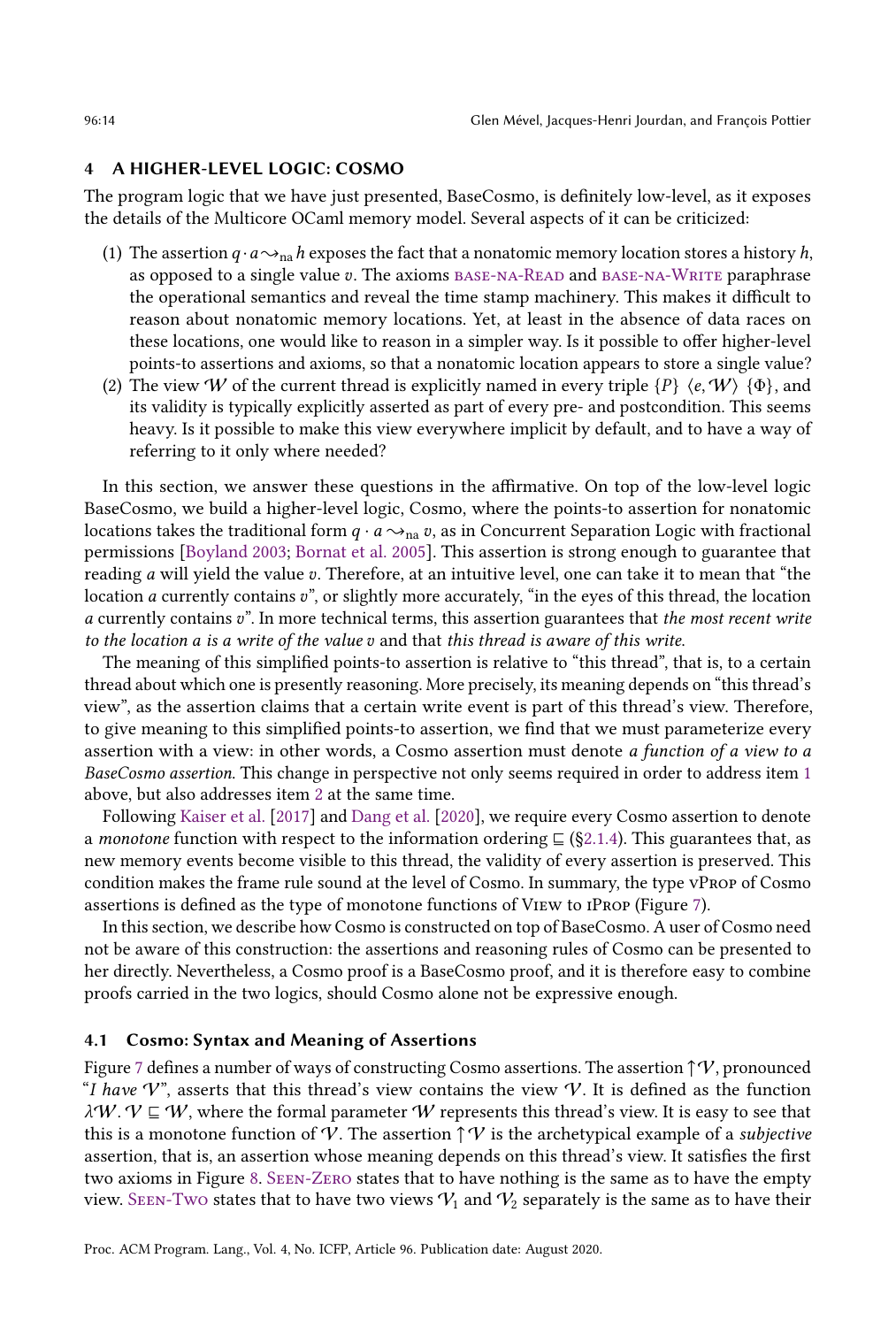<span id="page-14-0"></span>\n
$$
\begin{aligned}\n \n \text{vProp} &\triangleq \text{View} \xrightarrow{\text{mon}} \text{IPROP} \\
 \n \uparrow \text{V} \triangleq \lambda \text{W}. \, \text{V} \subseteq \text{W} \\
 P * Q &\triangleq \lambda \text{W}. \, P(\text{W}) * Q(\text{W}) \\
 P * Q &\triangleq \lambda \text{W}. \, \text{V} \forall \text{V} \sqsupseteq \text{W}. \, P(\text{V}) * Q(\text{V}) \\
 \exists x. \, P \triangleq \lambda \text{W}. \, \forall x. \, P(\text{W}) \\
 \forall x. \, P \triangleq \lambda \text{W}. \, \forall x. \, P(\text{W}) \\
 \text{V} \times P &\triangleq \lambda \text{W}. \, \forall x. \, P(\text{W}) \\
 \text{V} \times P &\triangleq \lambda \text{W}. \, \forall x. \, P(\text{W}) \\
 \text{V} \times P &\triangleq \text{W}. \, P \quad \text{where } P : \text{rProp} \\
 P \text{ @V} : \text{rProp} \triangleq P(\text{V}) \qquad \text{where } P : \text{vProp}\n \end{aligned}
$$
\n

Fig. 7. Cosmo: assertions and their meaning

join  $V_1 \sqcup V_2$ . This implies that the assertion  $\uparrow \mathcal{V}$  is duplicable and that it is anti-monotone with respect to  $V$ : to have a larger view implies to have a smaller view.

The nature of views is hidden from a user of Cosmo. That is, views can be presented to the user as an abstract type, equipped with a distinguished element ⊥ and with a join operation ⊔ that is associative, commutative, idempotent, and admits ⊥ as a unit. This means that the user need not (and must not) think of views as "functions of nonatomic locations to time stamps", or as "sets of write events". Instead, the user should think of a view as a certain amount of "information" about the (nonatomic part of the) shared memory. The deduction rules of the logic allow the user to reason abstractly about the manner in which this information is acquired and transmitted and about the places where it is needed.

The next four lines in Figure [7](#page-14-0) lift the standard connectives of Separation Logic from BaseCosmo up to Cosmo. In the definition of the magic wand, a universal quantification over a future view  $\mathcal V$ that contains W is used so as to obtain a monotone function of W; this is a standard technique.

The following line defines how to lift a BaseCosmo assertion  $P$  up to a Cosmo assertion  $[P]$ . This provides a means of communication between BaseCosmo and Cosmo. The definition is simple:  $[P]$  is the constant function  $\lambda W$ . P. It is the archetypical example of an *objective* assertion, that is, an assertion whose meaning is independent of this thread's view. We often write just  $P$  for  $[P]$ .

The last line in Figure [7](#page-14-0) (left) defines  $P@V$  as sugar for the function application  $P(V)$ . This provides a means of communication in the reverse direction: if P is a Cosmo assertion, then  $P\omega V$ is a BaseCosmo assertion, which can be read as "P holds at  $V$ ".

Thanks to the constructs that have just been introduced, it is possible to express the idea that every Cosmo assertion  $P$  can be split into a subjective component and an objective component. This is stated by the axiom SPLIT-SUBJECTIVE-OBJECTIVE in Figure [8.](#page-16-1) When read from left to right, the axiom splits P into a subjective component  $\uparrow \mathcal{V}$  and an objective component  $P\omega \mathcal{V}$ , for some view V. (The witness for V is this thread's view at the time of splitting.) When read from right to left, the axioms reunites these components and yields  $P$  again.

Here are several typical examples of BaseCosmo assertions that can be usefully lifted up, yielding objective Cosmo assertions. (In each case, we omit the brackets [·].)

- A Cosmo assertion at a fixed view  $P@V$ .
- The fractional ownership of an atomic memory location  $q \cdot A \rightarrow_{\text{at}} \langle v, \mathcal{V} \rangle$ .
- The ownership of a piece of ghost state  $\left[\overline{m}\right]^{\gamma}$ .
- The knowledge of an invariant  $|I|$

We emphasize that, in the last case above,  $\left|I\right|$  is an ordinary BaseCosmo assertion. This means that the assertion  $I$  that appears inside the box must also be a BaseCosmo assertion. That is, the logic Cosmo is subject to a restriction: in every invariant  $|I|$ , the assertion I must be objective. A subjective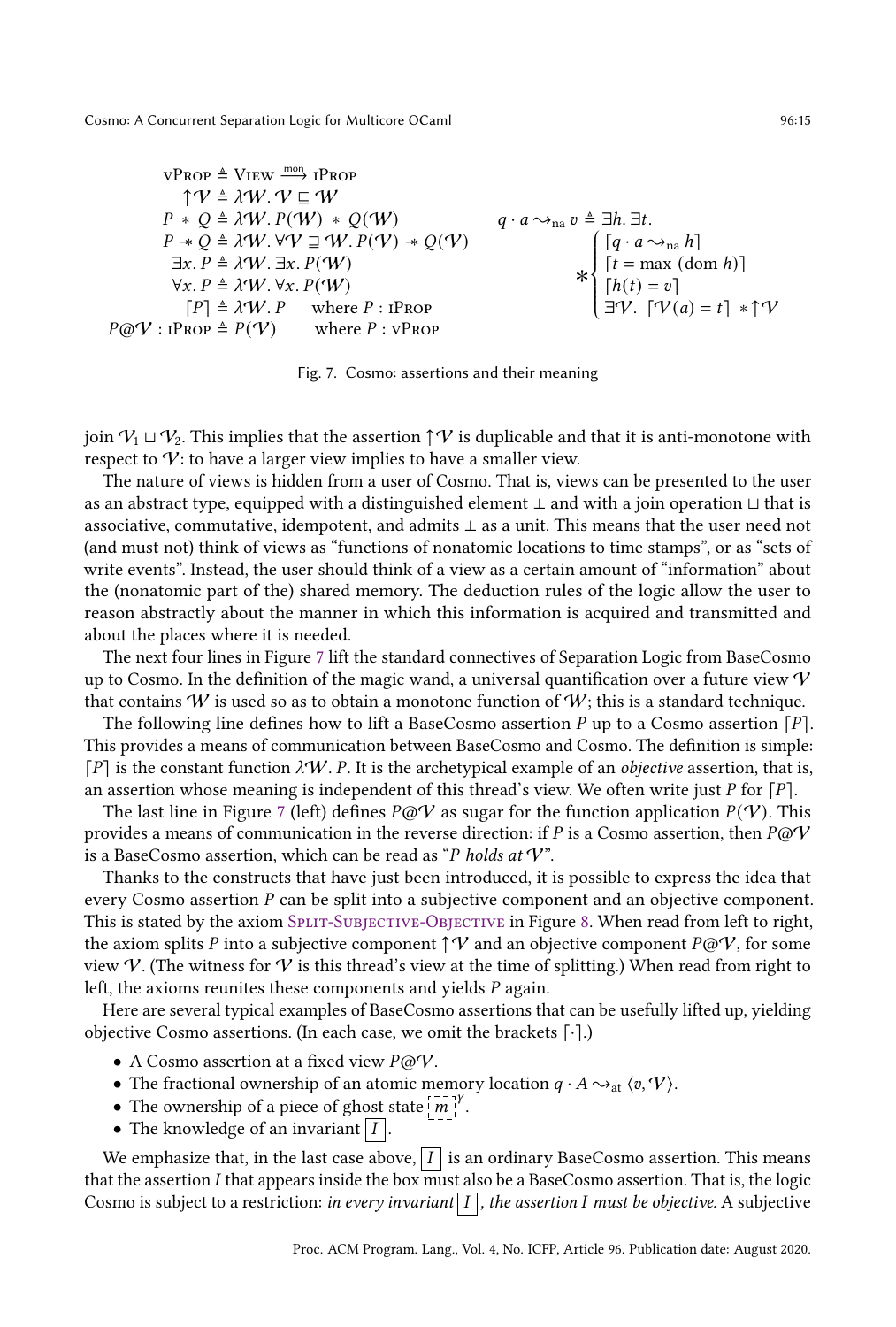assertion, such as  $\uparrow \mathcal{V}$ , cannot appear in an invariant. In short, because an invariant represents knowledge that is shared by all threads, it cannot depend on some thread's view.

At first, this restriction might seem problematic: in general, an arbitrary Cosmo assertion P cannot appear in an invariant, therefore cannot be transmitted from one thread to another. Fortunately, in many situations, it is possible to work around this limitation. The idea is to decompose  $P$ into a subjective part and an objective part, via [Split-Subjective-Objective;](#page-16-0) to let the objective part appear in the invariant, thereby allowing it to be shared between threads; and to transmit the subjective part via explicit synchronization operations, typically writes and reads of atomic locations. Our spin lock implementation ([ğ5.2\)](#page-19-0) offers a typical example of this idiom.

The last key definition is that of the nonatomic points-to assertion (Figure [7,](#page-14-0) right). As announced earlier, this assertion takes the traditional form  $q \cdot a \rightarrow_{na} v$ , and means that the most recent write to the location  $a$  is a write of the value  $v$  and that this thread is aware of this write. Its definition, whose right-hand side is a conjunction of four assertions, reflects this:

- (1)  $q \cdot a \rightarrow_{\text{na}} h$  claims a fraction q of the location q and guarantees that its history is h.
- (2)  $t = \max$  (dom h) guarantees that t is the time stamp of the most recent write event at a.
- (3)  $h(t) = v$  indicates that v is the value written by this write event.
- (4)  $\exists \mathcal{V}$ .  $\lceil \mathcal{V}(a) = t \rceil * \uparrow \mathcal{V}$  guarantees that this write event is visible to this thread.

Because  $\uparrow \mathcal{V}$  is subjective, the nonatomic points-to assertion  $q \cdot a \rightarrow_{\text{na}} v$  is itself subjective. Therefore, it cannot appear in an invariant. This is the price to pay for the apparent simplicity of this predicate.

## 4.2 Cosmo: Syntax and Meaning of Weakest-Precondition Assertions

We have just presented the universe of Cosmo assertions, which have type vProp, in contrast with BaseCosmo assertions, which have type iProp. We now wish to define a Cosmo weakestprecondition assertion wp  $e \{ \Psi \}$  whose postcondition  $\Psi$  is a function of a value to a Cosmo assertion. This is in contrast with BaseCosmo's weakest-precondition assertion wp  $\langle e, V \rangle$  { $\Phi$ } ([ğ3.2\)](#page-9-0) where Φ is a function of a value and a view to a BaseCosmo assertion. We define the former on top of the latter, as follows:

$$
wp e \{\Psi\} \triangleq \lambda^t W.
$$
  
\n
$$
\forall V \sqsupseteq W.
$$
  
\n
$$
valid V * wp \langle e, V \rangle \{ \lambda \langle v', V' \rangle . \Psi(v')(\langle V') * valid V' \rangle \}
$$

Because wp  $\epsilon \{ \Psi \}$  must have type vPROP, it must be a monotone function of this thread's view W. In order to make it monotone, we quantify over a future view  $\mathcal V$  that contains  $\mathcal W$ . We use a BaseCosmo weakest-precondition assertion to require that, from the view  $V$ , executing the expression  $e$  must be safe and must yield a value and a view that satisfy Ψ. As a final touch, we place validity assertions in the hypothesis and in the postcondition so as to maintain the invariant that "this thread's view is valid", thus removing from the user the burden of keeping track of this information.

The Cosmo triple is derived from the Cosmo weakest-precondition assertion in the usual way: { $P$ }  $e \Psi$ } stands for  $\square (P \ast wp e \Psi)$ .

#### 4.3 Soundness of Cosmo

Cosmo, equipped with the weakest-precondition assertion that was just defined, is sound. This follows straightforwardly from the soundness of BaseCosmo ([ğ3.4\)](#page-12-0).

Theorem 4.1 (Soundness of Cosmo). If the entailment ⊢ wp {True} holds then the configuration  $\emptyset$ ;  $\langle e, \perp \rangle$  is safe to execute.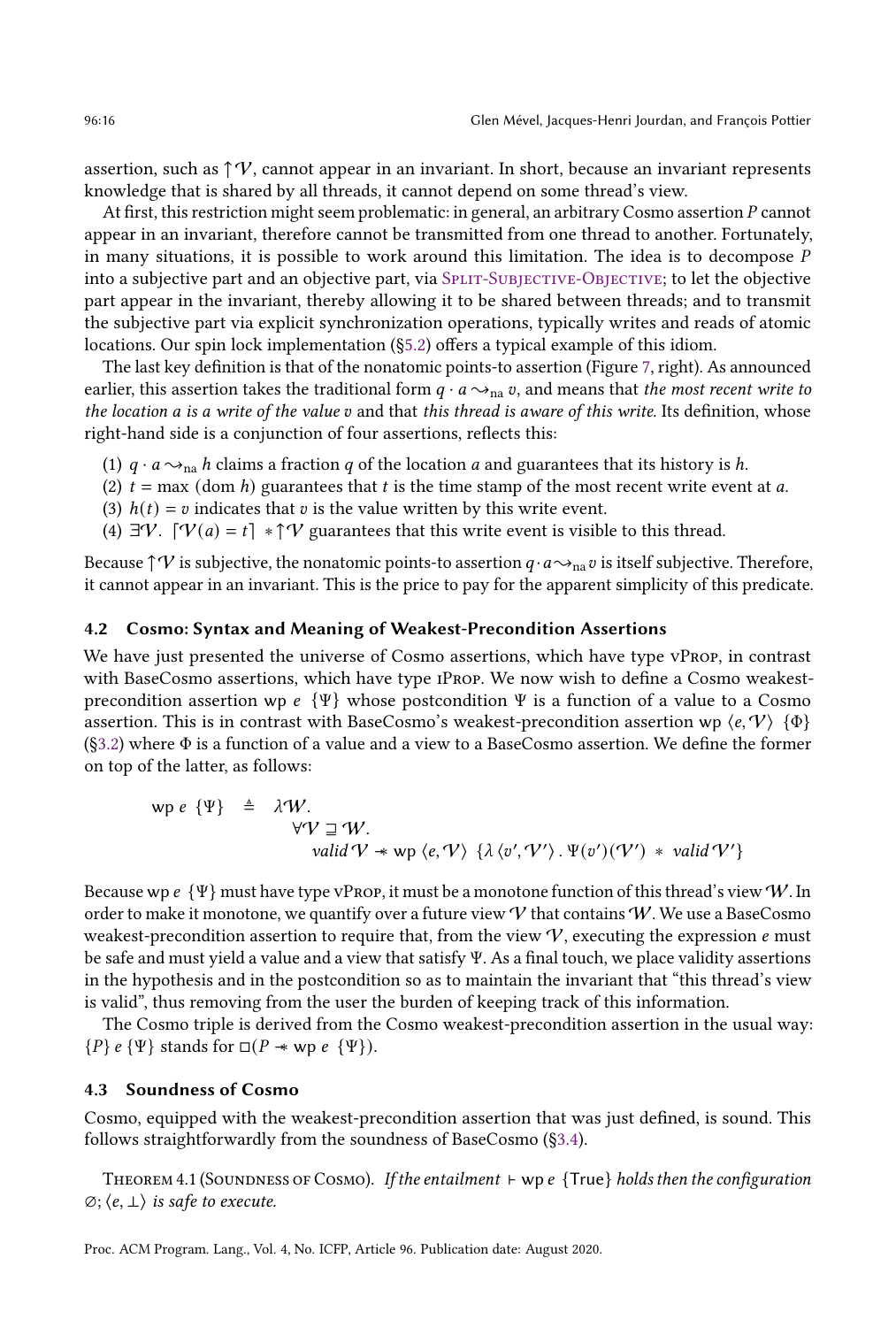<span id="page-16-1"></span>Seen-Zero ⊢ ↑⊥ Seen-Two Split-Subjective-Objective ⊣⊢ ∃V. (↑V ∗ @V)

<span id="page-16-3"></span><span id="page-16-2"></span><span id="page-16-0"></span>

| - ↑⊥ | $\uparrow V_1 * \uparrow V_2 + \uparrow (V_1 \sqcup V_2)$ | $P + \exists V. (\uparrow V * P@V)$ |  |
|------|-----------------------------------------------------------|-------------------------------------|--|
|      | Fig. 8. Cosmo: axioms                                     |                                     |  |

<span id="page-16-7"></span><span id="page-16-6"></span><span id="page-16-5"></span><span id="page-16-4"></span>

| na-Alloc                                                  | NA-READ                                                    | NA-WRITE                             |
|-----------------------------------------------------------|------------------------------------------------------------|--------------------------------------|
| True                                                      | $q \cdot a \rightarrow_{\text{na}} v$                      | $a \rightarrow_{na}$                 |
| $new_{na}$ $v$                                            | $\frac{1}{2}$ na $a$                                       | $a \coloneqq_{\text{na}} v$          |
| $\lambda v'$ . $\exists a. v' = a * a \rightarrow_{na} v$ | $\lambda v'. v' = v * q \cdot a \rightarrow_{\text{na}} v$ | $\lambda$ (). $a \rightarrow_{na} v$ |

<span id="page-16-9"></span>

<span id="page-16-12"></span><span id="page-16-11"></span><span id="page-16-10"></span>

| CAS-FAILURE                                                                                                                   | CAS-SUCCESS                                                                                                                     |
|-------------------------------------------------------------------------------------------------------------------------------|---------------------------------------------------------------------------------------------------------------------------------|
| $v_0 \neq v_1 * A \rightarrow_{\text{at}} \langle v_0, V \rangle * \uparrow V'$                                               | $A \rightarrow_{\text{at}} \langle v_1, V \rangle * \uparrow V'$                                                                |
| CAS $A v_1 v_2$                                                                                                               | CAS $A v_1 v_2$                                                                                                                 |
| $\lambda v'. * \begin{cases} v' = \text{false} \\ A \rightarrow_{\text{at}} \langle v_0, V \rangle \\ \uparrow V \end{cases}$ | $\lambda v'. * \begin{cases} v' = \text{true} \\ A \sim_{\text{at}} \langle v_2, V \sqcup V' \rangle \\ \uparrow V \end{cases}$ |
|                                                                                                                               |                                                                                                                                 |
|                                                                                                                               |                                                                                                                                 |
|                                                                                                                               |                                                                                                                                 |

<span id="page-16-13"></span>Fig. 9. Cosmo: triples for the memory access operations

## <span id="page-16-14"></span>4.4 Cosmo: Axioms

Each of the BaseCosmo axioms described in [ğ3.3](#page-10-0) can now be used as a basis to establish a higher-level Cosmo axiom, whose statement is often simpler. The resulting axioms appear in Figure [9.](#page-16-4)

The first three axioms describe the operations of allocating, reading, and writing nonatomic memory locations. Allocation [\(na-Alloc\)](#page-16-5) requires nothing and produces the points-to assertion  $a \rightarrow_{\text{na}} v$ , which is sugar for  $1 \cdot a \rightarrow_{\text{na}} v$ , and represents the exclusive ownership of the fresh memory location a. Reading (NA-READ) requires  $q \cdot a \rightarrow_{na} v$ , which represents possibly-shared ownership of the memory location a, and preserves this assertion. Writing (NA-WRITE) requires  $a \rightarrow_{na}$ , which represents exclusive ownership of *a*, and updates it to  $a \rightarrow_{na} v$ .

We expect the reader to find these axioms unsurprising: indeed, they are identical to the axioms that govern access to memory in Concurrent Separation Logic with fractional permissions [\[Bornat](#page-27-14) [et al.](#page-27-14) [2005\]](#page-27-14). In the absence of a mechanism that allows a points-to assertion to be shared between several threads,<sup>[8](#page-16-8)</sup> these axioms forbid data races. In Cosmo, as explained earlier, a nonatomic pointsto assertion cannot appear in an invariant, as it is not an objective assertion. Therefore, Cosmo forbids data races on nonatomic memory locations. In other words, for a program to be verifiable

<span id="page-16-8"></span> $^8$ Sharing an assertion between several threads is usually permitted either via a runtime synchronization mechanism, such as a critical region [\[O'Hearn 2007,](#page-28-6) Section 4] or a lock [\[Gotsman et al.](#page-27-11) [2007;](#page-27-11) [Hobor et al.](#page-27-12) [2008\]](#page-27-12), or by a purely static mechanism, such as an invariant that can be accessed for the duration of an atomic instruction, as in some variants of Concurrent Separation Logic [\[Parkinson et al. 2007\]](#page-28-7) and in Iris [\[Jung et al. 2018b\]](#page-27-9).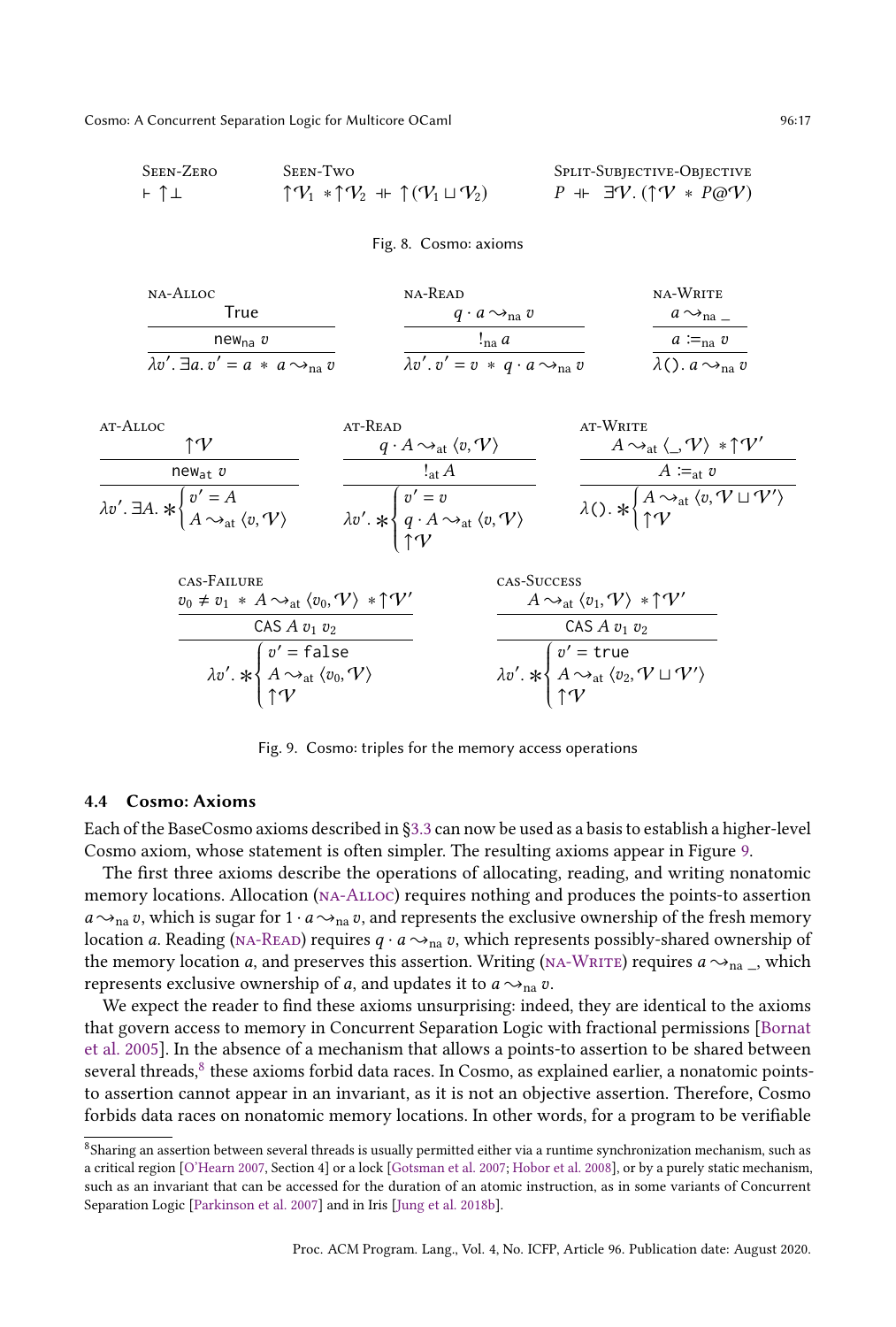<span id="page-17-2"></span><span id="page-17-1"></span><span id="page-17-0"></span>

<span id="page-17-5"></span><span id="page-17-4"></span><span id="page-17-3"></span>Fig. 10. Cosmo: derived triples for atomic memory locations ignoring views

in Cosmo, all accesses to nonatomic memory locations must be properly synchronized via other means, such as reads and writes of atomic memory locations.

The next five axioms describe the operations on atomic memory locations, namely allocation, reading, writing, and CAS. They are analogous to their BaseCosmo counterparts (Figure [6\)](#page-11-1), yet simpler, as the validity assertions have vanished, and this thread's view is no longer named: instead, assertions of the form  $\uparrow \mathcal{V}$  are used to indicate partial knowledge of this thread's view.

These axioms deal with two aspects of atomic memory locations, namely the fact that an atomic memory location holds a value, and the fact that an atomic memory location holds a view. Fortunately, these two aspects are essentially independent of one another. Furthermore, the second aspect can be ignored when it is not relevant: indeed, from the axioms of Figure [9,](#page-16-4) one can easily derive a set of simplified axioms, shown in Figure [10.](#page-17-0) These derived axioms are the standard axioms that govern access to memory in Concurrent Separation Logic with fractional permissions. In Figure [10,](#page-17-0) we omit the view  $V$  carried by atomic locations since it is not relevent: we write  $q \cdot A \rightarrow_{\text{at}} v$  for  $\exists V. q \cdot A \rightarrow_{\text{at}} \langle v, V \rangle$ , which is logically equivalent to  $q \cdot A \rightarrow_{\text{at}} \langle v, \perp \rangle$ .

In Cosmo, because an atomic points-to assertion is objective, it can be shared between several threads, via an Iris invariant. Therefore, the axioms of both Figure [9](#page-16-4) and Figure [10](#page-17-0) allow data races on atomic memory locations. By using just the derived axioms of Figure [10,](#page-17-0) one can reason in Cosmo about atomic memory locations exactly in the same way as one reasons in Concurrent Separation Logic under the assumption of sequential consistency [\[Parkinson et al. 2007\]](#page-28-7).

Allocating an atomic memory location ( $AT-ALLOC$ ) requires this thread to have some view  $V$ , as witnessed by the precondition  $\uparrow \mathcal{V}$ . In the postcondition, one obtains an atomic points-to assertion  ${A \sim_{at} \langle v, V \rangle}$ , which is sugar for  $1 \cdot A \sim_{at} \langle v, V \rangle$ , and represents the exclusive ownership of the fresh memory location  $A$ . This assertion states that the memory location  $A$  holds the value  $v$  and a view that is at least as good as the view  $\mathcal V$ . This axiom offers flexibility regarding the choice of  $\mathcal V$ . Indeed, V need not reflect all of the information that is currently available to this thread: it can be a partial view. (The rule SEEN-Two, exploited from right to left, weakens  $\uparrow (\mathcal{V}_1 \sqcup \mathcal{V}_2)$  to  $\uparrow \mathcal{V}_1$ .) In fact, if desired, one can always take V to be the empty view. (The rule SEEN-ZERO allows creating  $\uparrow \perp$ out of thin air.) This is how the derived axiom AT-ALLOC-SC is obtained.

Reading an atomic memory location (AT-READ) requires a fractional points-to assertion  $q \cdot A \sim_{at}$  $\langle v, V \rangle$  and preserves it. The last conjunct of the postcondition,  $\uparrow V$ , reflects the fact that the view held at location A becomes part of this thread's view: this is an "acquire read". The derived axiom AT-READ-SC is obtained by dropping this information.

Writing an atomic memory location (AT-WRITE) requires an exclusive points-to assertion  $A \sim_{at}$  $\langle \_, \mathcal{V} \rangle$  as well as (possibly partial) information about this thread's view  $\hat{\uparrow} \mathcal{V}'$ . In the postcondition,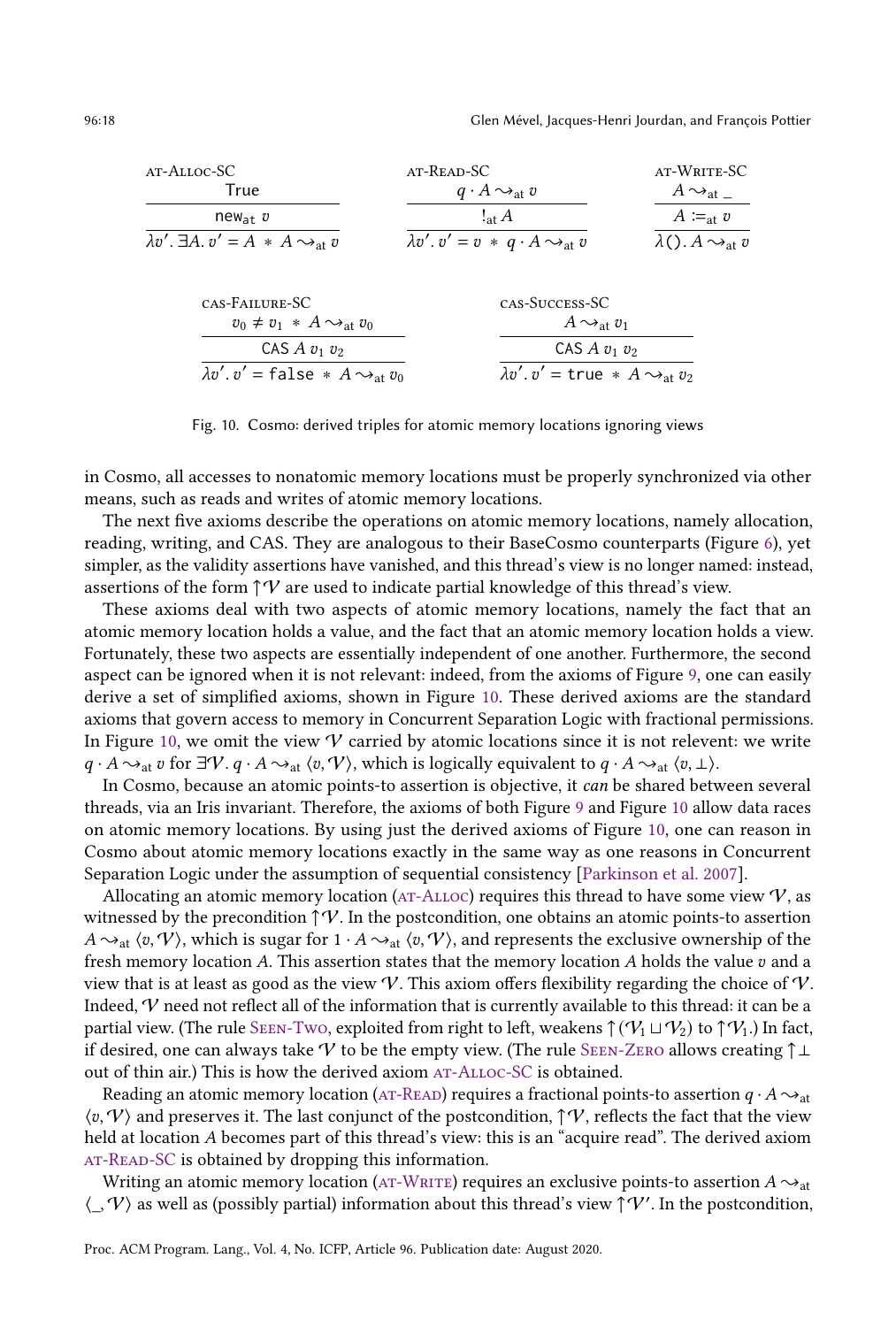Fig. 11. A specification of the "lock" data structure

```
make \triangleq \lambda(). new<sub>at</sub> false
acquire \triangleq \muacquire.\lambda \ell. if CAS \ell false true then () else acquire \ellrelease ≜ \lambda \ell. \ell \coloneqq_{\text{at}} false
```
Fig. 12. Implementation of a spin lock

the points-to assertion is updated to  $A \leadsto_{\textup{at}} \langle v, \mathcal{V} \sqcup \mathcal{V}' \rangle$ , which reflects the fact that both the value v and the view  $V'$  are written to the memory location A: this is a "release write". Furthermore, the second conjunct of the postcondition,  $\uparrow \mathcal{V}$ , indicates that the view  $\mathcal V$  is acquired by this thread; indeed, an atomic write has both "release" and "acquire" effects. Again, it is possible to ignore these details when they are irrelevant. In particular, the rule AT-WRITE-SC is obtained by letting  $V$  remain undetermined, by letting  $V'$  be the empty view, and by dropping  $\uparrow \mathcal{V}$  from the postcondition.

[cas-Failure](#page-16-12) and [cas-Success](#page-16-13) combine the axioms for reading and writing an atomic location. A failed CAS instruction does not affect the content of the memory location, but still acquires a view  $\mathcal V$  from it. A successful CAS instruction writes a value and a view to the memory location and acquires a view from it. Again, if one does not care about these information transfers, then one can use the simplified axioms [cas-Failure-SC](#page-17-4) and [cas-Success-SC](#page-17-5) in Figure [10.](#page-17-0)

# <span id="page-18-0"></span>5 CASE STUDIES

We now illustrate the use of Cosmo by proving the functional correctness of several simple concurrent data structures: a spin lock ([ğ5.2\)](#page-19-0), a ticket lock ([ğ5.3\)](#page-20-0), and a lock based on Peterson's algorithm ([ğ5.4\)](#page-22-0), which supports at most two threads.

#### 5.1 Specification of Locks

The lock is perhaps the most basic and best known concurrent data structure. It supports three operations, namely make, acquire, and release. One way of describing its purpose is to say that it allows achieving mutual exclusion between several threads: that is, the acquire and release operations delimit critical sections in the code, and the purpose of the lock is to guarantee that no two threads can be in a critical section "at the same time". However, this is not a very good description, especially in a weak memory setting, where the intuitive notions of "time" and "simultaneity" do not make much sense. What matters, really, is that a lock mediates access to a shared resource, and does so in a correct manner. A thread that successfully acquires the lock expects the resource to be in a consistent state, and expects to be allowed to affect this state in arbitrary ways, as long as it brings the resource back to a consistent state by the time it releases the lock.

This idea is expressed in Concurrent Separation Logic in a simple and elegant manner [\[O'Hearn](#page-28-6) [2007\]](#page-28-6). The classic specification of dynamically-allocated locks in Concurrent Separation Logic [\[Gotsman et al.](#page-27-11) [2007;](#page-27-11) [Hobor et al.](#page-27-12) [2008;](#page-27-12) [Buisse et al.](#page-27-15) [2011;](#page-27-15) [Sieczkowski et al.](#page-28-2) [2015;](#page-28-2) [Birkedal and](#page-27-16) [Bizjak 2018\]](#page-27-16), a version of which appears in Figure [11,](#page-18-1) allows the user to choose an *invariant P* when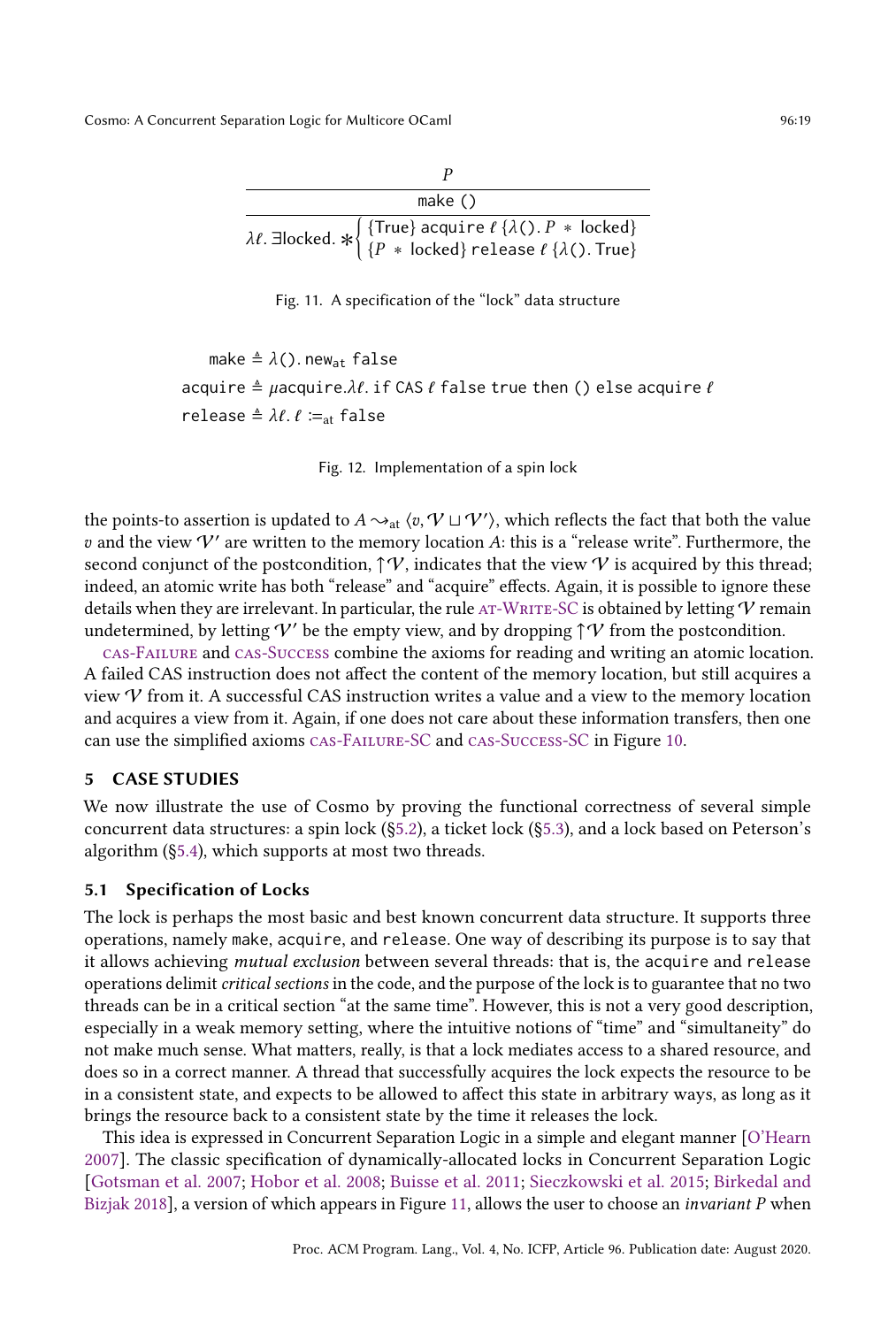a lock is allocated. This invariant is a Separation Logic assertion. It appears in the postcondition of acquire and in the precondition of release, which means that a thread that acquires the lock gets access to the invariant, and can subsequently break this invariant if desired, while a thread that releases the lock must restore and relinquish the invariant.

In Figure [11,](#page-18-1) the entire specification is contained in a triple for make, whose precondition requires the invariant to hold initially, and whose postcondition contains triples for acquire and release. Because a triple is persistent [\[Jung et al.](#page-27-9) [2018b\]](#page-27-9), therefore duplicable, several threads can share the use of the newly-created lock.

In addition to the invariant  $P$ , an abstract 0-ary predicate "locked" appears in the postcondition of acquire and in the precondition of release. Because it is abstract, it must be regarded as nonduplicable by the user. Therefore, it can be thought of as a "token", a witness that the lock is currently held. This witness is required and consumed by release. There are two reasons why it is desirable to let such a token appear in the specification. First, from a user's point of view, this is a useful feature, as it forbids releasing a lock that one does not hold, an error that could arise in the (somewhat unlikely) situation where several copies of the invariant  $P$  can coexist. Second, from an implementor's point of view, this makes the specification easier to satisfy. In a ticket lock implementation ([ğ5.3\)](#page-20-0), for instance, only the thread that holds the lock can safely release it. Thus, a ticket lock does not satisfy a stronger specification of locks where the "locked" token is omitted.

If one can prove that an implementation of locks satisfies this specification, then (because Separation Logic is compositional) a user can safely rely on this specification to reason about her use of locks in an application program. This is a necessary and sufficient condition for an implementation of locks to be considered correct. Proving something along the lines of "no two threads can be in a critical section at the same timež is not necessary, nor would it be sufficient.

We emphasize that, when this specification is understood in the setting of Cosmo, the user invariant  $P$  is an arbitrary Cosmo assertion, thus possibly a subjective assertion: no restriction bears on P. Indeed, the synchronization performed by the lock at runtime ensures that every thread has a consistent view of the shared resource. This is in contrast with Iris invariants, which involve no runtime synchronization, and therefore must be restricted to objective assertions ([ğ4.1\)](#page-13-3).

We must also emphasize that, because we work in a logic of partial correctness, this specification does not guarantee deadlock freedom, nor does it guarantee any form of fairness. As an extreme example, an implementation where acquire diverges satisfies the specification in Figure [11;](#page-18-1) to see this, let "locked" be False.

#### <span id="page-19-0"></span>5.2 A Spin Lock

A spin lock is a simple implementation of a lock. It relies on a single atomic memory location  $\ell$ , which holds a Boolean value. Its implementation in Multicore OCaml appears in Figure [12.](#page-18-2) The implementation of acquire involves busy-waiting in a loop, whence the name "spin lock".

An Iris proof of correctness of a spin lock [\[Birkedal and Bizjak 2018,](#page-27-16) Example 7.36], in a traditional sequentially consistent setting, would rely on the following Iris invariant, which states that either the lock is currently available and the user assertion  $P$  holds, or the lock is currently held:

isSpinLockSC 
$$
\triangleq
$$
  $[(\ell \rightarrow false * P) \lor (\ell \rightarrow true)]$ 

In our setting, however, such an invariant does not make sense, and cannot even be expressed, because the assertion  $P$  is an arbitrary (possibly subjective) assertion of type vPROP, whereas Cosmo requires every Iris invariant  $\overline{I}$  to be formed with an *objective* assertion  $\overline{I}$  of type IPROP (§4.1).

We work around this restriction by reformulating this invariant under an objective form: "either the lock is currently available and the user assertion  $P$  holds in the eyes of the thread that last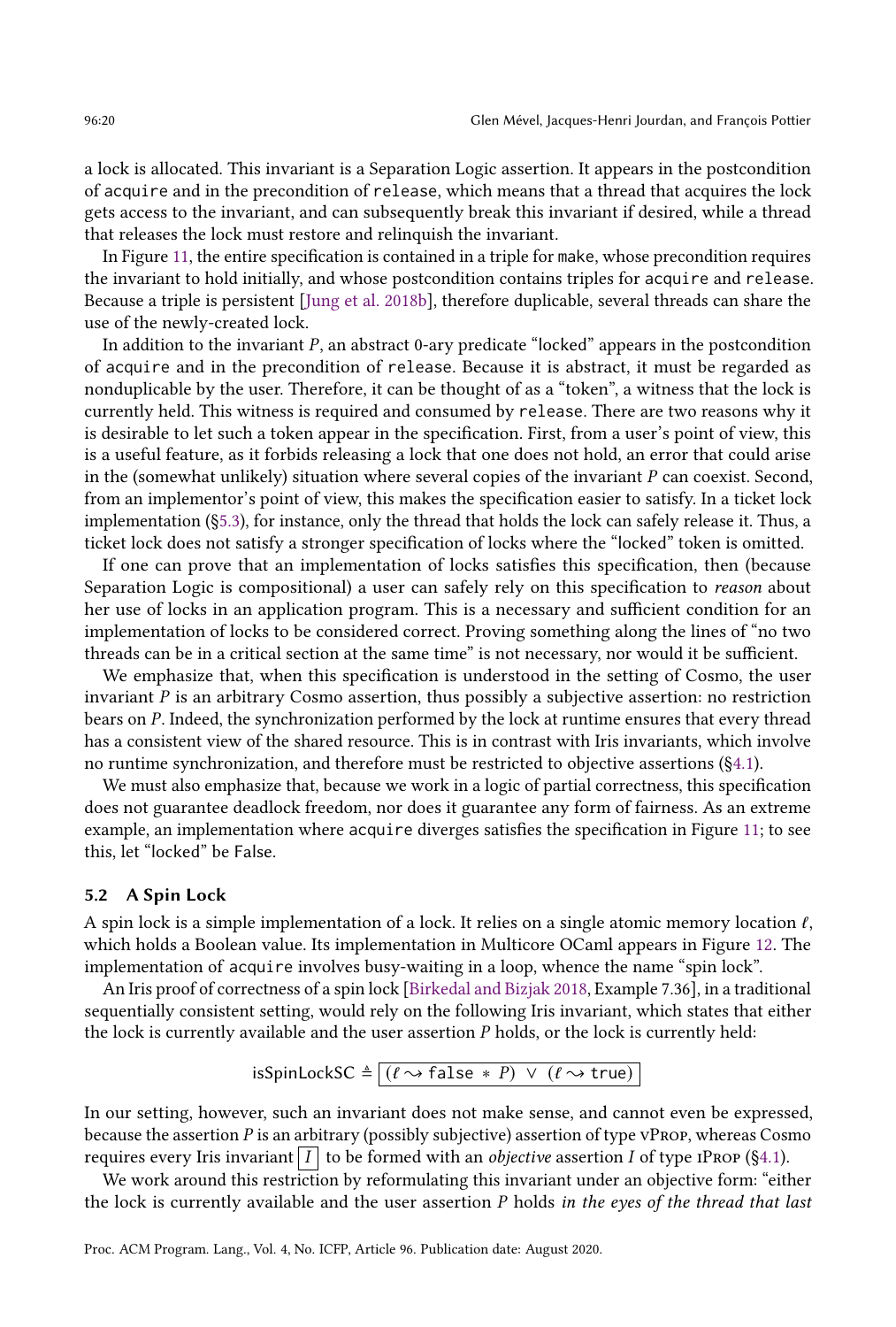released the lock, or the lock is currently held". Cosmo allows expressing this easily:

isSpinLock 
$$
\triangleq
$$
  $\boxed{(\exists \mathcal{V}.\ell \rightarrow_{\text{at}} \langle \text{false}, \mathcal{V} \rangle * P \textcircled{v}) \lor (\ell \rightarrow_{\text{at}} \text{true})}$ 

The left-hand disjunct, which describes the situation where the lock is available, now involves an existential quantification over a view V. The atomic points-to assertion  $\ell \sim_{\text{at}} \langle false, \gamma \rangle$  indicates that V is the view currently stored at location  $\ell$ . The objective assertion  $P\omega V$  indicates that P holds at this view. That is, the assertion  $P$  holds in the eyes of whomever last wrote the location  $\ell$ . (We use the present-tense "holds", as opposed to the past-tense "held", because every Cosmo assertion is monotonic in its implicit view parameter.) In other words,  $P$  holds in the eyes of the thread that last released the lock.

The right-hand disjunct, which describes the case where the lock is held, uses the simplified points-to assertion  $\ell \rightarrow_{\text{at}}$  true, which is sugar for  $\ell \rightarrow_{\text{at}}$  (true,  $\bot$ ) (§4.4). In this case, the view stored at location  $\ell$  is irrelevant.

In a spin lock, a "locked" token is of no use, from the implementor's point of view, so we let "locked" be True. The proofs of the triples for acquire and release are sketched in the following.

The proof of acquire hinges mainly on establishing the following triple for the CAS instruction:

# $\{isSpinLock\}$  CAS  $\ell$  false true  $\{\lambda b. b = \text{true} \implies P\}$

This triple guarantees that if CAS succeeds then one can extract the assertion  $P$ . To establish it, we must open the invariant isSpinLock for the duration of the CAS instruction [\[Jung et al.](#page-27-9) [2018b,](#page-27-9) ğ2.2] and reason separately about the case where the lock is available and the case where it is held. In the latter case, we apply the reasoning rule [cas-Failure](#page-16-12) (Figure [9\)](#page-16-4) and conclude easily. In the former case, we have  $\ell \sim_{\text{at}} \langle false, \mathcal{V} \rangle$  and  $P\omega \mathcal{V}$ , for an unknown view  $\mathcal{V}$ . The rule [cas-Success](#page-16-13) (instantiated with the empty view for  $V'$ ) shows that the outcome of the CAS instruction in this case is  $\ell \rightarrow_{\text{at}} \text{true} * \uparrow \mathcal{V}$ . In other words, the CAS instruction achieves the double effect of writing true to the location  $\ell$  and acquiring the view  $\mathcal V$  that was stored at this location by the last write. This is exactly what we need. Indeed, the axiom SPLIT-SUBJECTIVE-OBJECTIVE lets us combine  $P@V$  and  $\uparrow \vee$  to obtain P. By performing an "acquire" read, we have ensured that P holds in the eyes of the thread that has just acquired the lock. Furthermore, the points-to assertion  $\ell \sim_{\text{at}}$  true allows us to establish the right-hand disjunct of the invariant isSpinLock and to close it again.

The proof of release exploits SPLIT-SUBJECTIVE-OBJECTIVE in the reverse direction. Per the precondition of release, we have P. We split it into two assertions  $P@V$  and  $\uparrow \vee$ , where  $\vee$  is technically a fresh unknown view, but can be thought of as this thread's view. Then, we open the invariant isSpinLock for the duration of the write instruction. We do not know which of the two disjuncts is currently satisfied (indeed, we have no guarantee that the lock is currently held), but we find that, in either case, we have  $\ell \sim_{\text{at}}$ . This allows us to apply the reasoning rule AT-WRITE (Figure [9\)](#page-16-4), which guarantees that, after the write instruction, we have  $\ell \sim_{\text{at}} \langle false, \mathcal{V} \rangle$ . In other words, because we have performed a "release" write, we know that, after this write, our view of memory is stored at location  $\ell$ . Because we have  $\ell \rightarrow_{\text{at}} \langle \text{false}, \mathcal{V} \rangle$  and  $P@V$ , we are able to prove that the left-hand disjunct of isSpinLock holds and to close the invariant.

#### <span id="page-20-0"></span>5.3 A Ticket Lock

The ticket lock is a variant of the spin lock where a "ticket dispenser" is used to serve threads in the order that they arrive, thereby achieving a certain level of fairness. A simple implementation of the ticket lock appears in Figure [13.](#page-21-0) A lock is a pair (served, next) of two atomic locations served and next, each of which stores an integer value. The counter served displays the number of the ticket that is currently being served, or ready to be served. The counter next displays the number of the next available ticket.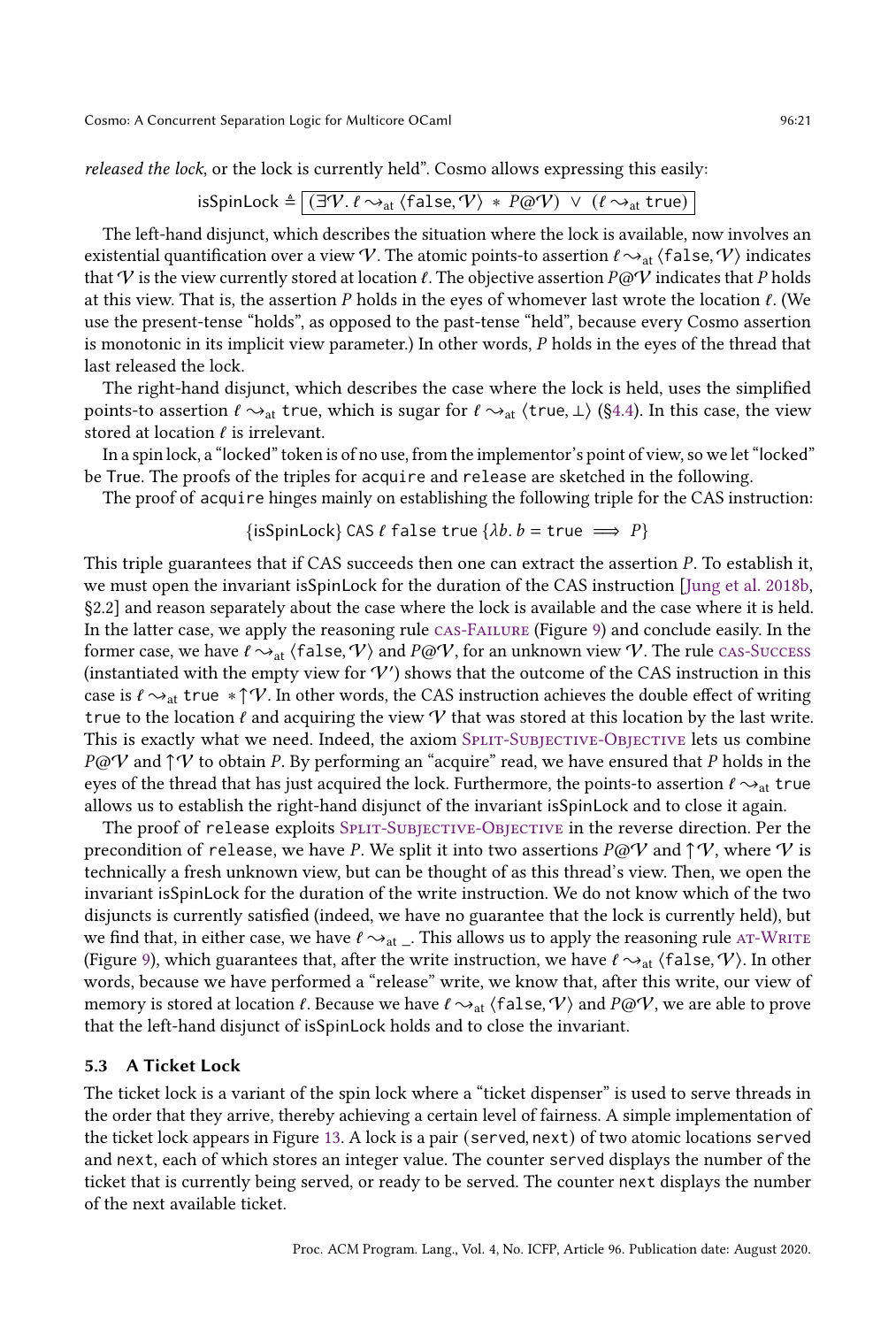make  $\triangleq \lambda()$ . let served = new<sub>at</sub> 0 in let next = new<sub>at</sub> 0 in (served, next) acquire  $\triangleq \mu$ acquire. $\lambda \ell$ . let (served, next) =  $\ell$  in let  $n = !_{at}$  next in if CAS next  $n (n + 1)$  then wait  $n \ell$  else acquire  $\ell$ wait  $\triangleq \mu$ wait. $\lambda n$ .  $\lambda \ell$ . let (served, next) =  $\ell$  in if  $!_{at}$  served =  $n$  then () else wait  $n \ell$ release  $\triangleq \lambda \ell$ . let (served, next) =  $\ell$  in served  $:=_{at}$  ( $!_{at}$  served) + 1

Fig. 13. Implementation of a ticket lock

<span id="page-21-1"></span>
$$
served : \text{AUTH}(\text{Ex}(\mathbb{N})) \qquad \text{is sued} : \text{AUTH}(\text{DisjonNTSET}(\mathbb{N}))
$$
\n
$$
\text{locked} \triangleq \exists s. \left[\begin{array}{cc} \circ & \circ & \circ \\ \circ & \circ & \circ \end{array}\right]
$$
\n
$$
\text{isTicketLock} \triangleq \left[\begin{array}{cc} \text{served} \sim_{\text{at}} \langle s, \mathcal{V} \rangle & * \text{ next } \sim_{\text{at}} n \\ \hline \circ & \circ & \circ \end{array}\right]
$$
\n
$$
\text{isTicketLock} \triangleq \left[\begin{array}{cc} \text{served} \sim_{\text{at}} \langle s, \mathcal{V} \rangle & * \text{ next } \sim_{\text{at}} n \\ \hline \circ & \circ & \circ \end{array}\right]
$$
\n
$$
\text{isTicketLock} \triangleq \left[\begin{array}{cc} \text{served} & * \left[\begin{array}{c} \circ & \circ & \circ \\ \circ & \circ & \circ \end{array}\right] \end{array}\right]
$$
\n
$$
\text{(locked} * P\textcircled{aV}) \vee \text{tickes}
$$

Fig. 14. Internal invariant of a ticket lock

A thread that wishes to acquire the lock first obtains a unique number  $n$  from the counter next, which it increments at the same time. This number is known as a *ticket*. Then, the thread waits for its number to be called: that is, it waits for the counter served to contain the value  $n$ . When it observes that this is the case, it concludes that it has acquired the lock.

A thread that wishes to release the lock simply increments the counter served, so that the next thread in line is allowed to proceed and take the lock. To do so, a CAS instruction is unnecessary: a sequence of a read instruction, an addition, and a write instruction suffices. Indeed, because the lock is held and can be released by only one thread, no interference from other threads is possible.

We now sketch a proof of this ticket lock implementation. Our proof requires a straightforward modification of the proof carried out by Birkedal and Bizjak in a sequentially consistent setting [\(2018,](#page-27-16) ğ9). That is precisely our point: it is our belief and our hope that, in many cases, a traditional Iris proof can be easily ported to Cosmo. The process is mostly a matter of identifying which atomic memory locations also serve as information transmission channels (thanks to the "release/acquire" semantics of atomic writes and reads) and of decorating every Iris invariant with explicit views, where needed, so as to meet the requirement that every invariant must be objective. Here, a moment's thought reveals that only the view stored at the location served matters; the view stored at next is irrelevant.

The ghost state and the Iris invariant used in the verification of the ticket lock appear in Figure  $14.9$  $14.9$ 

• The ghost location served stores an element of the monoid  $A\text{uTH}(Ex(N))$ . The exclusive assertion  $\int \circ s \int$ a permission to change who is being served. The exclusive assertion "locked", defined as

<span id="page-21-0"></span>

<span id="page-21-2"></span><sup>&</sup>lt;sup>9</sup>This ghost state and this invariant are allocated in the body of make, in the scope of the local definitions of served and next. The proofs of the desired triples for acquire, wait, and release also carried out in this scope. This explains why we are able to get away with an unparameterized definition of isTicketLock: it is a local definition.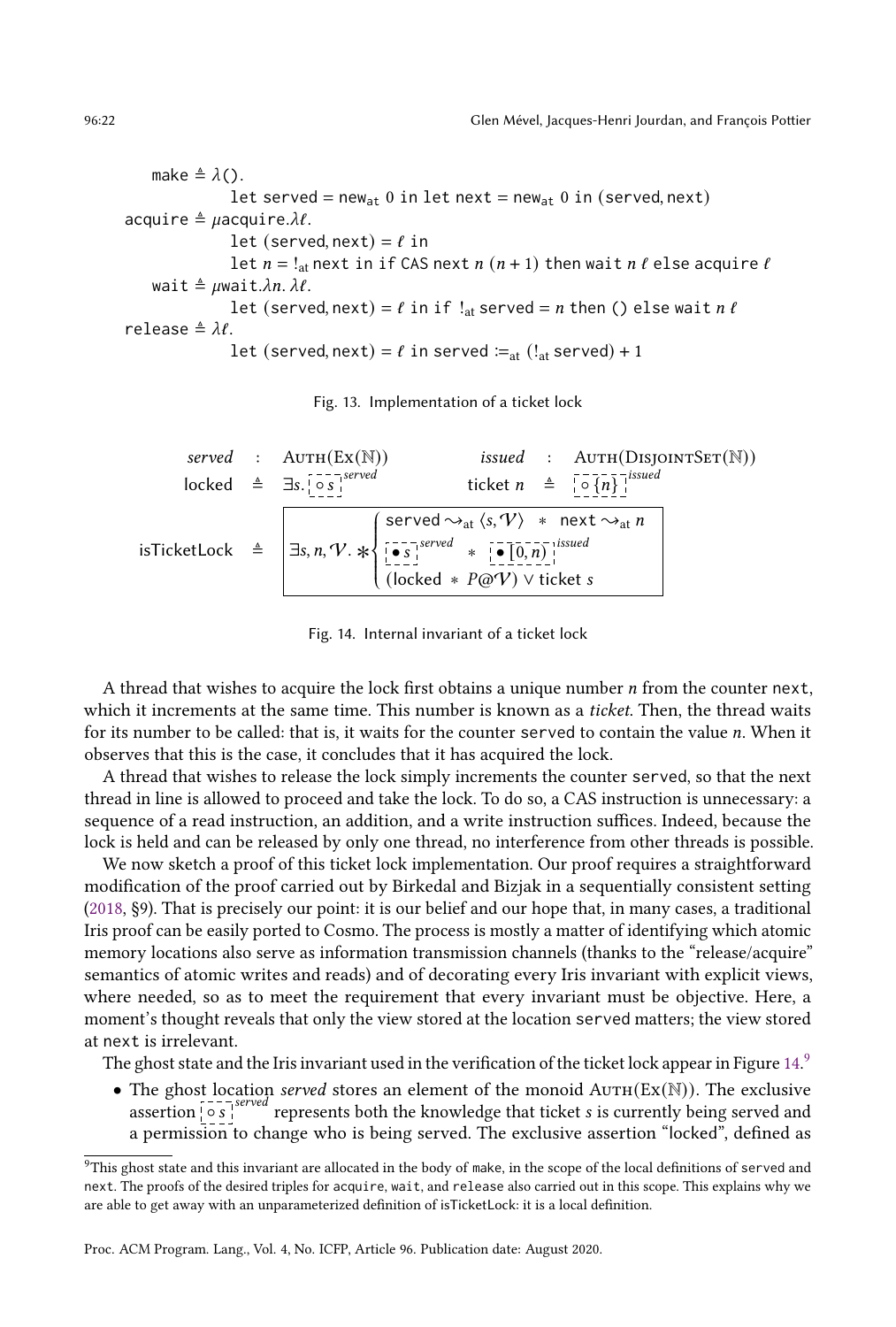<span id="page-22-1"></span>

| make $()$                                                                             |                                                                                                                                                               |  |
|---------------------------------------------------------------------------------------|---------------------------------------------------------------------------------------------------------------------------------------------------------------|--|
|                                                                                       | canLock i                                                                                                                                                     |  |
| $\lambda(\ell_0, \ell_1)$ . EcanLock, locked. $\forall i \in \{0, 1\}$ . $\forall \}$ |                                                                                                                                                               |  |
|                                                                                       | {canLock <i>i</i> } acquire $\ell_i$ { $\lambda$ (). $P$ * locked <i>i</i> }<br>{ $P$ * locked <i>i</i> } release $\ell_i$ { $\lambda$ (). canLock <i>i</i> } |  |

Fig. 15. A specification of a lock that can be used by two threads

J.

```
make \triangleq \lambda().
                    let (turn, flag<sub>0</sub>, flag<sub>1</sub>) = (new<sub>at</sub> 0, new<sub>at</sub> false, new<sub>at</sub> false) in((\textsf{turn}, 0, \textsf{flag}_0, \textsf{flag}_1), (\textsf{turn}, 1, \textsf{flag}_1, \textsf{flag}_0))acquire \triangleq \muacquire.\lambda \ell.
                    let (turn, myTid, myFlag, otherFlag) = \ell in
                    myFlag :=<sub>at</sub> true;
                    turn :=<sub>at</sub> 1 − myTid;
                    wait turn myTid otherFlag
     wait \triangleq \muwait.\lambdaturn. \lambdamyTid. \lambdaotherFlag.
                    if !_{at} otherFlag = true && !_{at} turn = 1 – myTid then
                       wait turn myTid otherFlag
release \triangleq \lambda \ell.
                    let (turn, myTid, myFlag, otherFlag) = \ell in
                    myFlag :=<sub>at</sub> false
```
Fig. 16. Implementation of Peterson's algorithm for two threads

∃s. [○s], served, represents a permission to change who is being served, therefore a permission to release the lock.

- The ghost location issued keeps track of which tickets have been issued since the lock was created. It stores an element of  $AUTH(DISJONTSET(N))$ , where DISJOINTSET N is the monoid whose elements are finite sets of integers and whose partial composition law is disjoint set union. The exclusive assertion ticket  $n$  represents the ownership of the ticket numbered  $n$ .
- The invariant isTicketLock synchronizes the physical state and the ghost state by mentioning the auxiliary variables  $s$  and  $n$  both in points-to assertions and in ghost state ownership assertions. The same technique as in the previous subsection ([ğ5.2\)](#page-19-0) is used to make this invariant objective. The last conjunct in its definition states that either no thread holds the lock and the user assertion P holds in the eyes of the thread that last released the lock, or the invariant owns the ticket numbered s. This implies that, in order to acquire the lock while maintaining the invariant, a thread must present and relinquish the ticket numbered .

We do not sketch the proof further, as it is analogous to Birkedal and Bizjak's proof [\(2018,](#page-27-16) §9), with the added detail that the read of served in wait acquires a view and the write of served in release releases a view.

# <span id="page-22-0"></span>5.4 Peterson's Algorithm

Peterson's algorithm [\[Raynal 2013,](#page-28-8) ğ2.1.2] is a mutual exclusion algorithm for two threads, whose implementation requires only read and write operations on sequentially consistent registers: no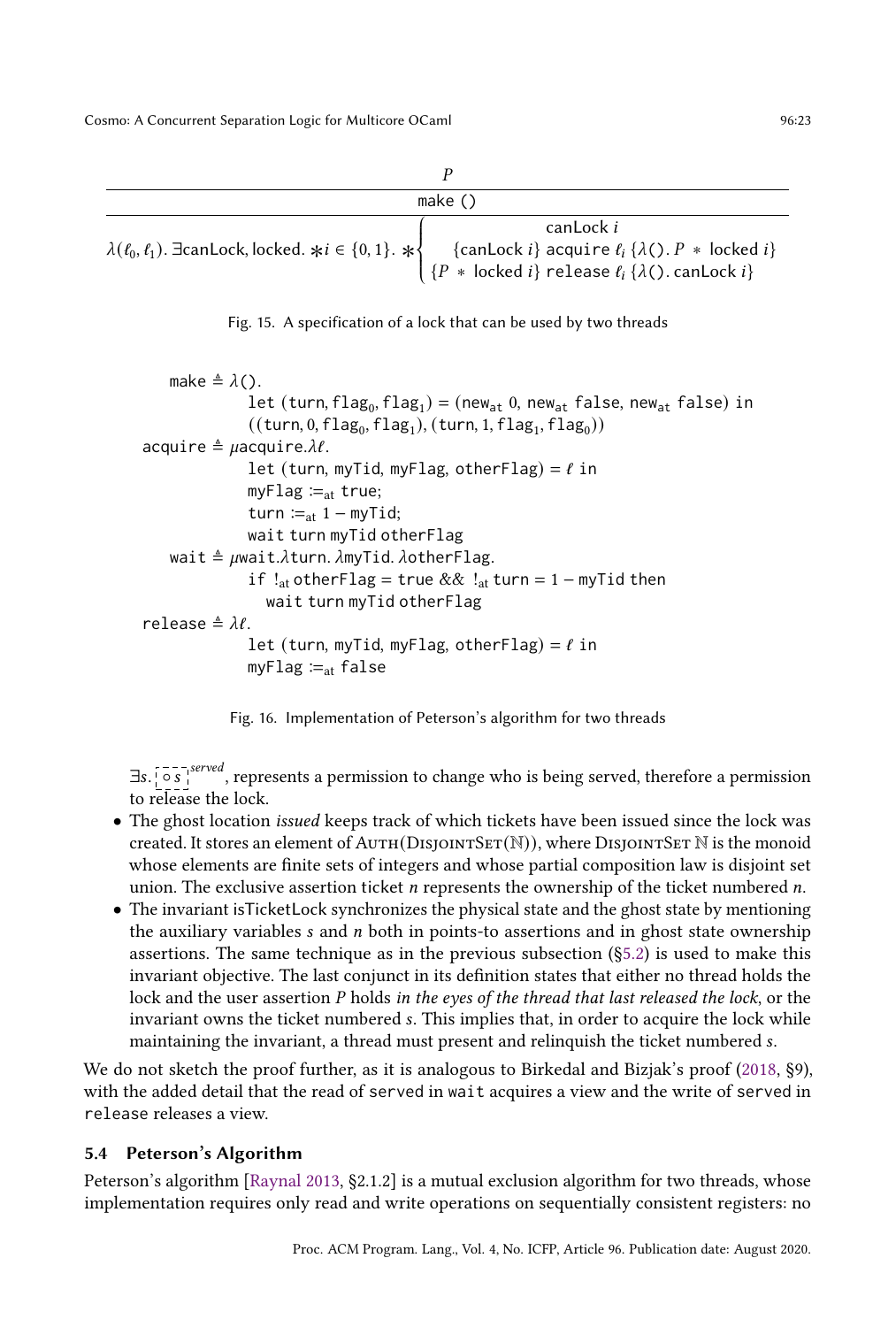<span id="page-23-0"></span>

Fig. 17. Internal state of each thread participating in Peterson's algorithm

<span id="page-23-1"></span>
$$
s_{0}, s_{1} \in \text{PETERSONSTATE} \triangleq \{O, A, W, C\}
$$
\n
$$
\varphi_{0}, \varphi_{1} \in \text{AUTH}(\text{EX PETERSONSTATE})
$$
\n
$$
\omega_{0}, \omega_{1} \in \text{AUTH}(\text{EX VIEW})
$$
\n
$$
\exists t \in \{0, 1\}, f_{0}, f_{1}, s_{0}, s_{1}, \mathcal{V}, \mathcal{V}_{0}, \mathcal{V}_{1}.
$$
\n
$$
\mathbf{t} = \{0, 1\}, f_{0}, f_{1}, s_{0}, s_{1}, \mathcal{V}, \mathcal{V}_{0}, \mathcal{V}_{1}.
$$
\n
$$
\mathbf{t} = \{0, 1\}, f_{0}, f_{1}, s_{0}, s_{1}, \mathcal{V}, \mathcal{V}_{0}, \mathcal{V}_{1}.
$$
\n
$$
\mathbf{t} = \{0, 1\}, f_{0}, f_{1}, s_{0}, s_{1}, \mathcal{V}, \mathcal{V}_{0}, \mathcal{V}_{1}.
$$
\n
$$
\mathbf{t} = \{0, 1\}, f_{0}, f_{1}, s_{0}, s_{1}, \mathcal{V}, \mathcal{V}_{0}, \mathcal{V}_{1}.
$$
\n
$$
\mathbf{t} = \{0, 1\}, f_{0}, f_{1}, s_{0}, s_{1}, \mathcal{V}, \mathcal{V}_{0}, \mathcal{V}_{1}.
$$
\n
$$
\mathbf{t} = \{0, 1\}, f_{0}, f_{1}, s_{0}, s_{1}, \mathcal{V}, \mathcal{V}_{0}, \mathcal{V}_{1}.
$$
\n
$$
\mathbf{t} = \{0, 1\}, f_{0}, f_{1}, s_{0}, s_{1}, \mathcal{V}, \mathcal{V}_{0}, \mathcal{V}_{1}.
$$
\n
$$
\mathbf{t} = \{0, 1\}, f_{0}, f_{1}, s_{0}, s_{1}, \mathcal{V}, \mathcal{V}_{0}, \mathcal{V}_{1}.
$$
\n
$$
\mathbf{t} = \{0, 1\}, f_{0}, f_{1}, s_{0}, s_{1}, \mathcal{V}, \mathcal{V}_{0}, \mathcal{V}_{1}.
$$
\n
$$
\mathbf{t} = \{0, 1\}, f_{0}, f_{1}, s_{0
$$

Fig. 18. Internal invariant of Peterson's algorithm

CAS is needed. Peterson's algorithm remains valid in Multicore OCaml, provided atomic locations are used in its implementation. This is not an entirely trivial claim, as the user invariant  $P$  may involve nonatomic locations.

Like an ordinary lock, this data structure offers three operations, namely make, acquire and release. This time, make returns a pair of two handles: each participant thread is expected to use one of these handles. The specification of this data structure (Figure [15\)](#page-22-1) is analogous to the specification of locks (Figure [11\)](#page-18-1), but introduces a new token, can Lock  $i$ , so as to limit the number of participant threads to two: make produces only two tokens canLock 0 and canLock 1. The code, shown in Figure [16,](#page-22-2) uses three atomic locations:

- Each of the two threads  $i \in \{0, 1\}$  uses a Boolean register  $\text{flag}_i$  to indicate it currently holds the lock or intends to acquire it. Both threads read  $flag<sub>i</sub>$  but only thread *i* writes it.
- An integer register turn indicates which thread has priority, should both threads simultaneously attempt to acquire the lock. It is read and written by both threads.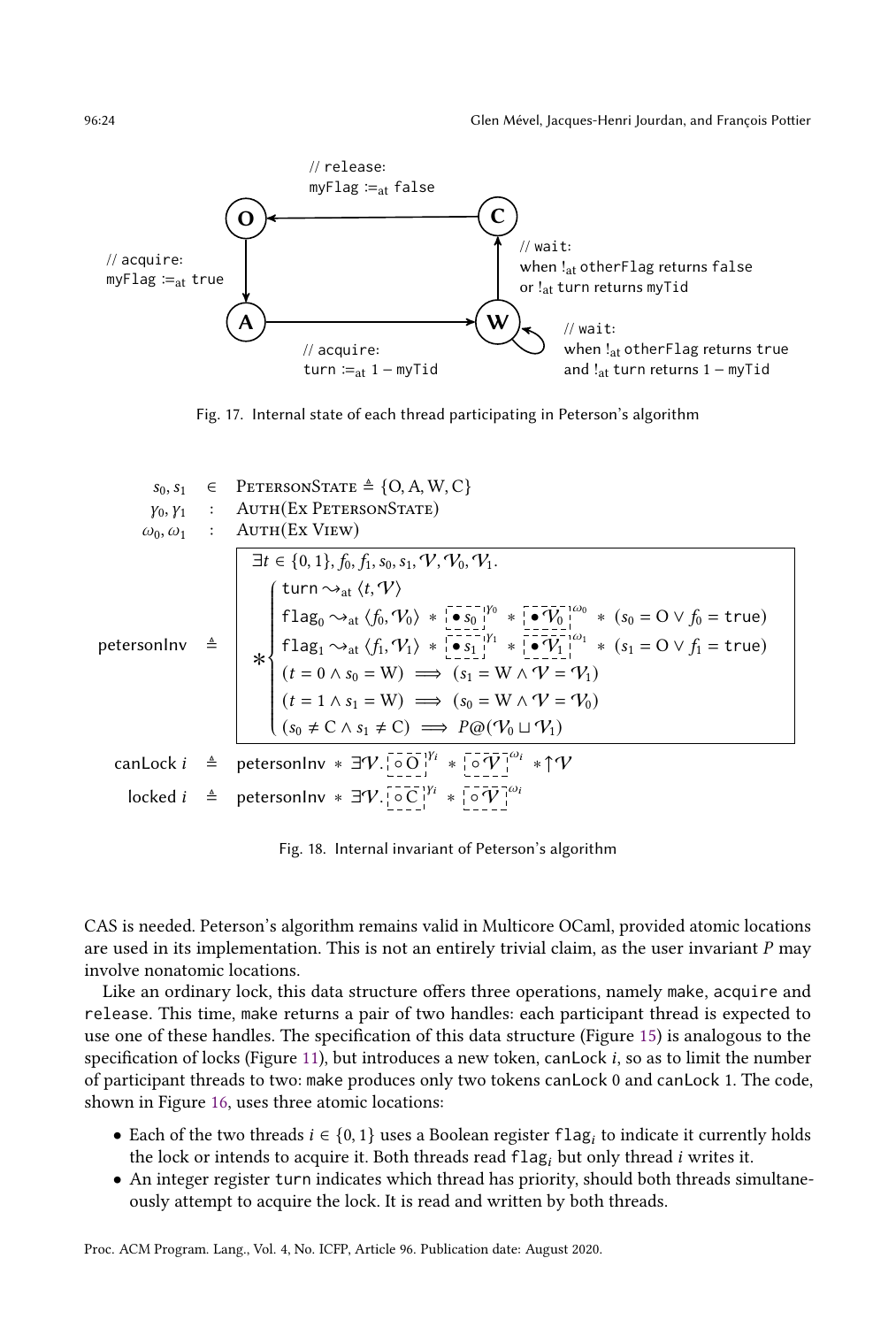We now outline our proof that the code in Figure [16](#page-22-2) satisfies the specification in Figure [15.](#page-22-1) As we use a logic of partial correctness, we do not prove deadlock-freedom or fairness. We only verify that this data structure behaves like a lock.

The algorithm's possible states are summarized in Figure [17.](#page-23-0) At any time, each of the participant threads is in one of four possible states: either it is outside of a critical section (O), or it has just entered acquire and set its flag to true  $(A)$ , or it has written turn and is now waiting  $(W)$ , or it is inside a critical section (C). Figure [18](#page-23-1) presents the algorithm's invariant. We use two ghost variables  $\gamma_0$  and  $\gamma_1$  to keep track of the logical state of each thread.

The key novelty, with respect to the proof that one could carry out in a sequentially consistent setting, is that the invariant must record the view  $V_i$  that was the view of thread *i* when this thread last released the lock. This view is stored at the atomic location  $\mathsf{flag}_i$ . When the lock is available, because the lock could have been last released by either thread, the assertion  $P$  holds either at  $V_0$ or at  $V_1$ . Because Cosmo assertions are monotonic, this implies that P holds at the combined view  $V_0 \sqcup V_1$ . The invariant records this fact.

Thus, in the proof of wait, when wait terminates, the invariant can give us  $P@(\mathcal{V}_0 \sqcup \mathcal{V}_1)$ . A key step is to argue that we also have  $\uparrow \mathcal{V}_1$  and  $\uparrow \mathcal{V}_2$ , so as to then combine the pieces via SPLIT-SUBJECTIVE-OBJECTIVE and obtain P. Let us briefly sketch why this is the case.

Establishing  $\uparrow \mathcal{V}_i$  is easy enough, because  $\mathcal{V}_i$  is a past view of this very thread. One way of recording this information is to let the token can Lock *i* carry it; indeed, the role of this token is precisely to carry information from a release to the next acquire. We include in the definition of canLock *i* an assertion  $\uparrow \mathcal{V}$  and set up a ghost variable  $\omega_i$  whose purpose is to allow us to prove that  $V$  is in fact  $\mathcal{V}_i$ .

There remains to argue that we have  $V_{1-i}$  when wait terminates. Because of the conjunction in the conditional statement, the loop in wait has two exit points:

- The loop can terminate immediately after reading  $flag_{1-i}$  yields the value false. In this case, the thread acquires  $V_{1-i}$  via this read.
- Or, the loop terminates after reading turn yields the value . We must prove that the thread acquires  $V_{1-i}$  via this read. This is nonobvious: it requires us to argue that the view V stored at location turn must in fact contain  $\mathcal{V}_{1-i}.$  The intuitive reason why this is true is that the two participants write turn in a polite way, always giving priority to the other thread. Thus, thread 0 writes only the value 1 to turn, and vice versa. Thus, when thread  $i$  reads  $i$  from turn, this value must have been written by thread  $1 - i$ , which implies that this read allows thread *i* to acquire the view  $\mathcal{V}_{1-i}$ . Technically, this argument is reflected in the invariant by the proposition  $(t = 0 \land s_0 = W) \implies (s_1 = W \land V = V_1)$  and its symmetric counterpart.

# 6 RELATED WORK

There is a wide variety of work on weak memory models and on approaches to program verification with respect to weak memory models. We restrict our attention to program verification based on extensions of Concurrent Separation Logic, because this is the most closely related work and because we believe that the abstraction and compositionality of Separation Logic are features that will be absolutely essential in the long run.

The first instance of Separation Logic for weak memory appears to be RSL [\[Vafeiadis and Narayan](#page-28-9) [2013\]](#page-28-9). It is based on an axiomatic semantics of a fragment of the C11 memory model. It supports nonatomic accesses, where it enforces the absence of data races; release/acquire accesses, with reasoning rules that allow ownership transfers from writer to reader; and relaxed accesses, without any ownership transfer. The logic involves a permission  $Rel(\ell, Q)$  to perform a release write at location  $\ell$  of a value  $\upsilon$  while relinquishing the assertion  $Q \upsilon$ . Symmetrically, there is a permission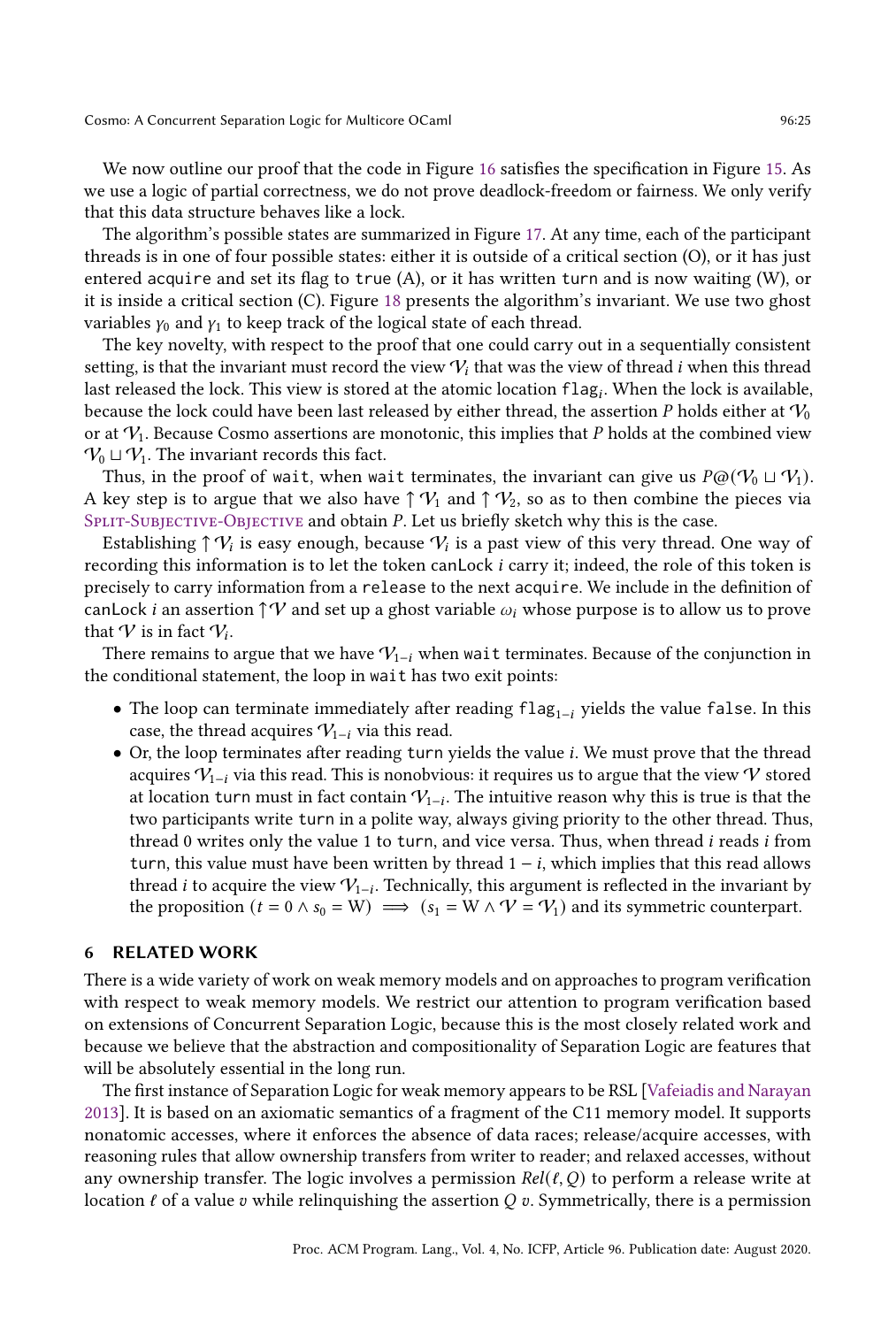$Acq(\ell, Q)$  to perform an acquire read at location  $\ell$  of a value  $\upsilon$  and obtain the assertion  $Q \upsilon$ . The release and acquire permissions are created, and the predicate  $Q$  is fixed, when the location is allocated. RSL can verify simple concurrent data structures, such as a spin lock. However, because it lacks invariants and ghost state, its expressive power is limited.

FSL [\[Doko and Vafeiadis 2016\]](#page-27-17) extends RSL with support for release/acquire fences. A release write can be replaced with a release fence followed with a relaxed write; symmetrically, an acquire read can be replaced with a relaxed read followed with an acquire fence. Two new assertions  $\Delta P$ and  $\nabla P$  witness that  $P$  has been released by the last release fence or will be acquired by the next acquire fence, respectively. In Cosmo, both of these assertions would be replaced by  $P\omega V$ , for a well-chosen view V. Multicore OCaml has no fences; instead, atomic read and write instructions are used to transmit views. FSL++ [\[Doko and Vafeiadis 2017\]](#page-27-18) extends FSL with shared read permissions for nonatomic accesses, support for CAS, and ghost state.

GPS [\[Turon et al.](#page-28-10) [2014\]](#page-28-10) supports a fragment of C11 that includes nonatomic accesses and release/acquire accesses. Like the papers cited above, it is based on an axiomatic presentation of the C11 memory model. It introduces ghost state and a notion of per-location protocol that governs a single atomic memory location. At the cost of rather complex reasoning rules, it offers good expressive power. The case studies described in the paper include a spin lock, a bounded ticket lock, a Michael-Scott queue, and a circular FIFO queue. In comparison, Cosmo does not need per-location protocols. Because atomic memory locations in Multicore OCaml have sequentially consistent behavior, our "atomic points-to" predicate is objective. Therefore, in Cosmo, an invariant can refer to one or more atomic memory locations if desired. This has been illustrated in [ğ5.3](#page-20-0) and [ğ5.4.](#page-22-0)

[Vafeiadis](#page-28-11) [\[2017\]](#page-28-11) offers a good survey of the papers cited thus far.

[Sieczkowski et al.](#page-28-2) [\[2015\]](#page-28-2), already cited earlier ([ğ1\)](#page-0-0), present a variant of Concurrent Separation Logic that is sound with respect to the TSO memory model. The logic includes a high-level fragment whose reasoning rules are those of Concurrent Separation Logic. The logic is proved sound with respect to an operational semantics where store buffers are explicit. This work and ours seem quite close in spirit, but differ due to the choice of a different memory model. In particular, Sieczkowski et al. have no notion of view. In order to reason about the behavior of store buffers, they propose a few ad hoc logical constructs, such as an "until" modality  $P \mathcal{U}_t Q$ , which means that P holds until an update from thread  $t$  is flushed to main memory, at which point  $Q$  holds.

[Kaiser et al.](#page-27-8) [\[2017\]](#page-27-8) propose the first instantiation of Iris in a weak-memory setting. This involves abandoning the axiomatic memory models used by the papers cited above and switching to an operational semantics. The paper proposes such a semantics for a fragment of C11 that includes two kinds of memory locations, namely nonatomic locations and release/acquire locations. Like Dolan et al.'s semantics of Multicore OCaml [\(2018b\)](#page-27-2), this semantics involves time stamps and histories. It also includes a "race detector" which ensures that data races on nonatomic memory locations lead to undefined behavior. In comparison, Dolan et al.'s semantics does not need a race detector: every Multicore OCaml program has a well-defined set of permitted behaviors. Several aspects of our work are modeled after Kaiser et al.'s paper. Indeed, in a first step, they instantiate Iris, yielding a low-level "base logic". Then, in a second step, they define a higher-level logic, whose reasoning rules are easier to use, and whose assertions are implicitly parameterized with the thread's view. We follow this approach. Kaiser et al. construct not one, but two high-level logics, iGPS and iRSL, which are inspired by GPS and RSL, and benefit from the power of Iris. iGPS introduces a new feature, namely single-writer protocols. Cosmo follows a different route: as explained above, it does not need per-location protocols. Furthermore, it puts emphasis on explicit user-level reasoning with abstract views, via assertions like  $P@V$  and  $\uparrow V$ .

iRC11 [\[Dang et al.](#page-27-10) [2020\]](#page-27-10) extends iGPS with additional features of the C11 memory model, namely relaxed accesses and release/acquire fences. It is based on ORC11, an operational presentation of the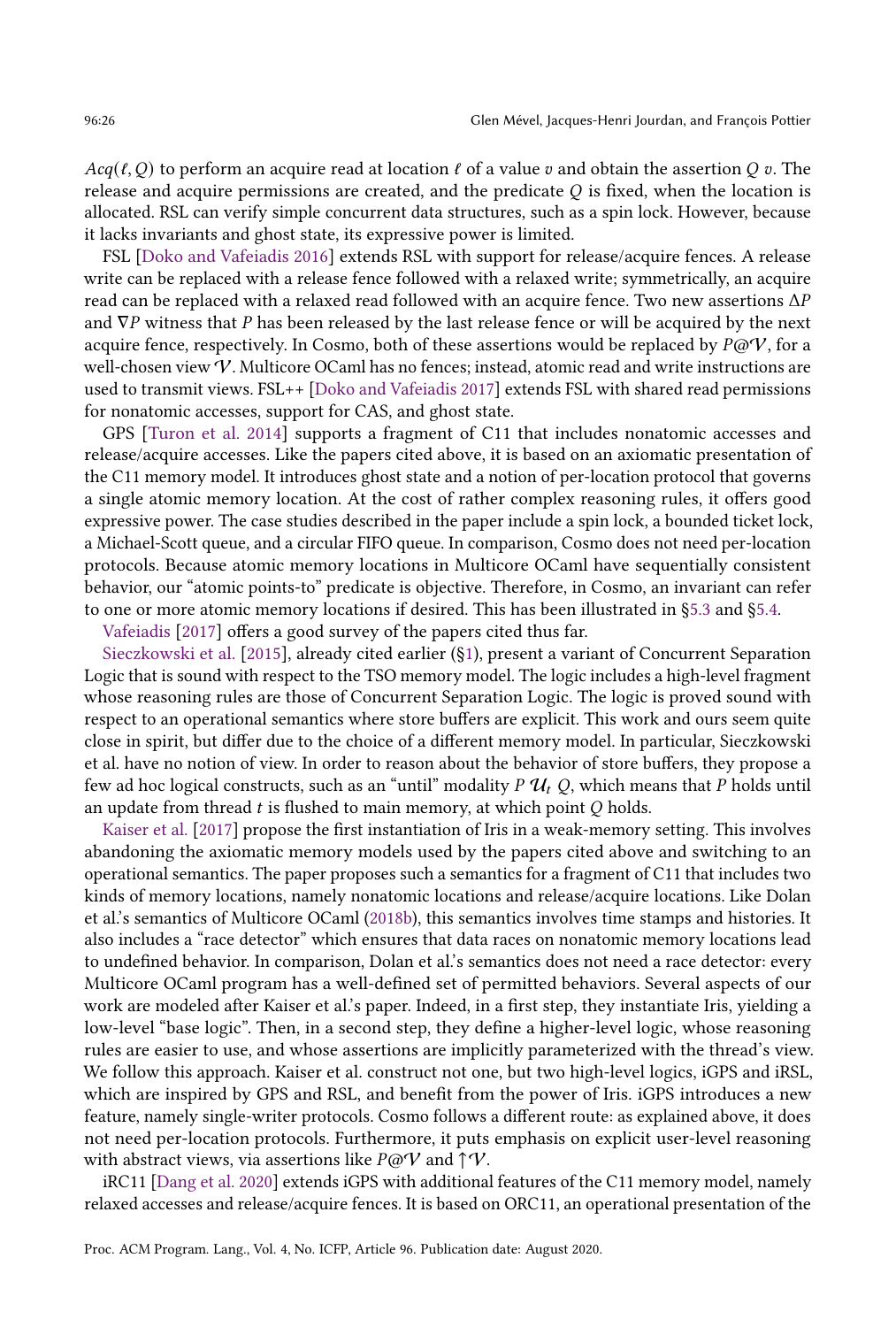Repaired C11 memory model [\[Lahav et al.](#page-27-5) [2017\]](#page-27-5). One of its key features is support for cancellable invariants, an abstraction whose implementation in Iris in an SC setting has been well-understood for some time  $10$ , but whose implementation in a weak-memory setting is significantly more challenging. In particular, the tokens that represent a fraction of the ownership of an invariant are not objective, and therefore cannot appear in an invariant; they must be transmitted from one thread to another via a synchronization operation. Dang et al.'s implementation of cancellable invariants involves explicit reasoning about views, yet this is not apparent in the cancellable invariant API, a remarkable achievement.

On top of iRC11, Dang et al. reconstruct Lifetime Logic and the model of the Rust type system previously built by Jung et al. in an SC setting [\(2018a\)](#page-27-19). Furthermore, they prove the soundness of Rust's atomic reference counter library (ARC).

## 7 CONCLUSION AND FUTURE WORK

In this paper, we have laid the groundwork for verifying Multicore OCaml programs in a suitable variant of Concurrent Separation Logic. We have instantiated Iris [\[Jung et al.](#page-27-9) [2018b\]](#page-27-9) for Multicore OCaml, yielding a low-level logic, BaseCosmo, which exposes all of the details of the Multicore OCaml memory model [\[Dolan et al.](#page-27-2) [2018b\]](#page-27-2), including time stamps, histories, and views. BaseCosmo can in principle verify arbitrary Multicore OCaml programs, including programs that involve data races on nonatomic memory locations. However, BaseCosmo is too low-level to be pleasant and convenient. In the higher-level logic Cosmo, we have aimed to provide simpler reasoning principles. In order to achieve this result, we have removed the ability of reasoning about programs that race on nonatomic memory locations. This has allowed us to offer the illusion that a nonatomic memory location stores a single value, to remove all mention of time stamps and histories, and to present views to the user as an abstract type, equipped with the structure of a bounded semilattice. We believe that the manner in which Cosmo allows reasoning about weak memory is original and relatively simple and natural. A key mechanism is the ability to split an arbitrary assertion  $P$  into an objective fragment  $P\omega V$  and a subjective fragment  $\uparrow V$  and to later reassemble these fragments. The two fragments are transmitted from one thread to another by different means: whereas sharing an objective assertion requires no runtime synchronization and is typically achieved via an Iris invariant, transmitting a view is typically achieved by relying on the "release/acquire" behavior of atomic writes and reads.

In the immediate future, we wish to extend our work with support for (nonatomic and atomic) arrays. We also would like to propose suitable specifications for Multicore OCaml's [Domain](https://github.com/ocaml-multicore/ocaml-multicore/blob/master/stdlib/domain.mli) API, which offers a set of primitive low-level synchronization operations, including monitors equipped with wait and notify operations. On this basis, we would like to verify some of the concurrent data structures that have been developed for Multicore OCaml, namely a multiword compare-and-swap, a suite of lock-free queues, bags, and hash tables, and an implementation of Turon's reagents [\(2012\)](#page-28-12).

In order to write satisfactory specifications for lock-free data structures, one must express the idea of logical atomicity [\[Jung et al.](#page-27-20) [2015\]](#page-27-20). This can be done, with some limitations, in Iris [\[Jung](#page-27-21) [2019\]](#page-27-21). We have not yet explored how well this works in Cosmo, but are planning to do so.

In the somewhat more distant future, we would like to find concrete examples of Multicore OCaml programs where data races on nonatomic memory locations are correctly exploited and to discover what rules can be proposed to reason about these programs without abandoning the simplicity of Cosmo.

<span id="page-26-0"></span> $10$ For example, in RustBelt [\[Jung et al. 2018a\]](#page-27-19), nonatomic persistent borrows are a form of cancellable invariant.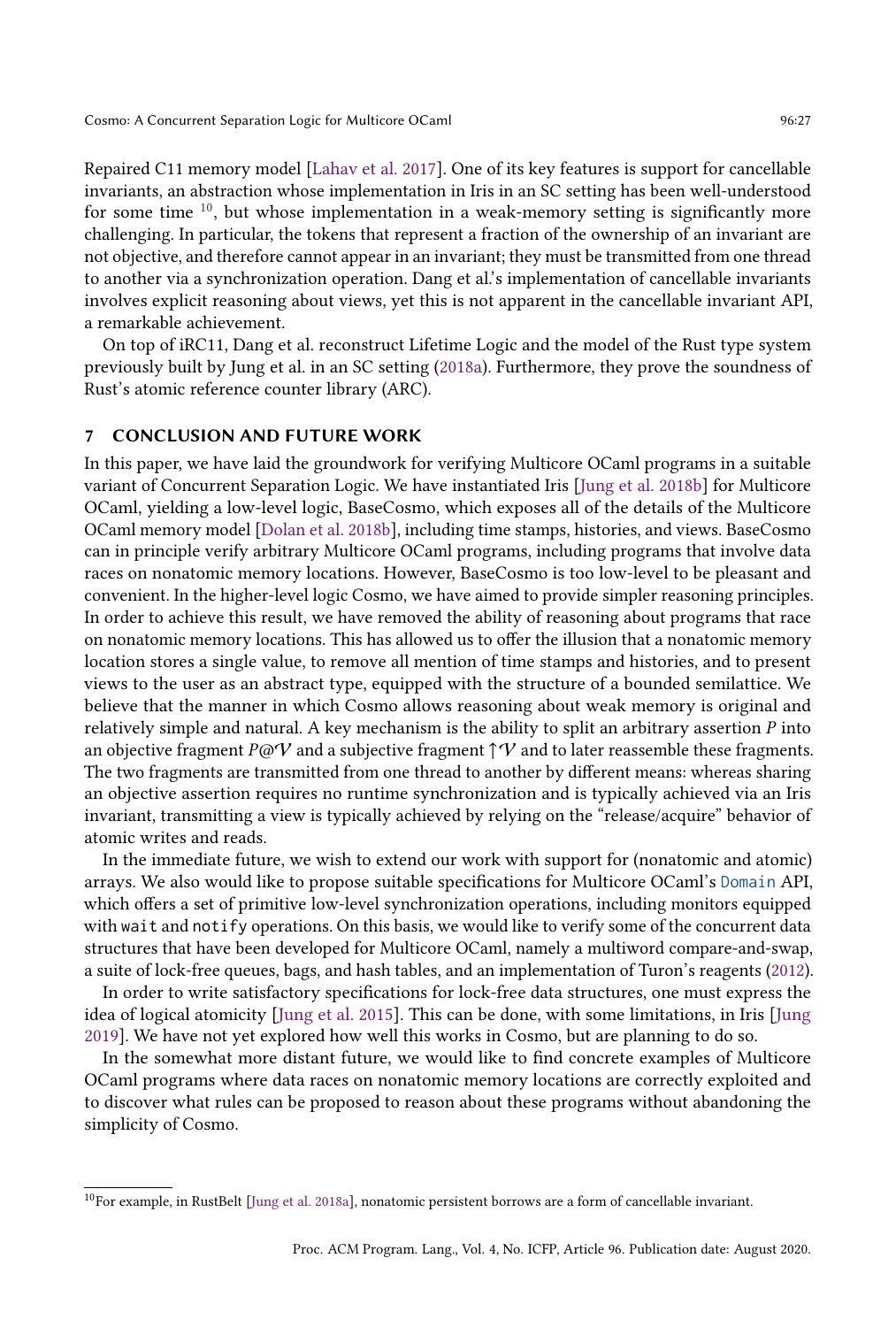## REFERENCES

- <span id="page-27-4"></span>Mark Batty, Scott Owens, Susmit Sarkar, Peter Sewell, and Tjark Weber. 2011. Mathematizing C++ concurrency. In Principles of Programming Languages (POPL). 55-66. <https://www.cl.cam.ac.uk/~pes20/cpp/popl085ap-sewell.pdf>
- <span id="page-27-7"></span>John Bender and Jens Palsberg. 2019. A formalization of Java's concurrent access modes. Proceedings of the ACM on Programming Languages 3, OOPSLA (2019), 142:1-142:28. <https://johnbender.us/assets/oopsla-2019.pdf>
- <span id="page-27-16"></span>Lars Birkedal and Aleš Bizjak. 2018. Lecture Notes on Iris: Higher-Order Concurrent Separation Logic. (Dec. 2018). <https://iris-project.org/tutorial-pdfs/iris-lecture-notes.pdf> Lectures notes.
- <span id="page-27-14"></span>Richard Bornat, Cristiano Calcagno, Peter O'Hearn, and Matthew Parkinson. 2005. Permission accounting in separation logic. In Principles of Programming Languages (POPL). 259-270. [http://www.cs.ucl.ac.uk/staff/p.ohearn/papers/permissions\\_](http://www.cs.ucl.ac.uk/staff/p.ohearn/papers/permissions_paper.pdf) [paper.pdf](http://www.cs.ucl.ac.uk/staff/p.ohearn/papers/permissions_paper.pdf)
- <span id="page-27-13"></span>John Boyland. 2003. Checking Interference with Fractional Permissions. In Static Analysis Symposium (SAS) (Lecture Notes in Computer Science, Vol. 2694). Springer, 55-72. <http://www.cs.uwm.edu/~boyland/papers/permissions.pdf>
- <span id="page-27-15"></span>Alexandre Buisse, Lars Birkedal, and Kristian Støvring. 2011. A Step-Indexed Kripke Model of Separation Logic for Storable Locks. Electronic Notes in Theoretical Computer Science 276 (Sept. 2011), 121-143. <https://cs.au.dk/~birke/papers/locks.pdf>
- <span id="page-27-10"></span>Hoang-Hai Dang, Jacques-Henri Jourdan, Jan-Oliver Kaiser, and Derek Dreyer. 2020. RustBelt meets relaxed memory. Proceedings of the ACM on Programming Languages 4, POPL (2020), 34:1-34:29. <https://hal.inria.fr/hal-02351793/>
- <span id="page-27-17"></span>Marko Doko and Viktor Vafeiadis. 2016. A Program Logic for C11 Memory Fences. In Verification, Model Checking and Abstract Interpretation (VMCAI) (Lecture Notes in Computer Science, Vol. 9583). Springer, 413-430. [https://plv.mpi](https://plv.mpi-sws.org/fsl/base/paper.pdf)[sws.org/fsl/base/paper.pdf](https://plv.mpi-sws.org/fsl/base/paper.pdf)
- <span id="page-27-18"></span>Marko Doko and Viktor Vafeiadis. 2017. Tackling Real-Life Relaxed Concurrency with FSL++. In European Symposium on Programming (ESOP) (Lecture Notes in Computer Science, Vol. 10201). Springer, 448-475. [https://plv.mpi-sws.org/fsl/ARC/](https://plv.mpi-sws.org/fsl/ARC/paper.pdf) [paper.pdf](https://plv.mpi-sws.org/fsl/ARC/paper.pdf)
- <span id="page-27-0"></span>Stephan Dolan, Anil Madhavapeddy, and KC Sivaramakrishnan. 2018a. The Multicore OCaml development wiki. [https:](https://github.com/ocaml-multicore/ocaml-multicore/wiki) [//github.com/ocaml-multicore/ocaml-multicore/wiki](https://github.com/ocaml-multicore/ocaml-multicore/wiki)
- <span id="page-27-2"></span>Stephen Dolan, K. C. Sivaramakrishnan, and Anil Madhavapeddy. 2018b. Bounding data races in space and time. In Programming Language Design and Implementation (PLDI). 242-255. <http://kcsrk.info/papers/pldi18-memory.pdf>
- <span id="page-27-11"></span>Alexey Gotsman, Josh Berdine, Byron Cook, Noam Rinetzky, and Mooly Sagiv. 2007. Local Reasoning for Storable Locks and Threads. In Asian Symposium on Programming Languages and Systems (APLAS) (Lecture Notes in Computer Science, Vol. 4807). Springer, 19-37. [http://dx.doi.org/10.1007/978-3-540-76637-7\\_3](http://dx.doi.org/10.1007/978-3-540-76637-7_3)
- <span id="page-27-12"></span>Aquinas Hobor, Andrew W. Appel, and Francesco Zappa Nardelli. 2008. Oracle Semantics for Concurrent Separation Logic. In European Symposium on Programming (ESOP) (Lecture Notes in Computer Science, Vol. 4960). Springer, 353-367. <http://www.cs.princeton.edu/~appel/papers/concurrent.pdf>
- <span id="page-27-21"></span>Ralf Jung. 2019. Logical Atomicity in Iris: the Good, the Bad, and the Ugly. Iris Workshop. [https://people.mpi-sws.org/](https://people.mpi-sws.org/~jung/iris/logatom-talk-2019.pdf) [~jung/iris/logatom-talk-2019.pdf](https://people.mpi-sws.org/~jung/iris/logatom-talk-2019.pdf)
- <span id="page-27-19"></span>Ralf Jung, Jacques-Henri Jourdan, Robbert Krebbers, and Derek Dreyer. 2018a. RustBelt: securing the foundations of the Rust programming language. Proceedings of the ACM on Programming Languages 2, POPL (2018), 66:1–66:34. <https://people.mpi-sws.org/~dreyer/papers/rustbelt/paper.pdf>
- <span id="page-27-9"></span>Ralf Jung, Robbert Krebbers, Jacques-Henri Jourdan, Aleš Bizjak, Lars Birkedal, and Derek Dreyer. 2018b. Iris from the ground up: A modular foundation for higher-order concurrent separation logic. Journal of Functional Programming 28 (2018), e20. <https://people.mpi-sws.org/~dreyer/papers/iris-ground-up/paper.pdf>
- <span id="page-27-20"></span>Ralf Jung, David Swasey, Filip Sieczkowski, Kasper Svendsen, Aaron Turon, Lars Birkedal, and Derek Dreyer. 2015. Iris: monoids and invariants as an orthogonal basis for concurrent reasoning. In Principles of Programming Languages (POPL). 637-650. <http://plv.mpi-sws.org/iris/paper.pdf>
- <span id="page-27-8"></span>Jan-Oliver Kaiser, Hoang-Hai Dang, Derek Dreyer, Ori Lahav, and Viktor Vafeiadis. 2017. Strong Logic for Weak Memory: Reasoning About Release-Acquire Consistency in Iris. In European Conference on Object-Oriented Programming (ECOOP). 17:1-17:29. <https://people.mpi-sws.org/~dreyer/papers/iris-weak/paper.pdf>
- <span id="page-27-5"></span>Ori Lahav, Viktor Vafeiadis, Jeehoon Kang, Chung-Kil Hur, and Derek Dreyer. 2017. Repairing sequential consistency in C/C++11. In Programming Language Design and Implementation (PLDI). 618-632. <https://plv.mpi-sws.org/scfix/paper.pdf>
- <span id="page-27-3"></span>Leslie Lamport. 1979. How to Make a Multiprocessor Computer That Correctly Executes Multiprocess Programs. IEEE Trans. Computers 28, 9 (1979), 690–691. [https://www.microsoft.com/en-us/research/uploads/prod/2016/12/How-to-](https://www.microsoft.com/en-us/research/uploads/prod/2016/12/How-to-Make-a-Multiprocessor-Computer-That-Correctly-Executes-Multiprocess-Programs.pdf)[Make-a-Multiprocessor-Computer-That-Correctly-Executes-Multiprocess-Programs.pdf](https://www.microsoft.com/en-us/research/uploads/prod/2016/12/How-to-Make-a-Multiprocessor-Computer-That-Correctly-Executes-Multiprocess-Programs.pdf)
- <span id="page-27-1"></span>Xavier Leroy, Damien Doligez, Alain Frisch, Jacques Garrigue, Didier Rémy, and Jérôme Vouillon. 2019. The OCaml system: documentation and user's manual. <http://caml.inria.fr/pub/docs/manual-ocaml/>
- <span id="page-27-6"></span>Andreas Lochbihler. 2012. Java and the Java Memory Model - A Unified, Machine-Checked Formalisation. In European Symposium on Programming (ESOP) (Lecture Notes in Computer Science, Vol. 7211). Springer, 497-517. [https://ethz.ch/content/](https://ethz.ch/content/dam/ethz/special-interest/infk/inst-infsec/information-security-group-dam/people/andreloc/lochbihler12esop.pdf) [dam/ethz/special-interest/infk/inst-infsec/information-security-group-dam/people/andreloc/lochbihler12esop.pdf](https://ethz.ch/content/dam/ethz/special-interest/infk/inst-infsec/information-security-group-dam/people/andreloc/lochbihler12esop.pdf)